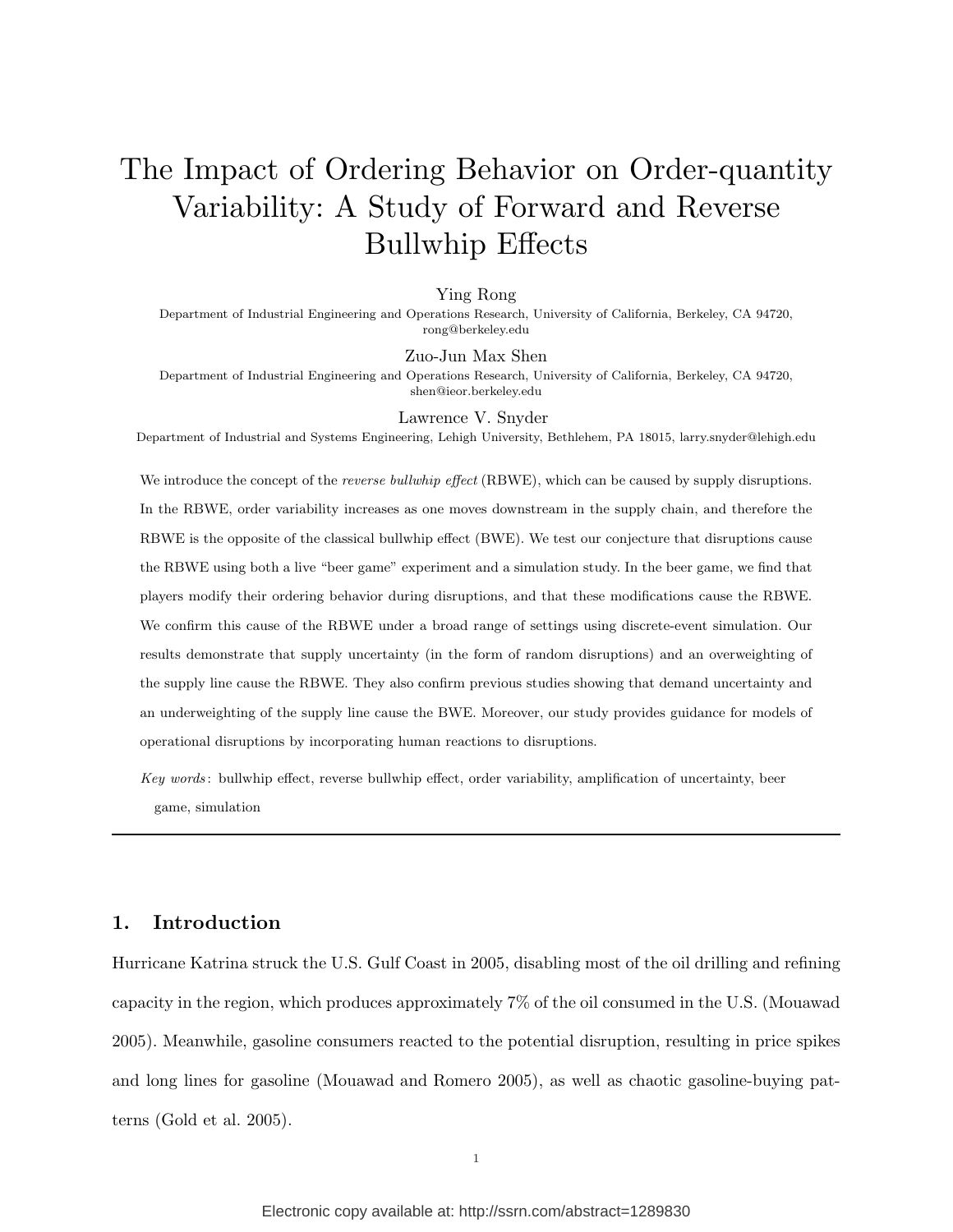In the days and weeks following Katrina, therefore, the demand end of the gasoline supply chain temporarily experienced increased order volatility, while the supply end experienced less volatility since drillers and refiners were operating full-tilt at their (newly reduced) capacity. This suggests that demand volatility was greater than supply volatility—the reverse of the classical bullwhip effect (BWE). Indeed, we postulate in this paper that a *reverse bullwhip effect* (RBWE) occurs during and immediately after supply disruptions. We present evidence for the RBWE using both a variant of the "beer game" and a simulation study. Moreover, our study shows that human behavior creates an additional layer of variability to systems under supply disruptions, suggesting that the modeling of operational disruptions needs to take human reactions into account. This introduces new challenges for designing and managing flexible supply chains.

The classical bullwhip effect (BWE) describes the amplification of order variability as one moves upstream in the supply chain. The BWE was formally introduced and analyzed by Lee et al. (1997b), and has since drawn extensive attention from both academia and industry. However, recent evidence suggests that the BWE does not prevail in general. Baganha and Cohen (1998) study the quantity of shipments from manufacturers and that of sales from wholesalers and retailers in the USA from 1978 to 1985. They conclude, by examining the coefficient of variation, that it is the wholesalers rather than the manufacturers who see the largest variance of demand (i.e., orders from retailers). This implies that the wholesalers actually smooth the orders received from the retailers rather than amplifying them. Moreover, Cachon et al. (2007) perform a detailed empirical study at the industry level and show that only 47% of industries studied exhibit the BWE, while the remaining 53% show the reverse, again demonstrating that order variance tends to be largest in the middle of the supply chain. Similarly, although a number of studies have confirmed the presence of the BWE in an experimental setting using the beer game, several of these studies (Croson and Donohue 2003, 2006, Croson et al. 2004, Kaminsky and Simchi-Levi 2000, Wu and Katok 2006) find a substantial portion of trials in which the opposite effect occurs. Our findings help to explain the BWE, or lack thereof, identified by these empirical and experimental studies.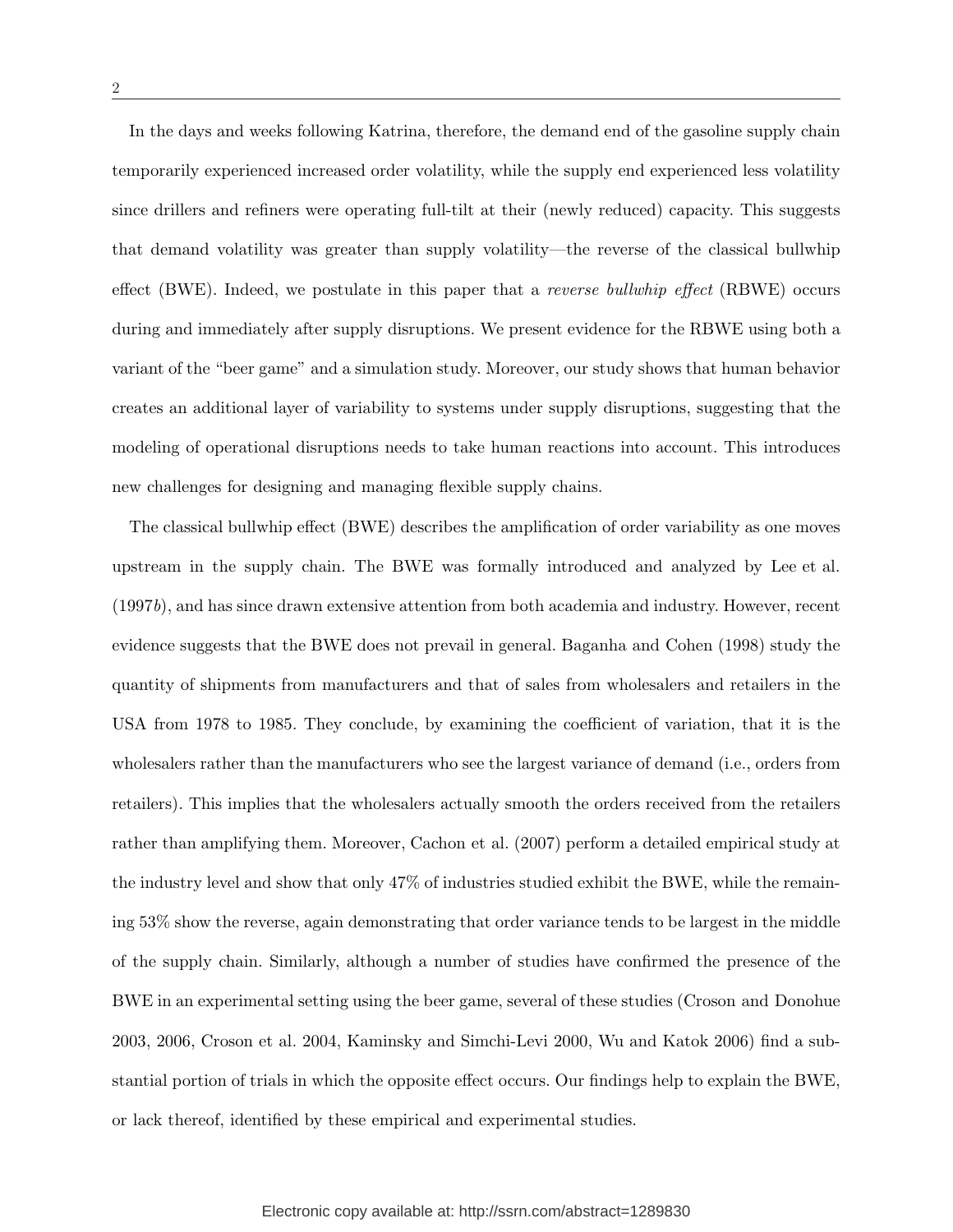In this paper, we show that both the BWE and the RBWE can occur during the beer game in the presence of supply disruptions. In order to examine and verify the kind of behaviors that trigger the BWE and RBWE, we perform statistical analyses on the results of the beer game experiment and use simulation both to validate the findings of the experiment and to generate additional insight. Previous beer game studies (e.g., Sterman (1989), Croson and Donohue (2006)) have suggested that the BWE is caused by demand uncertainty and an underweighting of the supply line (i.e., partially ignoring on-order inventory when setting order quantities). Our results confirm these findings. However, we also find that some players put more emphasis on the supply line in the presence of disruptions. Moreover, we observe that some players either increase or decrease their order quantities significantly during supply disruptions. For those players, we find the inverse result to earlier studies: that overreaction to supply disruptions and overweighting of the supply line can cause the RBWE. Using the terminology of our bullwhip metaphor in Section 1.1, overreaction to supply shocks serves as an amplifying factor, overweighting of the supply line serves as a damping factor, and both cause the RBWE.

When the BWE occurs, the demand/order variability increases upstream. In this case, as Glatzel et al. (2009) advocate, additional flexible resources are needed upstream, because the supply chain needs to be able to react quickly in the face of highly volatile demand. However, when the RBWE occurs, it raises a particular challenge for flexible supply chain design, since in this case the supply and demand processes are highly interdependent, unlike the independence assumption typically made in the flexibility literature (e.g. Tomlin and Wang 2005, Lim et al. 2008). If the flexible design ignores the RBWE, either over- or under-investment may occur, depending on whether the customers decrease or increase their orders during disruptions. Our beer game experiment provides a behavioral model to describe these demand patterns. Moreover, our simulation study helps us understand how the upstream supply process affects the demand pattern at each stage in the supply chain. Both studies will be useful in the development of future models for the design of flexible supply chains.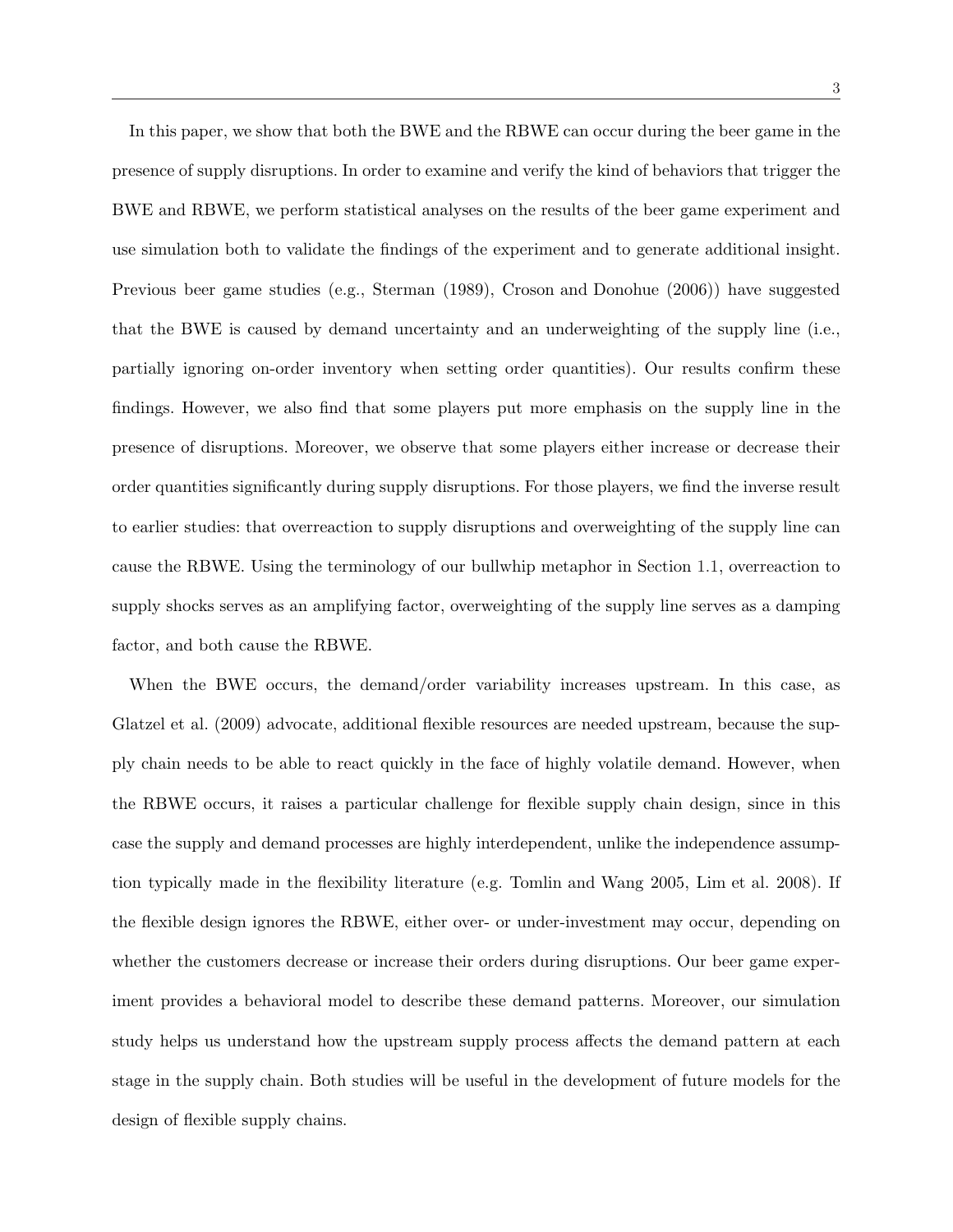

Figure 1 String vibrations (a) with no amplification, (b) with a demand vibration and BWE, (c) with a supply shock and RBWE (d) with a demand vibration, a fixed point, and umbrella pattern, and (e) with a demand vibration, a supply shock, and umbrella pattern. Thick lines above strings plot wave amplitude.

#### 1.1 The Bullwhip Metaphor

To illustrate the RBWE, we extend the common metaphor of the supply chain as a string or whip, with the left-hand side representing upstream supply and the right-hand side representing downstream demand. Demand variability is represented as a vibration applied to the right end of the string. It is well known that a base-stock policy is optimal at each stage of a serial supply chain (and thus the BWE does not occur) if demands and purchase prices are stationary, upstream supply is infinite with a fixed lead time, and there is no fixed order cost (Lee et al. 1997b). In this case, vibrations (demand changes) are transmitted without modification up the string, as in Figure 1.1(a). It has been argued (Sterman 1989) that demand spikes act as shocks applied to the right end of the string, and that these shocks amplify as they move up the string, causing the BWE  $(Figure 1.1(b)).$ 

Now suppose that a shock is applied to the left end of the string instead of the right (Figure 1.1(c)). The wave then initiates upstream and amplifies as it propagates downstream—the RBWE.

It is also possible for both effects to occur simultaneously. For example, if the left end of the string acts as a "fixed point" (that is, it is immovable), then vibrations will tend to first amplify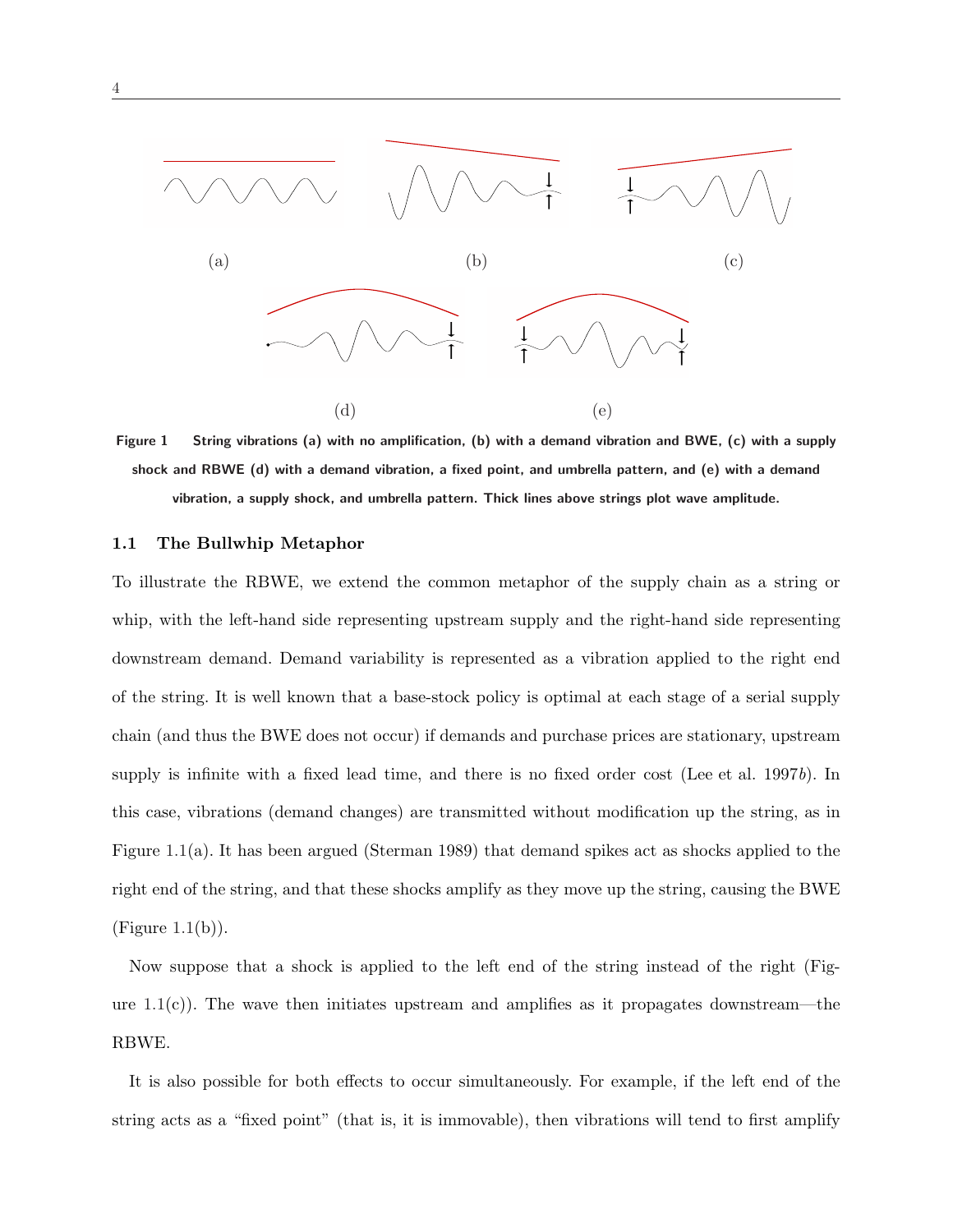and then dampen as they move up the string (Figure 1.1(d)). Such a fixed point may represent an upstream supply shortage: The upstream stage utilizes 100% of its (now reduced) capacity, so it has no variability in its order quantities. The fixed point may also represent ordering behaviors that tend to dampen, rather than amplify, order variability. Either way, the fixed point ensures that the vibration (demand) amplitude first amplifies and then dampens as one moves upstream; that is, the BWE occurs downstream and the RBWE occurs upstream. We call this the umbrella pattern because a plot of the order variability stage-by-stage resembles an umbrella. The umbrella pattern may also occur when exogenous supply and demand shocks both occur (both ends of the string are perturbed—Figure 1.1(e)). In both cases, order volatility (wave amplitude) is smallest at the ends of the supply chain (string) and largest in the middle.

The umbrella pattern occurs frequently in our beer game experiment and simulation study. It also is the shape observed at a macro level by Baganha and Cohen (1998) and Cachon et al. (2007). We believe our experiments help to explain the results found by these studies.

The discussion above identifies two types of RBWE. In one type, the upstream end of the supply chain is fixed, and the volatility tends to reduce as it approaches the fixed point (Figure 1.1(d)), while in the other, a shock upstream amplifies as it propagates downstream (Figures 1.1(c) and (e)). We refer to the former type of RBWE as *damping-type* and the latter as *amplification-type*; we discuss both types in this paper.

The remainder of the paper is organized as follows. In Section 2, we review the relevant literature. In Section 3, we explain the basic settings for our experiments. Sections 4 and 5 discuss the results of our beer game and simulation experiments, respectively. Finally, we summarize our conclusions in Section 6.

## 2. Literature Review

The BWE was first described by Forrester (1958), although the term "bullwhip effect" was coined by managers at Proctor & Gamble and introduced into the literature by Lee et al.  $(1997a,b)$ , who suggest four causes of the BWE: demand forecasting, rationing game, order batching, and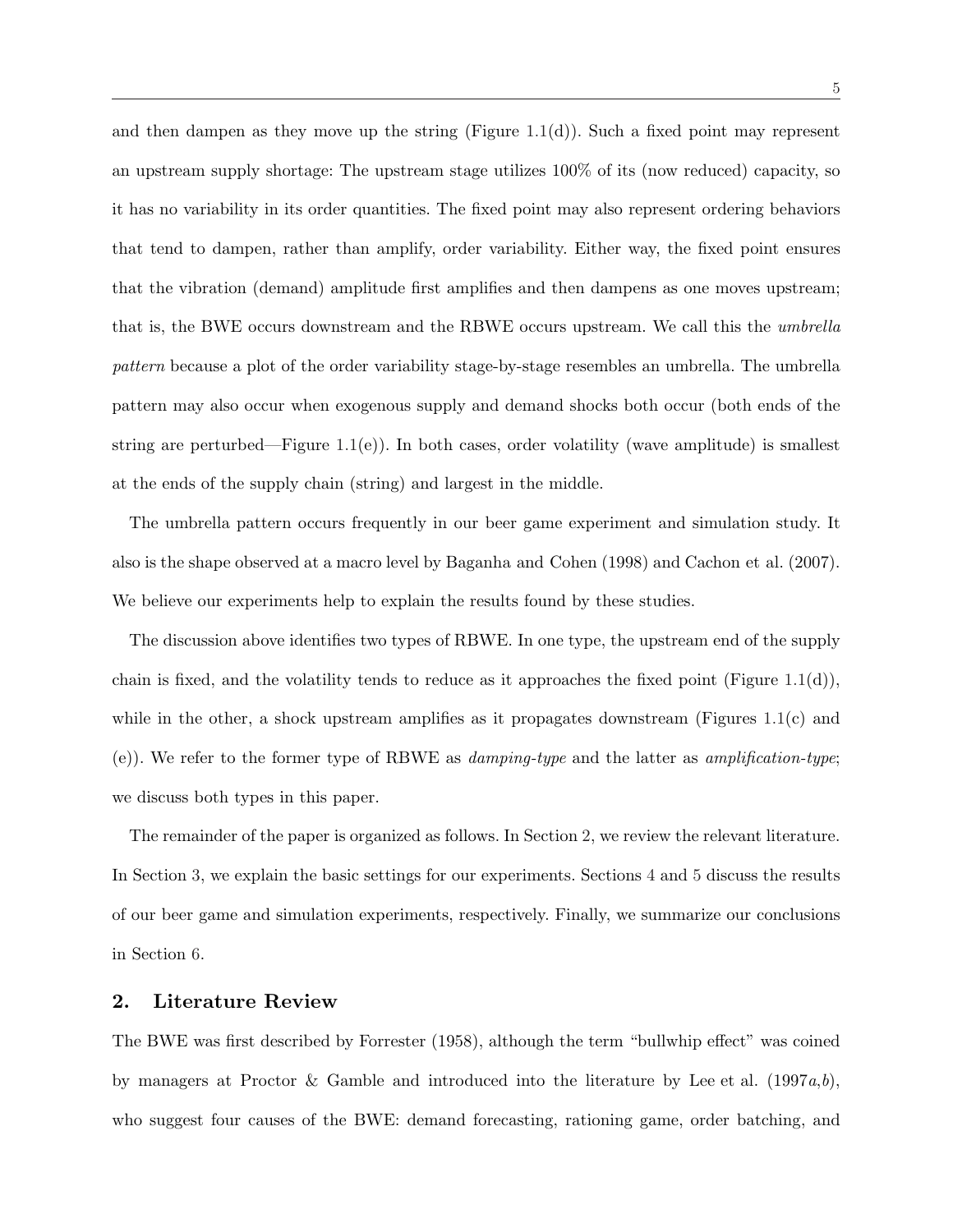price fluctuations. Lee et al.  $(1997b)$  show that all four causes can result from rational, optimizing behaviors on the part of managers. Prior to the work by Lee, et al., it was generally thought that only irrational behaviors caused the BWE.

Sterman (1989) introduces the beer game and observes an order amplification due to the underweighting of the supply line—that is, players tend to ignore some or all of their pipeline inventory and instead base their ordering decisions primarily on their on-hand inventory. The behavioral study by Sterman (1989) and the theoretical results developed by Lee et al. (1997b) have stimulated numerous theoretical studies on the causes of the BWE, as well as a number of additional beer game experiments that attempt to reconcile the theories with actual human behavior, and to explore other behavioral causes of the BWE. Since this paper is concerned with behavioral causes for both the BWE and the RBWE, we first review the literature on the beer game. We refer readers who are interested in theoretical analyses of the BWE to the survey by Lee et al. (2004).

Kaminsky and Simchi-Levi (2000) find that a reduction in order information delay and shipment lead-time results in lower total supply chain costs but not in a reduction of order variability amplification. Chen and Samroengraja (2000) make the mean and standard deviation of the normally distributed demand known to every player and find that, though the four operational causes are removed, the BWE still occurs. Croson and Donohue (2003) observe a decrease in the magnitude of the BWE in their point-of-sale (POS) treatment group, who know the realized customer demand, when compared with their control group, who know only the underlying demand distribution. The primary reason for the decrease is that the participants in the POS treatment group almost equally utilize the realized customer demand and the order information from their immediate downstream stage in their ordering decisions. Steckel et al. (2004) show that POS information can actually increase a team's costs when it distracts the participants under certain types of customer demand.

Croson and Donohue (2006) tell the participants the status of the inventory across the supply chain at any point in time. The magnitude of the BWE decreases compared with the situation in which participants are not provided with such information, because upstream stages use downstream inventory information to anticipate and adjust their orders. Oliva and Gonçalves (2007)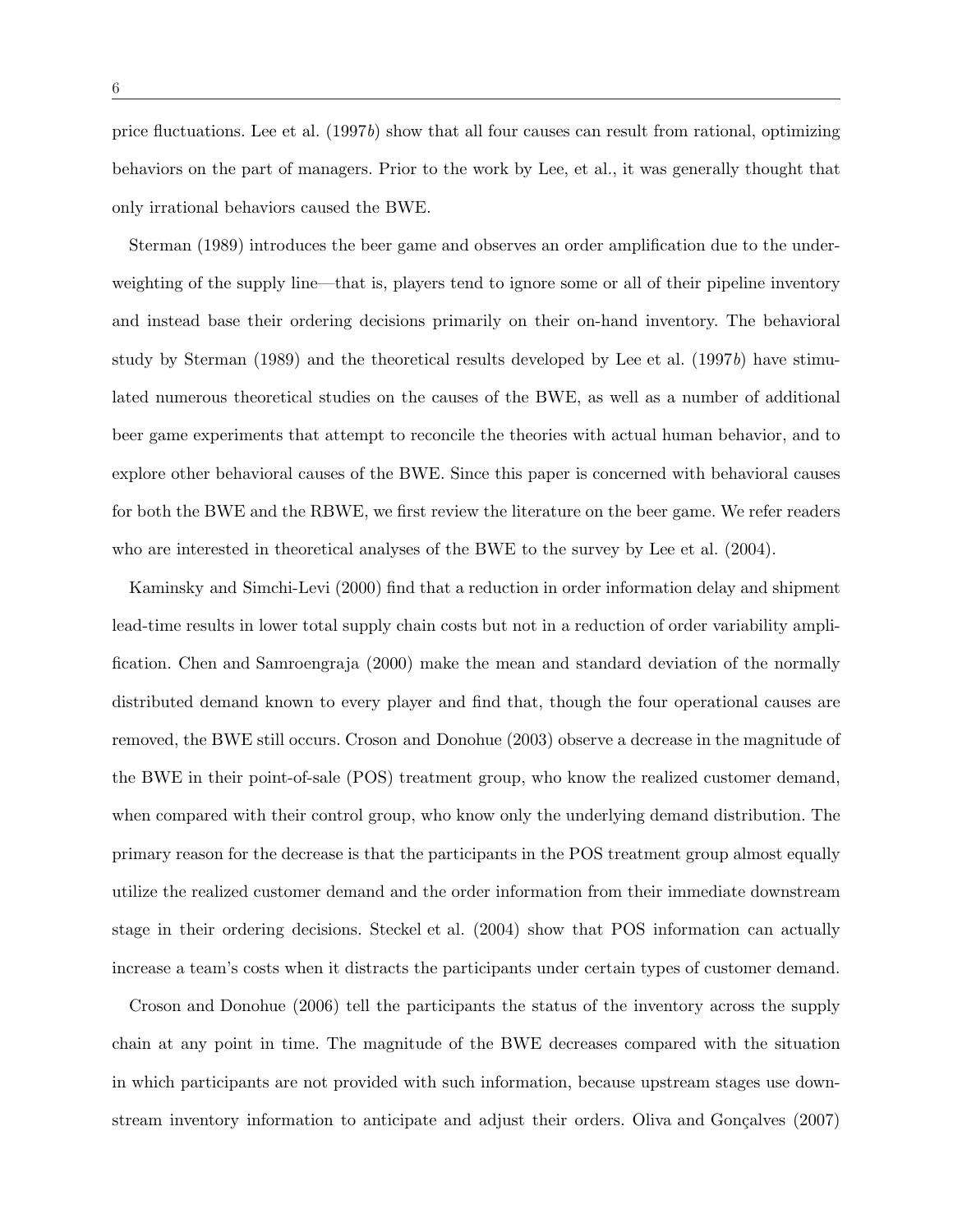suggest that participants respond differently to their own on-hand inventory and backorders due to the difference between holding and backorder costs and find that participants tend to ignore their own backorders rather than over-reacting to them and placing panicked orders. Wu and Katok (2006) show that effective communication along with learning can significantly diminish the magnitude of BWE. Croson et al. (2004) show that the BWE still persists even if the demand is constant and known to every player. They attribute this to "coordination risk"; that is, players place larger than necessary orders to protect themselves against the risk that other players will not behave optimally.

Despite its potential to systematically investigate the outcomes generated by various ordering behaviors, simulation has rarely been used in the BWE literature. An exception is Chatfield et al. (2004), who use simulation to study the effect of players' behaviors in a beer game in which all stages are managed by computer, rather than by live players. Their order functions are very similar to the base stock policy studied by Chen et al. (2000). Chatfield, et al. find that an increase in the variance of the stochastic lead time results in greater BWE, while information sharing dampens BWE. Furthermore, they provide three forecasting models under stochastic lead times. The model that forecasts demand and lead-time separately leads to higher forecast variability and therefore higher order variability than the other two, one ignoring lead-time uncertainty and the other forecasting lead-time demand. The BWE reaches its maximum magnitude when demand and lead-time are estimated separately.

The theoretical studies on the rationing game by Rong et al. (2008) and on the interactions among capacity, price and demand by Rong et al. (2009) are the first studies of the RBWE<sup>1</sup> in the literature to analyze the operational causes of the RBWE in the presence of supply uncertainty. Rong et al. (2008) show that the BWE occurs between retailers and customers and that the RBWE occurs between suppliers and retailers when retailers compete for scarce supply under a standard mechanism used by the supplier to allocate the available supply. Rong et al. (2009) show that when

<sup>&</sup>lt;sup>1</sup> Ozelkan and Cakanyildirim (2009) use the term "reverse bullwhip effect" to refer to an unrelated phenomenon involving prices in auctions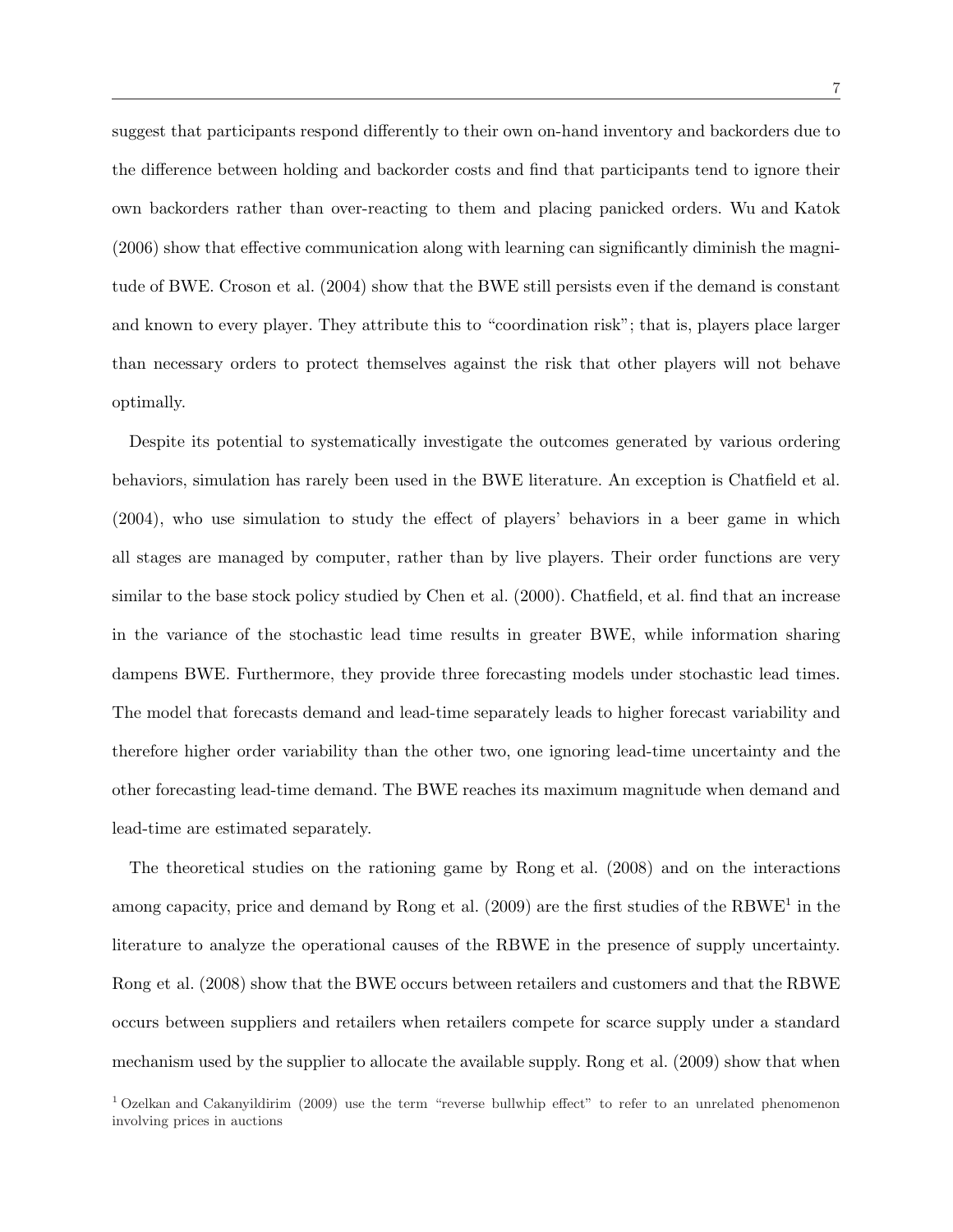customers react not only to the price itself but also to changes in price, some pricing strategies implemented by the supplier may lead to the RBWE. These two papers provide a theoretical development of the RBWE, while the aim of the present paper is to address the behavioral causes of the RBWE.

Current studies on supply disruptions assume that decision makers are rational optimizers. Parlar and Berkin (1991), Berk and Arreola-Risa (1994), Parlar and Perry (1995, 1996), Gupta (1996), Mohebbi (2003), Snyder (2008), and many others modify classical inventory models to cope with supply disruptions. Tomlin (2006) examines how the optimal mitigation strategy (backup inventory, supplier redundancy, or some combination) changes as the characteristics of the disruptions change. Snyder and Tomlin (2008) take into consideration the benefit of advance warning of supply disruptions. Babich et al. (2007) study the impact of supplier default risk on the relationship between one retailer and multiple suppliers. Kim et al. (2006), Hopp and Liu (2006), Snyder and Shen (2006) and Schmitt et al. (2008) extend the study of supply uncertainty to multiechelon supply chains.

Since managers have limited experience in dealing with supply disruptions due to their low probability of occurrence, it may be difficult to apply the models cited in the previous paragraph in practice. Moreover, just as Thietart and Forgues (1995) suggest that the "butterfly effect" (that is, a small variation at one point may cause a large variation of the whole system) can exist in organizations, so, too, can a small disruption be amplified by irrational decision makers within a supply chain. Therefore, studying human behavior under disruptions is important. One of the main contributions of our paper is to examine people's behavior when they face supply disruptions, and the impact of this behavior on order-variability propagation in a multi-echelon setting.

#### 3. Basic Settings

In our beer game experiment and simulation, we study a 4-stage serial supply chain under periodic review. Stages 1–4 correspond to the retailer, wholesaler, distributor, and manufacturer, respectively. The retailer receives demand from an external customer. Since our study focuses on the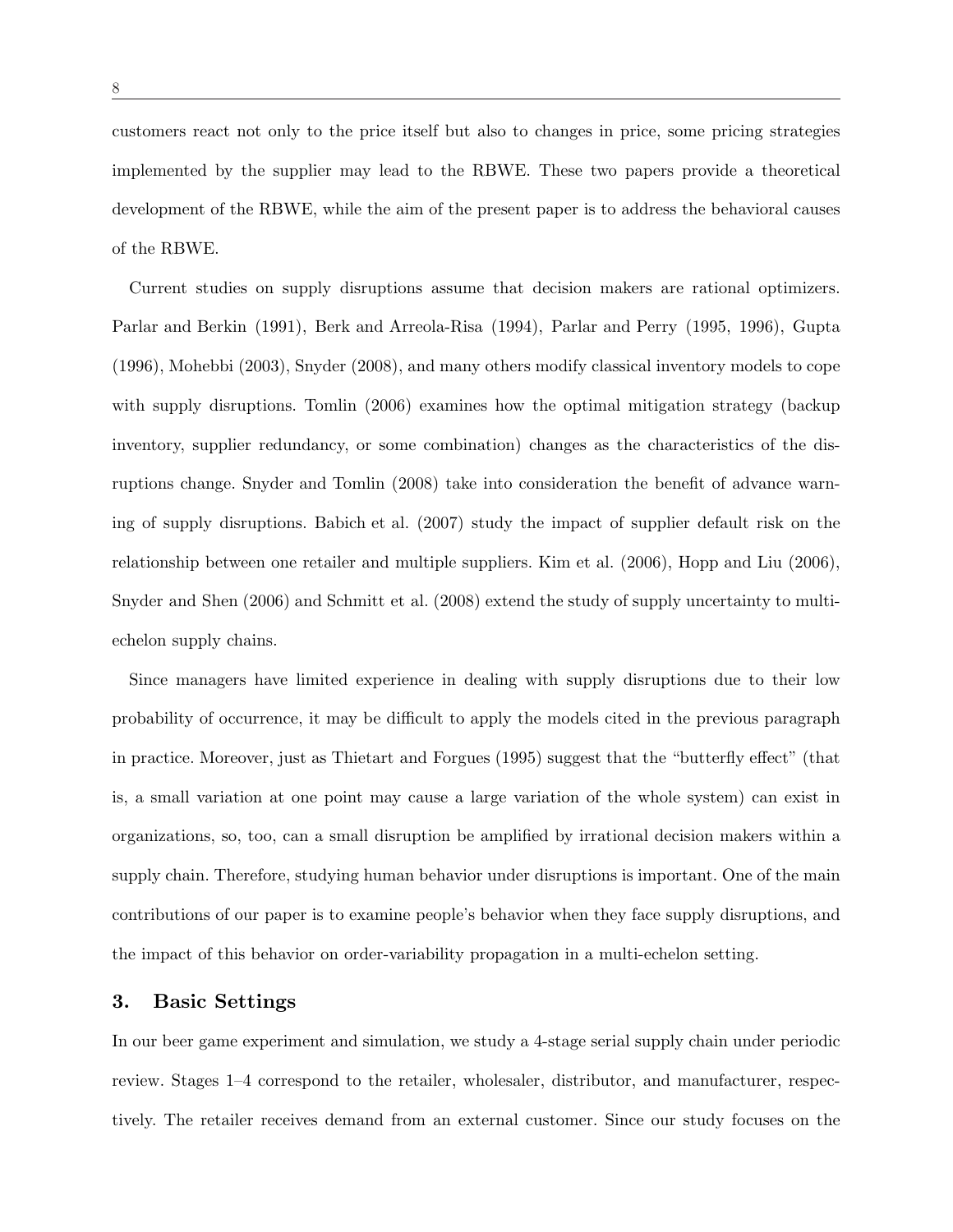impact of supply shocks, we remove the demand shocks from beer game and fix the demand to 50 units per period. (The exception is the simulation study in Section 5.1, in which we examine the impact of supply-line weighting under demand uncertainty only.)

The manufacturer (stage 4) has a production capacity that limits the quantity it may order in a given period. The production capacity,  $\xi_t$ , is also a random variable. Each time period is classified as either an "up" or a "down" period. During up periods,  $\xi_t$  is larger than the demand observed by the retailer and is smaller during down periods. This setting is consistent with the supply disruption literature cited in Section 2. The difference is that most papers set  $\xi_t = 0$  during down periods, but we set  $\xi_t > 0$  to model the situation in which capacity is reduced but not totally eliminated during a disruption. See Sections 3.1 and 5.2 for more details on the supply process  $\xi_t$ .

In each period, each stage i experiences the following sequence of events:

1. The shipment from stage  $i+1$  shipped two periods ago arrives at stage i (that is, the lead-time is 2). If  $i = 4$ , stage  $i + 1$  refers to the external supplier.

2. The order placed by stage  $i-1$  in the current period arrives at stage i. If  $i=1$ , stage  $i-1$ refers to the external customer.

3. Stage i determines its order quantity and places its order to stage  $i + 1$ .

4. The order from stage  $i-1$  is satisfied using the current on-hand inventory, and excess demands are backordered. Holding and/or stockout costs are incurred.

To reflect the modern data-processing environment (e.g., EDI) and to maintain consistency with our assumption that information about disruptions is propagated instantaneously, we assume (unlike Sterman  $(1989)$  and most subsequent papers) no order information delay, i.e., stage i receives order information in the same period that the order is placed by stage  $i - 1$ .

We examine the presence of the BWE or RBWE at each stage individually. Let  $\sigma_i$  be the standard deviation of orders placed by stage i across the time horizon. When  $\sigma_i > \sigma_{i-1}$ , stage i amplifies its order variability; i.e., the bullwhip effect (BWE) occurs at stage i. If  $\sigma_i < \sigma_{i-1}$ , then the reverse bullwhip effect (RBWE) occurs at stage i instead.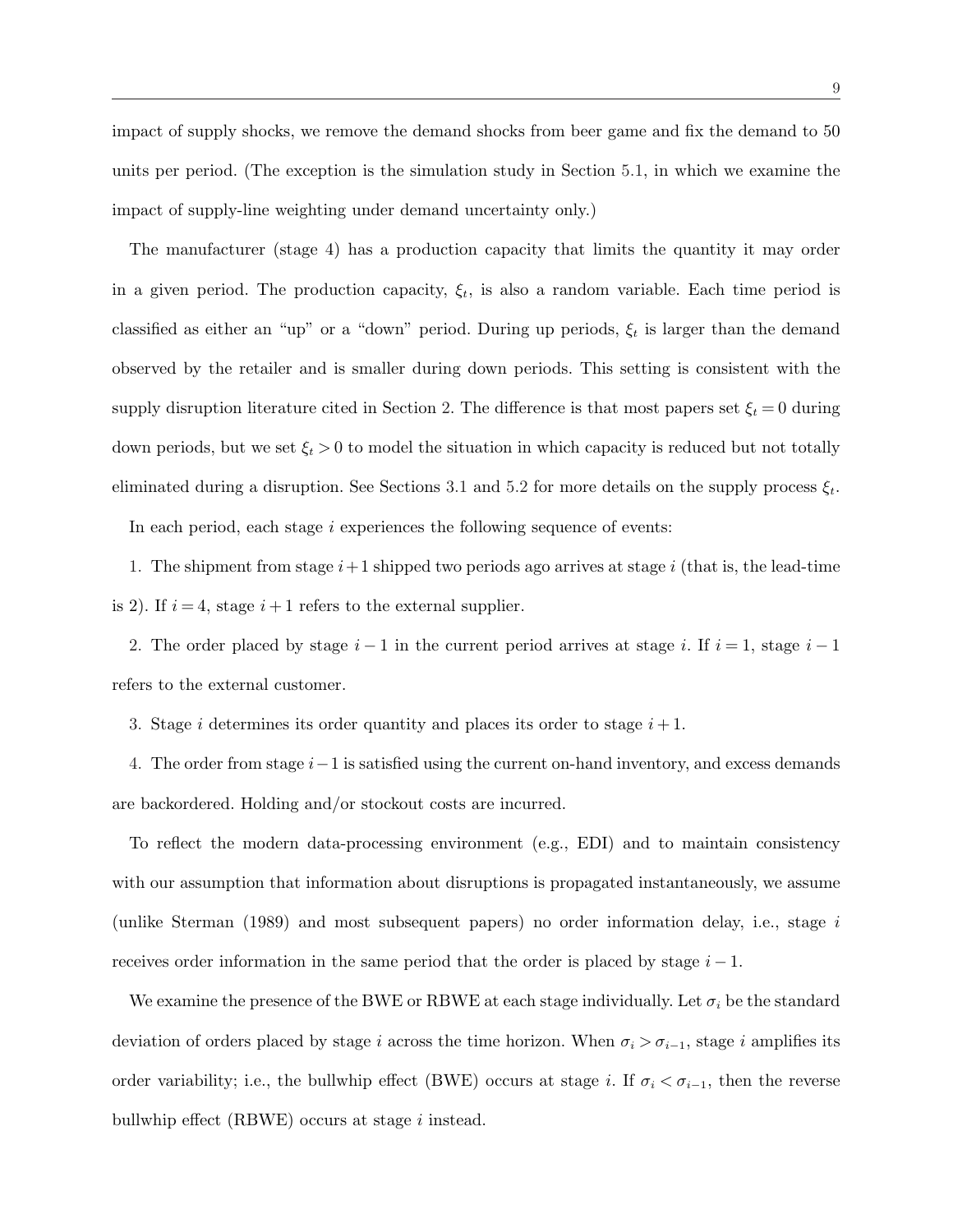If  $\sigma_{i+1} > \sigma_i$  for all  $i \leq 3$ , then the system exhibits pure BWE, and when  $\sigma_{i+1} < \sigma_i$  for all  $i \leq 3$ , the system exhibits pure RBWE. There are also several other possible shapes for the pattern of order standard deviations across the supply chain. For example, when  $\sigma_{i+1} > \sigma_i$  for  $i = 1, 2$  and  $\sigma_{i+1} < \sigma_i$  for  $i = 3$ , the supply chain exhibits the umbrella pattern; this pattern is natural when the downstream part of the supply chain is affected primarily by demand uncertainty while the upstream is affected primarily by the capacity process.

## 3.1 Experimental Design

Our beer game setup is motivated in part by consumer buying patterns for gasoline following hurricane Katrina. Customers were aware of the supply shock (but not of the magnitude of its downstream effect), and many of them filled their cars at the beginning of the shock in order to avoid future shortage and price fluctuations. In our beer game experiment, we create capacity shocks during the game to observe how players behave during supply disruptions. All players know when a capacity shock is occurring, but only the player in the role of the manufacturer knows its severity.

Our beer game experiment was conducted using a Microsoft-Excel-based implementation written by the authors. Our computerized implementation gives players more information about the status of the system than in the traditional board version of the game. Figure 2 shows the game's user interface. Players can easily acquire information about their own on-hand inventory, backorders, on-order inventory, and in-transit inventory, as well as backorders at their suppliers.

Each player is randomly assigned to a team and role, and players do not know the team and role that the other players have been assigned to. No communication is allowed during the game.

Our implementation automates the information-transfer process: when a player places an order, it is transmitted electronically to his or her supplier, and when orders are shipped, the delivery quantity is transmitted downstream electronically. This reduces transaction errors, speeds the playing of the game, and enforces the no-communication rule since players do not know who their teammates are.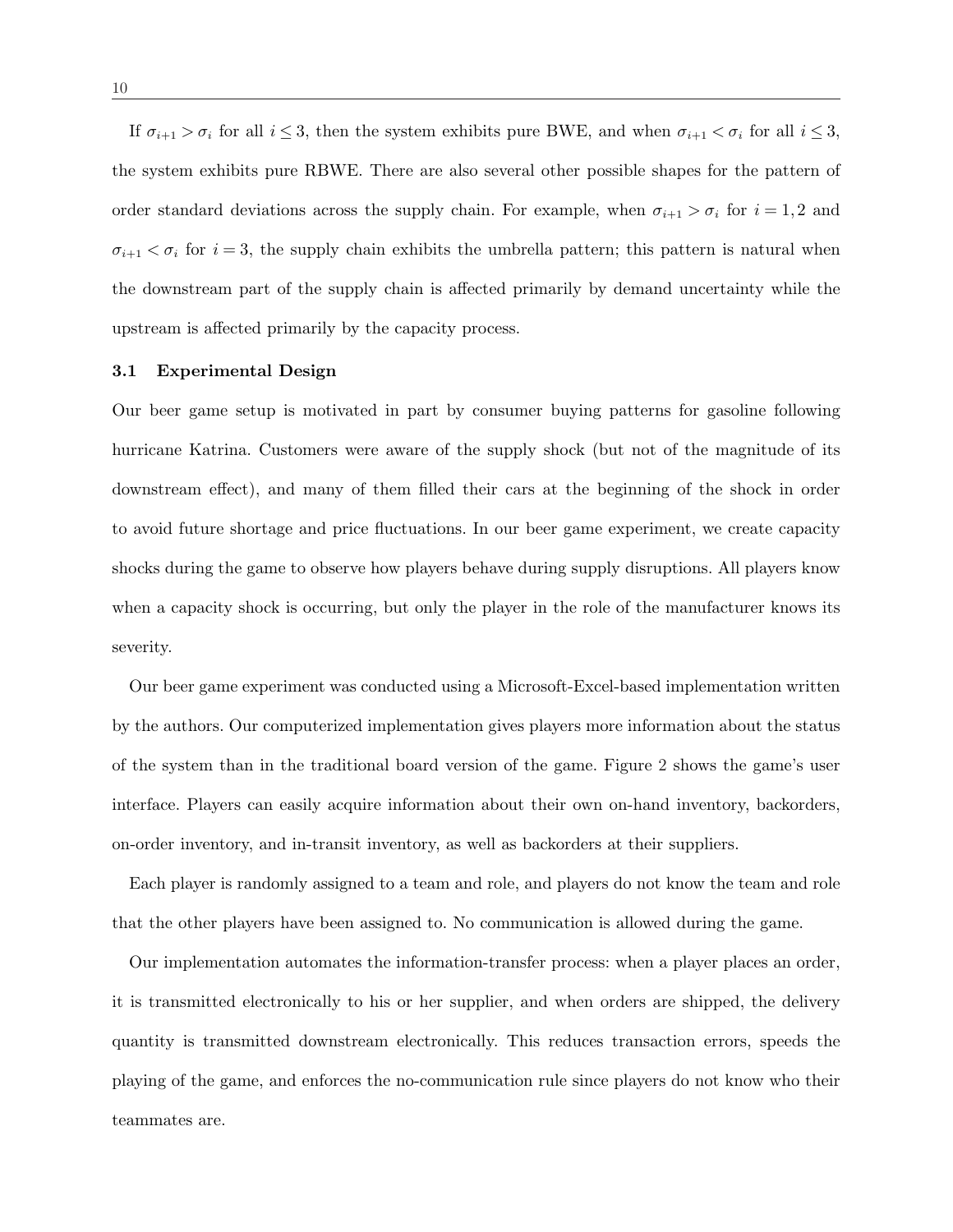

Figure 2 Screen shot of beer game.

Following Sterman (1989), we set the holding and backorder cost to \$0.50 and \$1.00, respectively, at every stage of the supply chain. In order to focus the study on the supply uncertainty faced by the whole supply chain, the demand is deterministic. We fix the demand to 50 units per week and make this known to every player.

The manufacturer has a capacity limitation on his or her order size. Since most of the literature on supply disruptions (e.g., Parlar and Berkin 1991, Berk and Arreola-Risa 1994, Parlar and Perry 1995, 1996, Gupta 1996, Mohebbi 2003) uses a Markov process to model disruptions and recoveries, we also assume that the capacity fluctuates throughout the game following a two-state discrete-time Markov process. The "up" state corresponds to full capacity  $\xi_u$  and the "down" state corresponds to disrupted capacity  $\xi_d$ . We fix  $\xi_u = 60$  and allow  $\xi_d$  to vary randomly according to a normal distribution with mean 40 and variance 4. The capacity  $\xi_d$  is different for each disruption but the same for every period during a given disruption. The transition probability from the up state to the down state is  $p_d$ , and that from the down state to the up state is  $p_u$ . The stationary probabilities of being in the up and down states are therefore  $p_u/(p_d + p_u)$  and  $p_d/(p_d + p_u)$ , respectively. To ensure the stability of the system, we require  $(\xi_u p_u + E(\xi_d)p_d)/(p_d + p_u) > 50$ , the demand per period. In the experiment, we set  $p_d = 0.2$  and  $p_u = 0.3$ . Hence the average capacity is 52.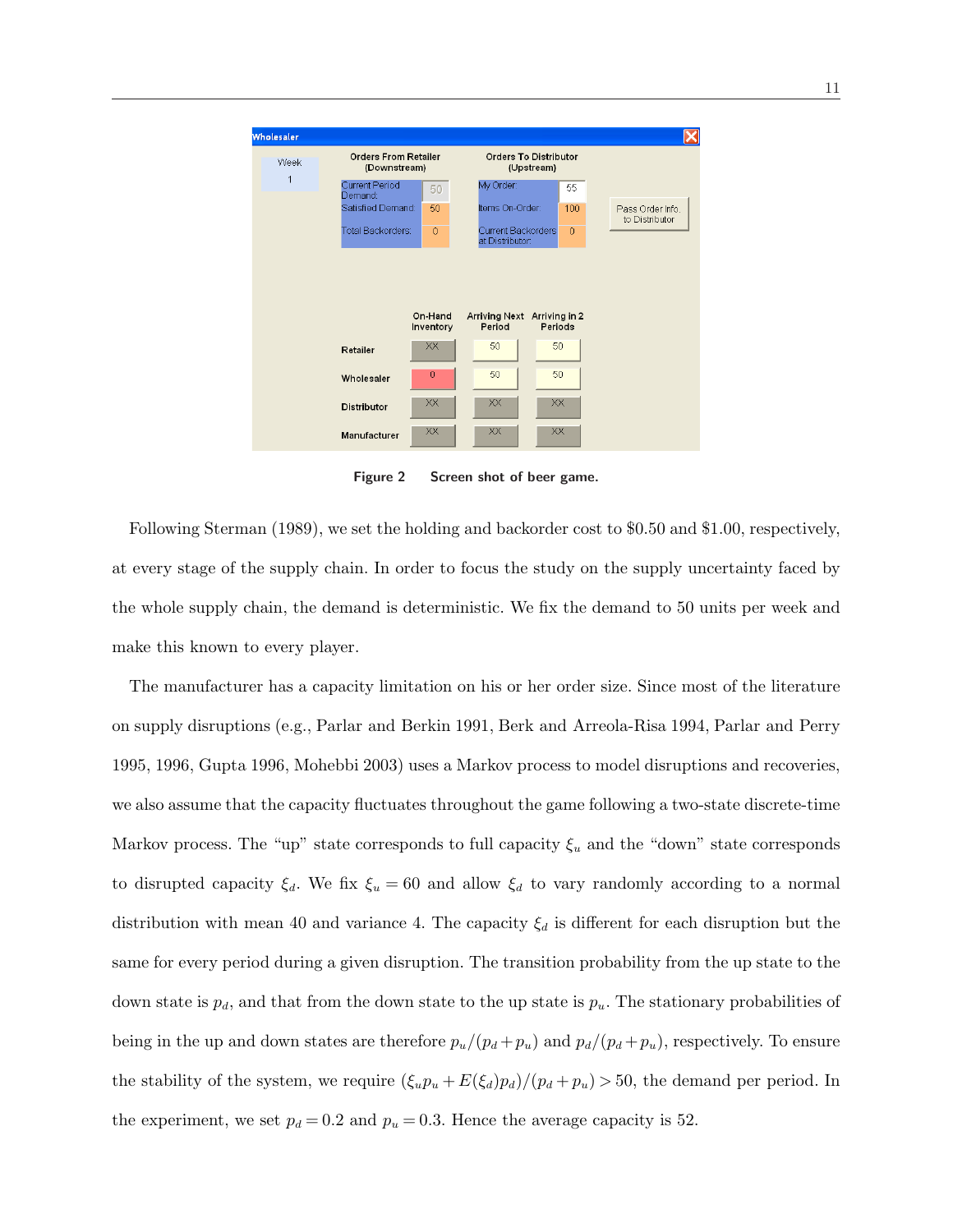The players were told that the manufacturer occasionally experiences disruptions, that during a disruption, the capacity decreases to a random value for a random number of periods, and that after a disruption ends, the capacity returns to its normal value. Players were not given the actual values of the disruption parameters  $(p_u, p_d, \xi_u, \xi_d)$ . They were told, however, that  $p_u \ge 50$  and that  $p_d$  is random with mean less than 50.

Each team faced the same sample path of the disruption process, which was generated randomly before the experiment began and then repeated to ensure that fair comparisons could be made from team to team. This sample path includes 17 down periods during the 50-period horizon, occurring during the same periods for every team. Players were informed that every team would face the same sample path.

In the real world, when there is a supply disruption, the further away a company is from the disruption source, the less information it generally has about the disruption. For example, when a fire occurred at a Philips semiconductor plant in 2000 (Sheffi 2005), the managers at telecom operators' retail stores are unlikely to have known how serious the problem was. In order to reflect this situation in our game, players were notified (via an indicator in the beer game screen) whether a disruption was in progress, but they did not know how severe the disruption was. The exception is the manufacturer, who can indirectly determine the capacity in any period since the program prompts him or her for a new order quantity if the quantity entered exceeds the capacity.

Our experiment consisted of 92 participants (23 teams of 4 players each) from Lehigh University, including 84 undergraduate students and 8 graduate students. Roughly one-third of the participants received a cash incentive for playing the game (the other two-thirds played the game as part of a course they were enrolled in). For those receiving cash, the amount of the award was scaled based on the teams' performance in a manner similar to that described by Croson and Donohue (2003).

Each team played for up to 1 hour and 45 minutes. The introduction lasts 20 minutes, followed by a roughly 10-minute practice round in which the participants play for 5 periods to familiarize themselves with the software environment; the results of this practice round are discarded. The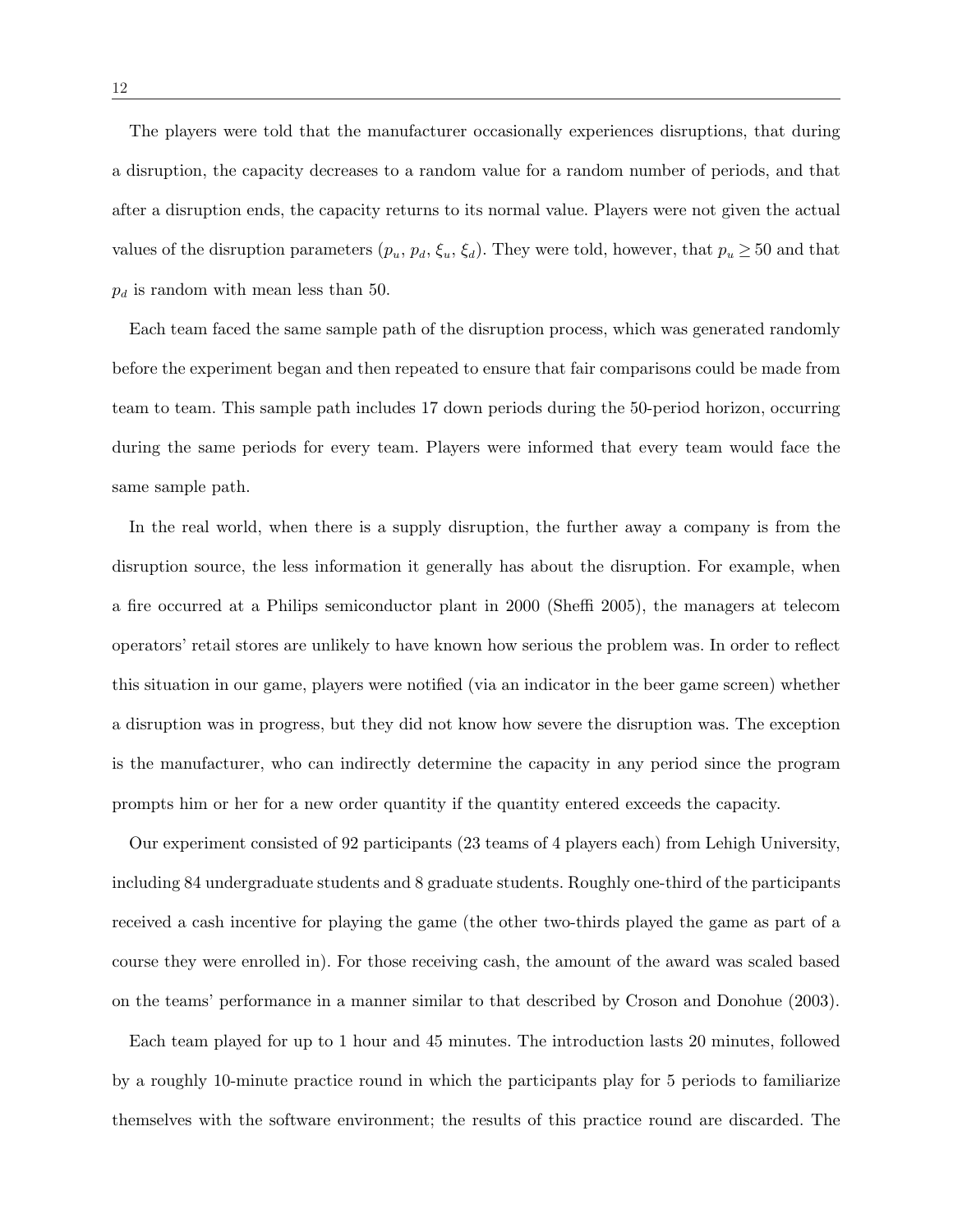remaining time is used for the actual experiment. The maximum number of periods that each team played is 50, and most teams completed at least 40 periods.

We exclude teams who completed fewer than 30 periods' worth of game play since it is reasonable to assume that those teams may not have understood the game well enough to play fluently. Based on this criteria, four of the 23 teams (teams  $9-12$ ) are omitted from the results below. In addition, team 6 was omitted because its retailer and wholesaler had mean order quantities of 77.4 and 91.2, respectively, both of which are more than four standard deviations above the mean order quantity for all retailers and wholesalers (and significantly more than the demand of 50 per period). Therefore, the results reported below include a total of 18 teams consisting of 72 participants.

#### 3.2 Order Functions

It is well known that a stationary base-stock policy is optimal in a serial supply chain if the back-order cost only occurs at the most downstream stage of the supply chain and all parameters are stationary. Lee and Whang (1999) show that such a policy is still optimal for decentralized supply chains by introducing specific performance measures in the decentralized system. However, in most of the beer game literature, the backorder cost occurs at every stage. We are not aware of any literature that addresses the structure of the optimal ordering policy for individual-utilitymaximizing players in a serial supply chain in which information is not shared among supply chain stages and holding and backorder costs are incurred at every stage. Moreover, although there has been a great deal of research on supply chain disruptions recently, the study of multi-echelon supply chains under disruptions is fairly limited (see, e.g., Hopp and Liu 2006). Consequently, the optimal ordering policy is unknown for centralized serial supply chains with supply disruptions, nor is the optimal behavior known for individual-utility-maximizing players under our beer game settings.

In light of these difficulties, Sterman (1989) postulates a model that expresses a player's order quantity as a function of several random state variables in order to analyze whether the players put more focus on their inventory level or their on-order inventory:

$$
O_t^i = \max\{0, \hat{O}_{t+1}^{i-1} + \alpha_b^i (IL_t^i - a_b^i) + \beta_b^i (IP_t^i - IL_t^i - b_b^i)\},\tag{1}
$$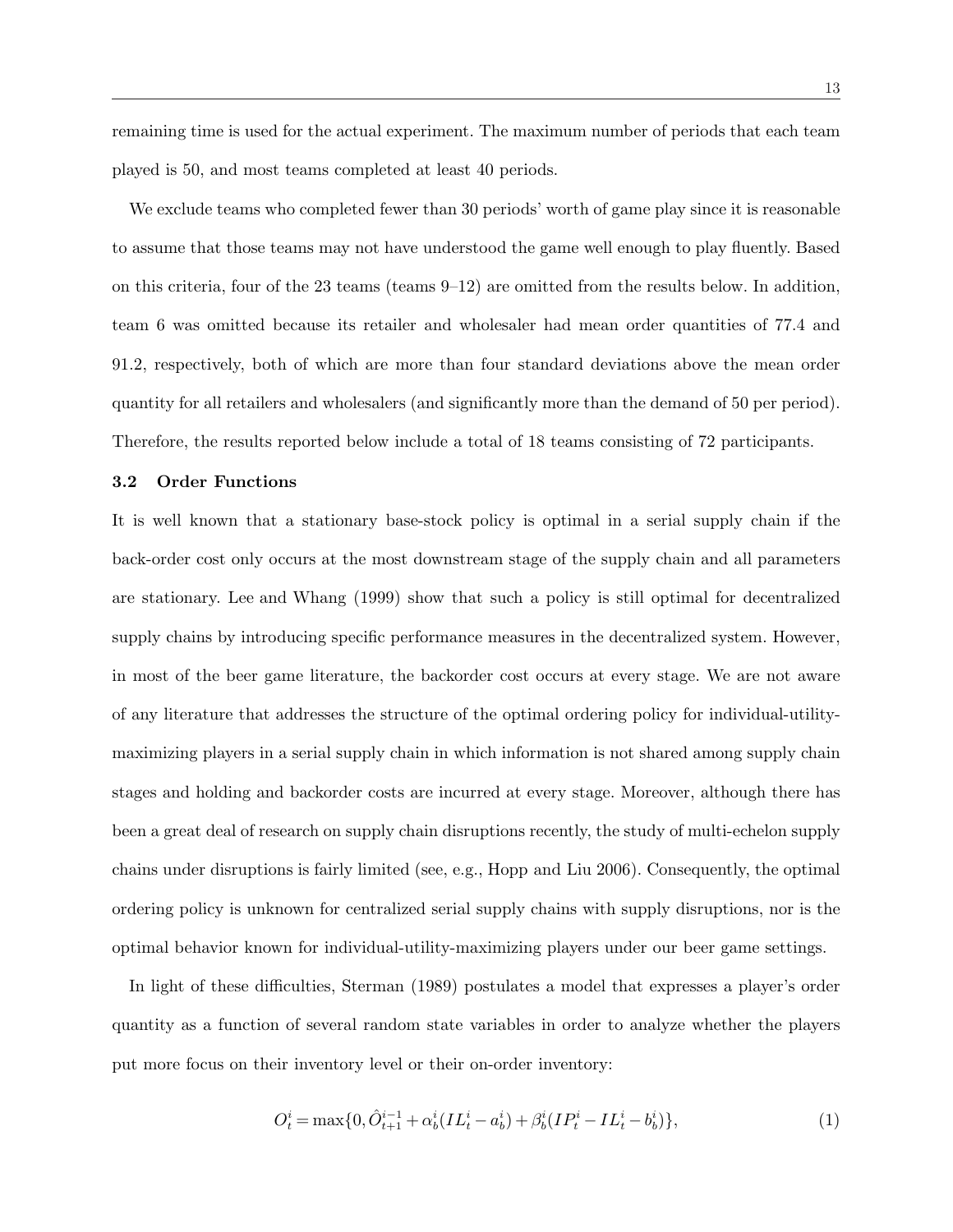We refer to this as the *base order function*. The state variables used in the function are as follows:

• IL<sup>i</sup>: Inventory level (on-hand inventory – backorders) at stage *i* after event 2 (i.e., after observing its demand but before placing its order) in period t.

•  $IP_t^i$ : Inventory position (on-hand inventory + on-order inventory – backorders) at stage i after event 2 in period  $t$ .

•  $O_t^i$ : Order quantity placed by stage i in event 3 in period t. If  $i = 0$ ,  $O_t^i$  represents demand from the external customer.

•  $\hat{O}_i^i$ : Forecast of order quantity that will be placed by stage i in period t. This forecast is calculated by stage  $i+1$  after event 2 in period  $t-1$  using exponential smoothing:

$$
\hat{O}_t^{i-1} = \eta O_{t-1}^{i-1} + (1 - \eta) \hat{O}_{t-1}^{i-1},\tag{2}
$$

where  $\eta$  is the smoothing factor,  $0 \leq \eta \leq 1$ .

In (1),  $a_b$  and  $b_b$  represent target values for the inventory level  $(IL)$  and supply-line inventory  $(IP - IL)$ , respectively. The constants  $\alpha_b$  and  $\beta_b$  are adjustment parameters controlling the change in order quantity when the actual inventory level and the supply line, respectively, deviate from the desired targets. (The subscript b stands for "base".) Sterman based this order function on the anchoring and adjustment method proposed by Tversky and Kahneman (1979). It accounts for changes in the demand, inventory level, and supply line dynamically, even when the demand and supply processes are unknown.  $\hat{O}_{t+1}^{i-1}$  is treated as the anchor, serving as a starting point for the order quantity, while the remaining part is the adjustment to correct the initial decision based on the inventory level and supply line. The order quantity placed by stage  $4$  in period  $t$  is bounded by its capacity  $\xi_t$  in that period. Therefore the actual order placed by stage 4 in period t is  $\min\{O_t^4, \xi_t\}$ .

The relationship between  $|\alpha_b|$  and  $|\beta_d|$  determines how the supply line is weighted:  $|\alpha_b| > |\beta_d|$ ,  $|\alpha_b| = |\beta_d|, |\alpha_b| < |\beta_d|$  results in underweighting, equal weighting, and overweighting the supply line, respectively.

The base order function does not capture the difference in players' behavior during up and down periods. To address this difference, we introduce a new order function, which we call the disruption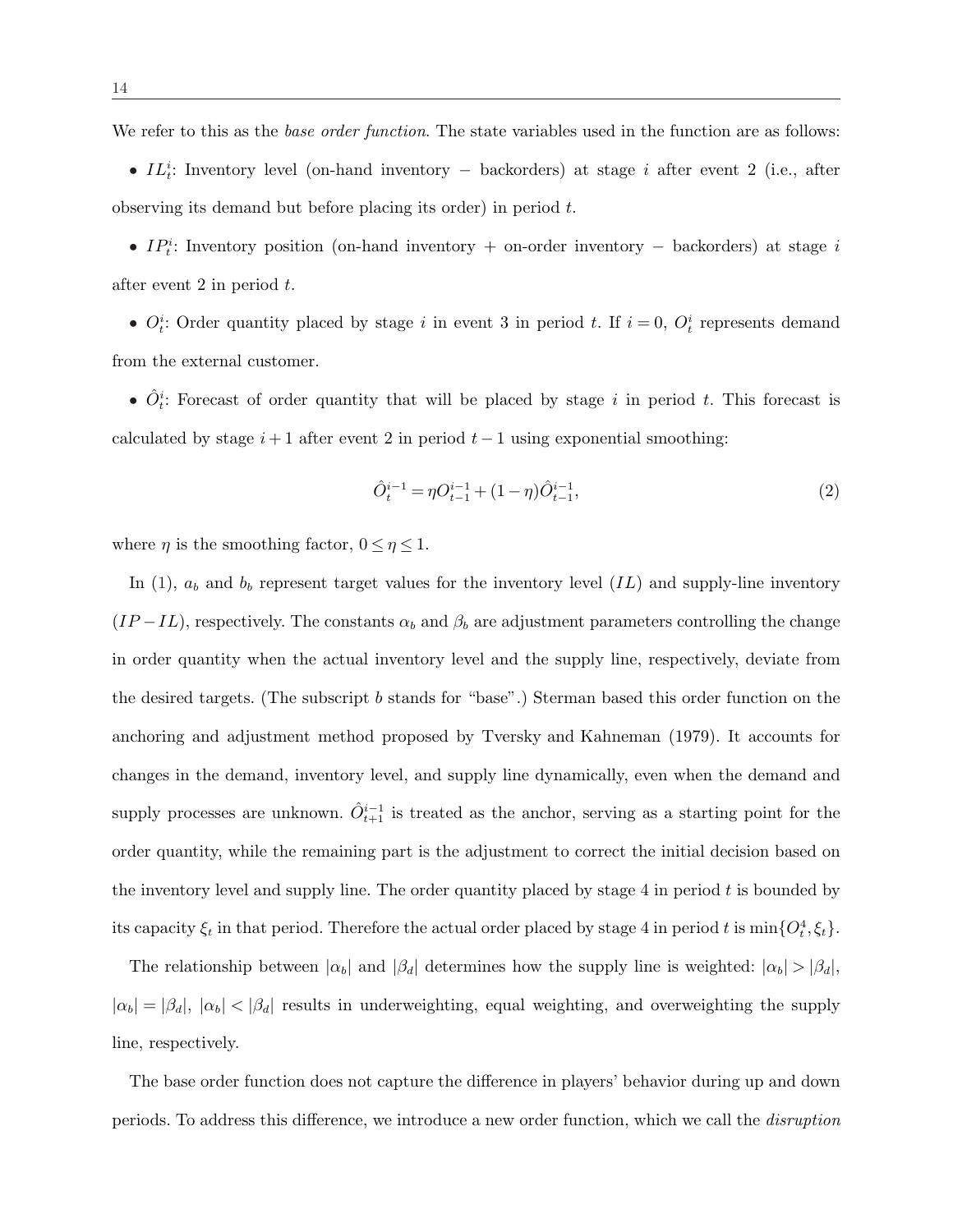order function. This function assumes that each player knows only that a disruption has occurred but does not know the precise impact it has on inventories, as is often the case in real-world disruptions. The disruption order function is as follows. (The subscript d on the coefficients stands for "disruption.")

$$
O_t^i = \max\{0, \hat{O}_{t+1}^{i-1} + \alpha_d^i (IL_t^i - a_d^i) + \beta_d^i (IP_t^i - IL_t^i - b_d^i) + \gamma_d^i S_t\},\tag{3}
$$

where  $S_t$  is a public signal to indicate whether there is a supply disruption in the system; that is,  $S_t = 1$  if stage 4 is in the down state and 0 otherwise. If  $\gamma_d^i < 0$ , then the player will order less during a disruption (e.g., to reduce potential backorders at its supplier). If  $\gamma_d^i = 0$ , the player ignores disruptions, while if  $\gamma_d^i > 0$ , then the player orders more during a disruption (e.g., to protect against possible future disrupted periods). As in the base order function, the actual order quantity placed by stage 4 is given by  $\min\{O_t^4, \xi_t\}.$ 

Our two proposed order functions are used to study (1) whether or not players pay more attention to the supply line in the presence of disruptions; and (2) whether or not players order differently during down periods compared with up periods. As we mentioned above, a mathematical model of rational players is unavailable under our beer game settings. Therefore, these two order functions should be considered as tentative models for player behavior. It is an interesting topic of future research to test the robustness of the results gained from our two order functions versus other order functions.

## 4. Beer Game Results

Our interest is primarily in the presence or absence of the BWE and RBWE during supply disruptions, rather than over the course of the entire horizon. Prior to performing our experiment, we conjectured that the RBWE would occur more often than the BWE during down periods, but that the BWE may dominate when the SD is calculated over all periods. This reflects the suggestion that supply disruptions cause the RBWE and the fact that, taken across all periods, the upstream stage's order process is actually more volatile because the capacity changes themselves cause order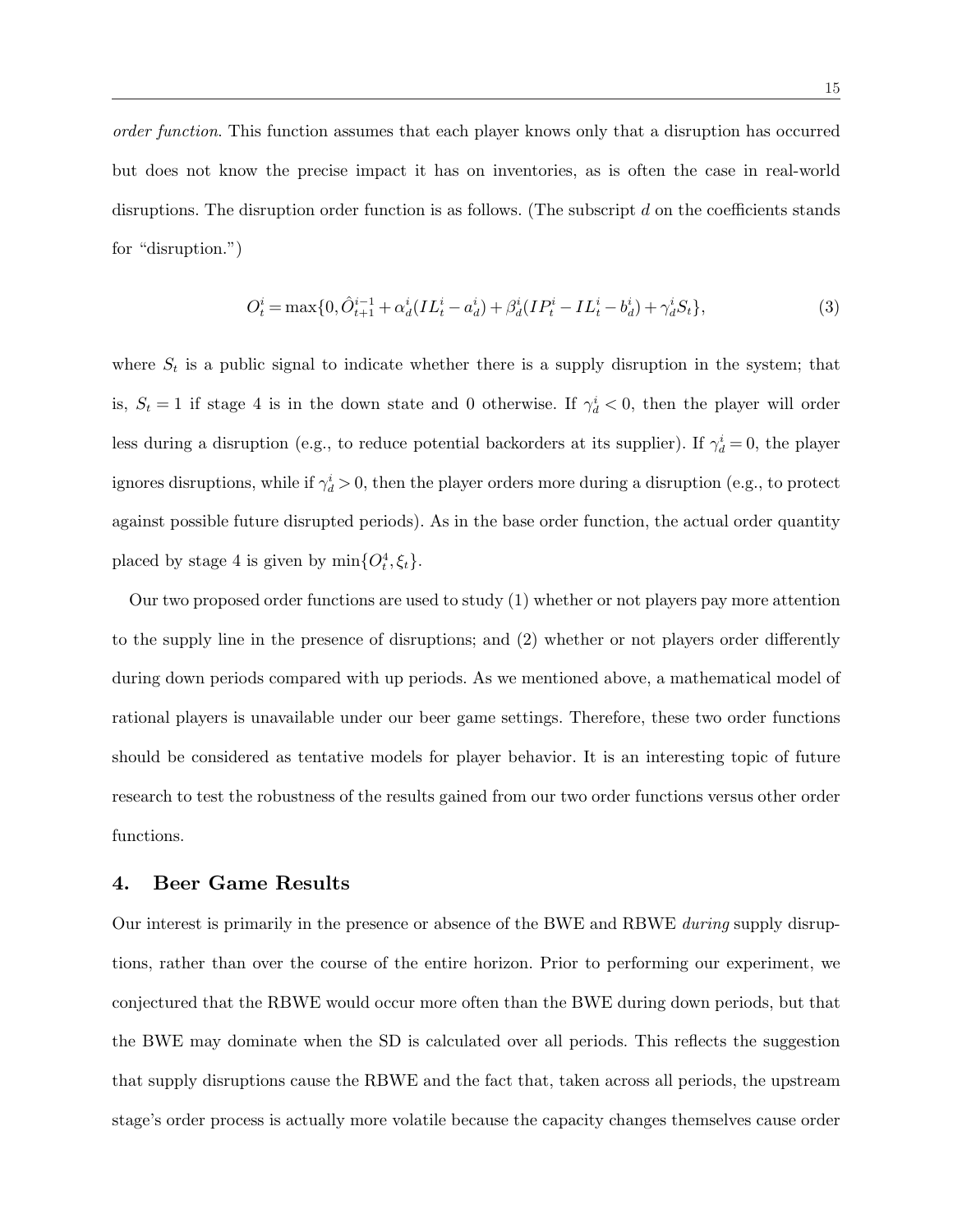variance. Except for Table 1 below, the results reported in the remainder of Section 4 include observations from down periods only.

Our findings may be summarized as follows. In Section 4.1, we show that fewer than half of the players in our beer game experiment exhibited the BWE (that is, had  $\sigma_i > \sigma_{i-1}$  for a given i) during supply disruptions, while slightly over half exhibited the RBWE, with the BWE more likely to occur downstream and RBWE more likely to occur upstream. In Section 4.2, we examine the relationship between the BWE/RBWE and supply-line weighting and show that the players who underweight [overweight] tend to exhibit the BWE [RBWE]. Moreover, in Section 4.3, we show that some players decrease their order quantities during disruptions since the players are evaluated based on the whole team's performance. The decrease in order quantity in response to disruptions and supply-line weighting type of the players provide an explanation of why some players exhibit the RBWE while others do not.

#### 4.1 The Existence of BWE and RBWE

One of the major purposes of our version of the beer game is to test the prevalence of the BWE in an environment that is different from the standard beer game setup. Our results suggest that the BWE no longer dominates when supply disruptions are present. Table 1 contains the SD of the players' orders for all teams except the five omitted teams (see Section 3.1). Standard deviations are reported both across all the periods and for down periods only. The column labels R, W, D, and M represent retailer, wholesaler, distributor, and manufacturer, respectively. In Table 1, if "†" appears beside a number in the "All Periods" or "Down Periods Only" column, then the corresponding player exhibits the RBWE during the whole time horizon or during down periods, respectively.

Table 1 indicates that 51.4% (37 out of 72) players exhibited RBWE during down periods, confirming our conjecture that the RBWE at least sometimes occurs during disruptions. Even when taken across all periods,  $30.6\%$  (22 out of 72) players exhibited RBWE. The middle stages of the supply chain (wholesalers and distributors) have the greatest order SDs, on average. In the sections below, we investigate why some players exhibit RBWE while others do not.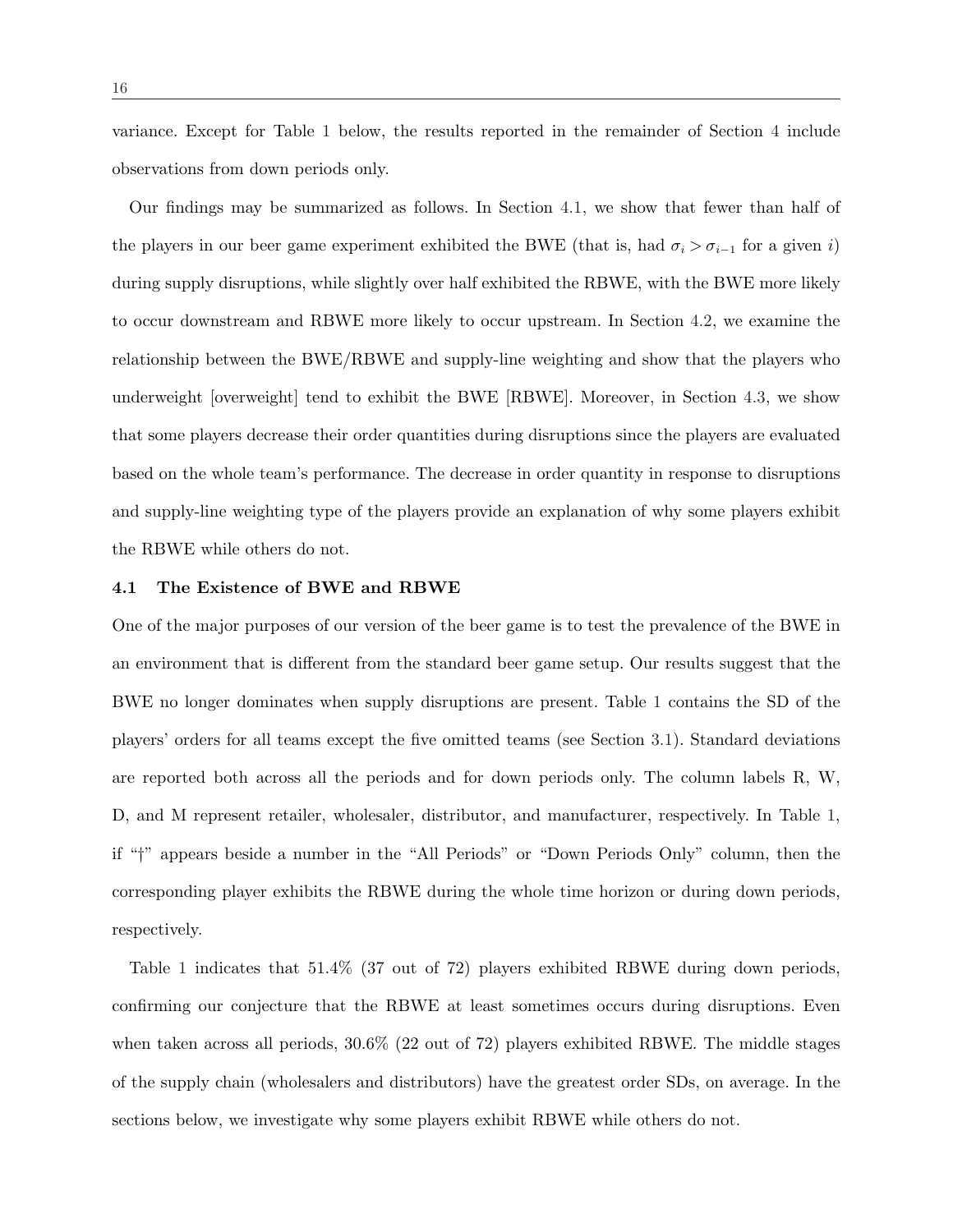| rapic 1<br><b>JD 01 01 GETS TOP CALLI PROVER</b> |             |                   |                   |                   |                   |                   |                   |                   |  |  |
|--------------------------------------------------|-------------|-------------------|-------------------|-------------------|-------------------|-------------------|-------------------|-------------------|--|--|
|                                                  |             |                   | All Periods       |                   | Down Periods Only |                   |                   |                   |  |  |
| Team                                             | $\mathbf R$ | W                 | $\mathbf D$       | M                 | $\mathbf R$       | W                 | $\mathbf D$       | М                 |  |  |
| $\mathbf{1}$                                     | 0.00        | 41.76             | $13.34^{\dagger}$ | 15.35             | 0.00              | 29.17             | $16.12^{\dagger}$ | $11.10^{†}$       |  |  |
| $\overline{2}$                                   | 11.22       | 24.99             | $14.55^{\dagger}$ | $10.25^{\dagger}$ | 9.81              | 28.54             | $9.76^{\dagger}$  | $2.07^{\dagger}$  |  |  |
| 3                                                | 7.57        | 21.58             | $14.38^{\dagger}$ | $13.4^{\dagger}$  | 7.55              | 33.27             | $19.84^{\dagger}$ | $6.58^{\dagger}$  |  |  |
| $\overline{4}$                                   | 4.71        | 6.99              | 9.48              | 9.97              | 7.38              | $5.56^{\dagger}$  | 8.77              | $3.11^{\dagger}$  |  |  |
| $\overline{5}$                                   | 13.02       | 13.08             | 19.62             | $14.49^{\dagger}$ | 11.98             | $11.21^{\dagger}$ | 21.65             | $8.22^{\dagger}$  |  |  |
| $\overline{7}$                                   | 26.74       | $14.70^{\dagger}$ | 21.85             | $16.5^{\dagger}$  | $23.56\,$         | $13.36^{\dagger}$ | $12.14^{\dagger}$ | $5.81^{\dagger}$  |  |  |
| 8                                                | 11.47       | $7.56^{\dagger}$  | $5.62^{\dagger}$  | 9.66              | 12.95             | $7.16^{\dagger}$  | $5.74^{\dagger}$  | $4.79^{\dagger}$  |  |  |
| 13                                               | 8.04        | 8.83              | 9.50              | 14.87             | 8.38              | $5.85^{\dagger}$  | 10.66             | $8.58^{\dagger}$  |  |  |
| 14                                               | 1.91        | 2.06              | 2.21              | 8.74              | 2.21              | $1.99^{\dagger}$  | $1.86^{\dagger}$  | 2.07              |  |  |
| 15                                               | 10.39       | 30.31             | $28.33^{\dagger}$ | $18.08^{\dagger}$ | 12.56             | 45.53             | $28.65^{\dagger}$ | $14.28^{\dagger}$ |  |  |
| 16                                               | 21.83       | $15.45^{\dagger}$ | $8.82^{\dagger}$  | 12.52             | 29.75             | $18.48^{\dagger}$ | $7.77^{\dagger}$  | $5.07^{\dagger}$  |  |  |
| 17                                               | 17.60       | 39.71             | 41.26             | $15.35^{\dagger}$ | 18.62             | 38.95             | 40.49             | $9.62^{\dagger}$  |  |  |
| 18                                               | 7.62        | 8.23              | 11.59             | 14.98             | 8.17              | 8.46              | 12.46             | $10.90^{\dagger}$ |  |  |
| 19                                               | 9.41        | 10.24             | 18.20             | $13.23^{\dagger}$ | 10.53             | $8.26^{\dagger}$  | 23.98             | $8.55^{\dagger}$  |  |  |
| 20                                               | 4.33        | 6.90              | 6.94              | 8.99              | 3.19              | 3.78              | $3.35^{\dagger}$  | $2.06^{\dagger}$  |  |  |
| 21                                               | 6.31        | $5.56^{\dagger}$  | 11.53             | $10.37^{\dagger}$ | 6.04              | $4.64^{\dagger}$  | 5.52              | $1.21^{\dagger}$  |  |  |
| 22                                               | 6.70        | 22.92             | $17.23^{\dagger}$ | $12.30^{\dagger}$ | 4.64              | 23.16             | $18.78^{\dagger}$ | $8.28^{\dagger}$  |  |  |
| 23                                               | 26.16       | $15.02^{\dagger}$ | 21.06             | $7.37^{\dagger}$  | 22.72             | $12.90^{\dagger}$ | 21.73             | $5.73^{\dagger}$  |  |  |
| Mean                                             | 10.83       | 16.44             | 15.31             | 12.58             | 11.11             | 16.68             | 14.96             | 6.56              |  |  |

Table 1 SD of orders for each player.

The RBWE can occur at wholesalers, distributors and manufacturers, both during down periods and across all periods. Figure 3 provides a graphical representation of the order SD of each team during down periods. The dashed line represents the mean of the order standard deviation over all 18 teams, while the solid lines represent the individual teams. The general trend in Figure 3 is an "umbrella" shape, with demand variability increasing (BWE) downstream but decreasing (RBWE) upstream. Except for the retailer, the "average" player in each role (dash line) exhibits RBWE.

We applied Spearman's rank correlation test (significance level 0.1) to determine whether the differences in SD between orders and demands (i.e., the differences among the numbers in Table 1) are statistically significant. The results are summarized in Table 2, which lists the number of players in each role who exhibited statistically significant BWE or RBWE. (Details of this and all other statistical tests can be found in the Appendix.)

Table 2 indicates that, during down periods, 21 out of 72 players (29.4%) exhibited statistically significant RBWE during down periods and 27 out of 72 (38.2%) exhibited BWE. Across all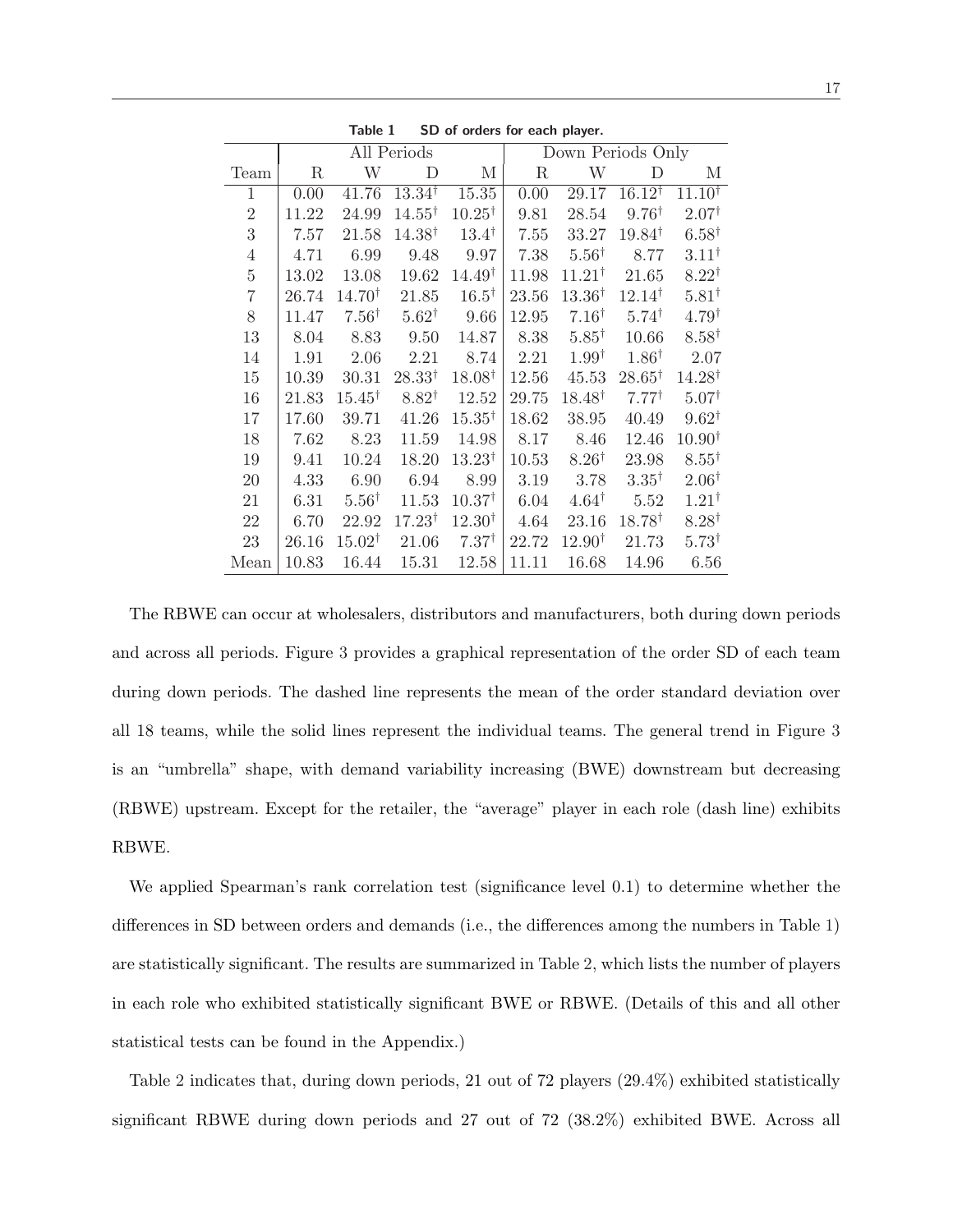

Figure 3 SD of orders during supply disruptions. (Solid lines represent individual teams' SDs; dashed line represents mean SD.)

|             |    |             |     |   | All Periods   Down Periods Only |   |             |  |
|-------------|----|-------------|-----|---|---------------------------------|---|-------------|--|
| Team        |    | R W D M R W |     |   |                                 |   |             |  |
| <b>BWE</b>  | 17 |             | 8 5 |   | $6 \mid 17$                     |   | $5 \quad 5$ |  |
| Neither     |    |             | 67  |   |                                 |   | $9 - 10$    |  |
| <b>RBWF</b> |    | $\sim$ 4    | 6   | 3 |                                 | 4 |             |  |

Table 2 Statistically significant occurrences of BWE and RBWE.

periods, 13 players (18.1%) exhibit RBWE and 36 players (50.0%) exhibit BWE. Note, however, that since the retailer faces constant demand, every retailer by definition exhibits BWE (or no BWE/RBWE). When retailers are excluded from the analysis, 21 out of 54 players (38.9%) exhibit RBWE during disruptions and 10 players (18.5%) exhibit BWE.

The majority of manufacturers exhibited statistically significant RBWE during down periods because their orders are bounded by the reduced capacity. On the other hand, few manufacturers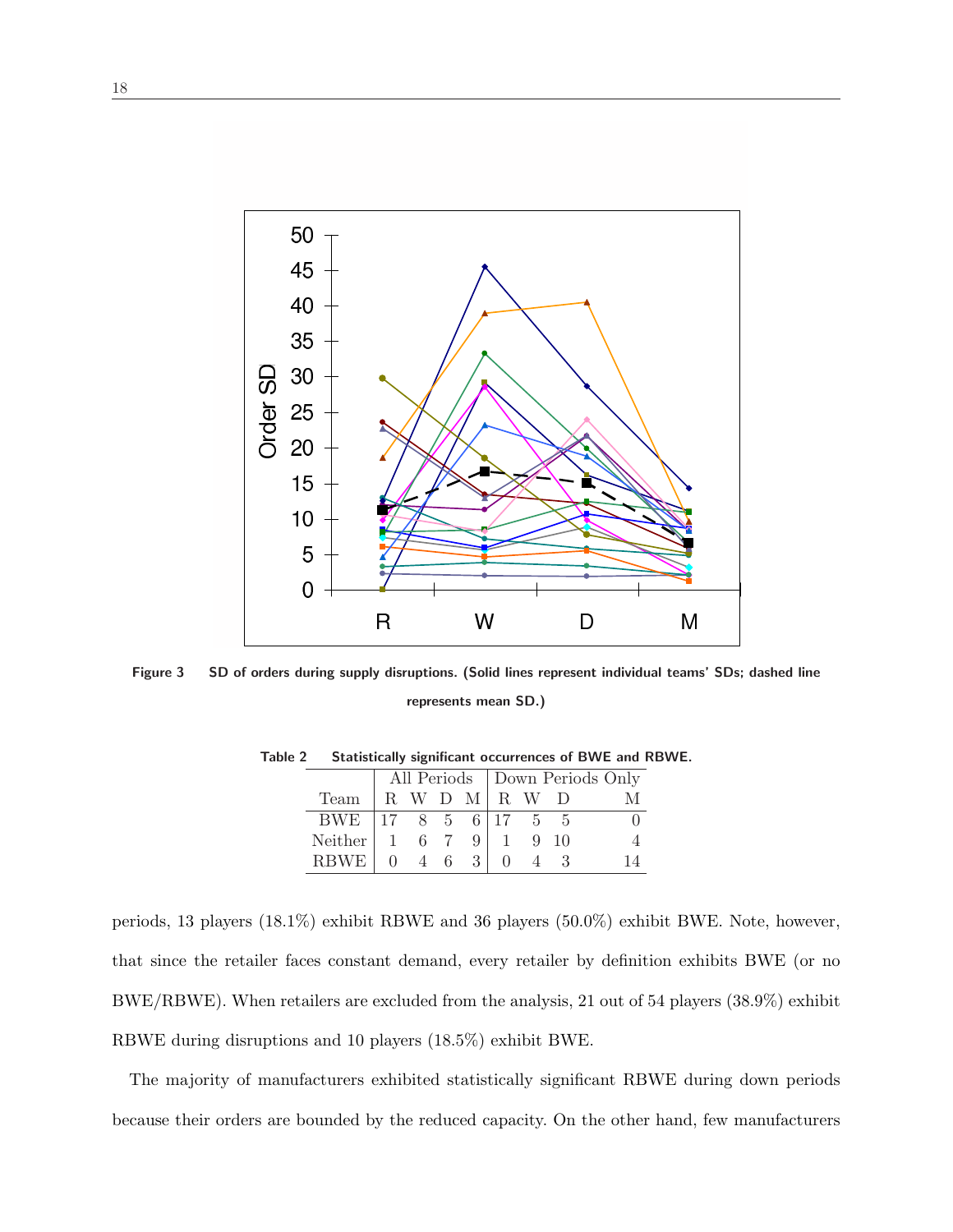exhibit RBWE when taken across all periods, since the capacity changes necessarily cause order variability on the part of the manufacturer. Similarly, retailers automatically exhibit BWE because they face no demand variability. Taken together, these observations confirm our conjecture that during disruptions, the BWE occurs downstream and the RBWE upstream. The picture is less clear in the middle of the supply chain. There is no clear pattern to whether the BWE or RBWE dominates at wholesalers and distributors during supply disruptions. In the next two subsections, we explore the question of why some wholesalers and distributors exhibit BWE, some exhibit RBWE, and some exhibit neither. In addition, we explore the difference between damping-type and amplification-type RBWEs. In the remainder of Section 4, we consider BWE and RBWE during disrupted periods only.

### 4.2 BWE/RBWE and Supply-Line Weighting

Sterman (1989) suggests that one of the main causes of the BWE is that people tend to weight the supply line less than the inventory level when choosing an order quantity. But when the system faces supply uncertainty rather than demand uncertainty, does players' behavior change?

To address the relationship between supply-line weighting and the occurrence of the BWE/RBWE, we first estimate the parameters of the base order function for each individual player (except for the manufacturers since their orders are bounded by the capacity). See Section 8.2 in the Appendix for details.

Our main focus is the behavior of wholesaler and distributor since the behavior of these stages is the least predictable. The results in Section 8.2 show that 23 out of 36 wholesalers and distributors (63.9%) underweight the supply line, while another 13 overweight it. This result is significantly different from that of Croson and Donohue (2003, 2006), who find that 98% of 172 players underweight the supply line.

An F-test indicates that 21 out of 36 of wholesalers and distributors (58.3%) over- or underweight the supply line at a statistically level. Of these, 16 underweight the supply line and 5 overweight it. We are interested in the relationship between under-/overweighting and BWE/RBWE during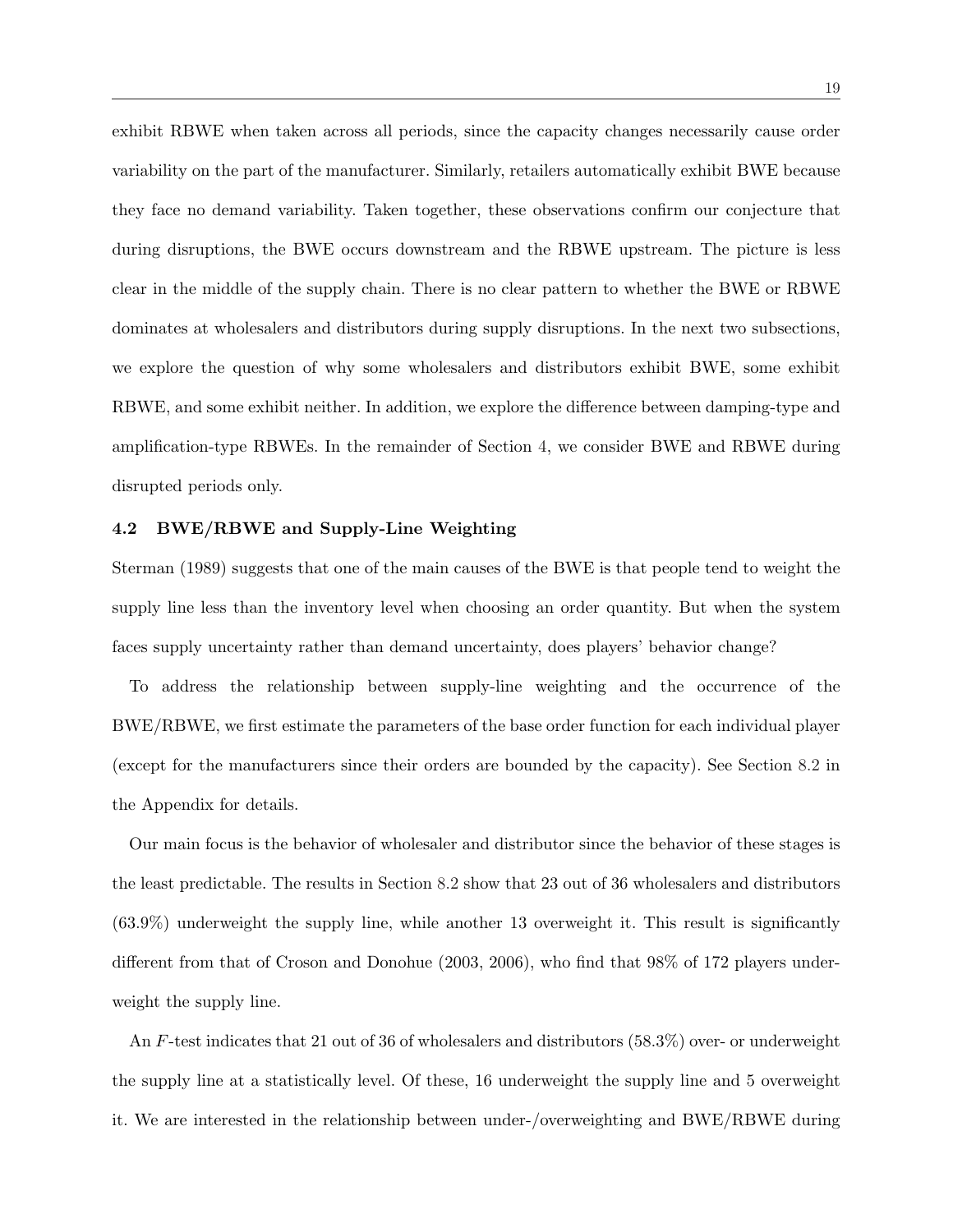| Weighting Type   BWE RBWE Neither |  |    |
|-----------------------------------|--|----|
| Underweight                       |  | 10 |
| Overweight                        |  |    |
| Neither                           |  |    |

Table 3 Under-/overweighting of supply line and BWE/RBWE for wholesalers and distributors.

disruptions. Players who overweight pay more attention to the supply line, and therefore it is reasonable to assume that these players want the on-order quantity to be stable more than players who underweight do. Our conjecture is that players who underweight tend to exhibit BWE, while players who overweight tend to exhibit RBWE. Table 3 lists the number of wholesalers and distributors falling into each category. Only players who exhibit statistically significant under- /overweighting and BWE/RBWE are included. Note that all of the players who underweight the supply line exhibit BWE (or neither), while all but one of the players who overweight the supply line exhibit RBWE (or neither).

We conclude that underweighting the supply line is still a major cause of the BWE, even if supply uncertainty is introduced to the system. On the other hand, the presence of supply disruptions causes players to think more about the supply line, hence overweighting it more; those who do are more likely to exhibit RBWE. This overweighting causes a damping-type RBWE; by overweighting the supply line, players dampen, rather than amplify, the order variability. In our experiment, we believe that the emphasis on disruptions happens to be the cause for players to overweight; however, it is possible that there are also other causes for overweighting (and consequent damping-type RBWE) that are not related to disruptions.

#### 4.3 BWE/RBWE and Reaction to Supply Disruptions

To evaluate players' behavior during disruptions, we estimated the parameters for the disruption order function using the same statistical regression procedure as in Sections 4.2 and 8.2, except that we use the disruption order function in place of the base order function. Again we omit manufacturers from our regression analysis since their order sizes are constrained by the capacity.

The results, given in detail in Table 5 in Section 8.3 of the Appendix, indicate that 39 out of 54 players (72.2%) have  $\gamma_d < 0$ : 14 retailers, 10 wholesalers, and 15 distributors. This suggests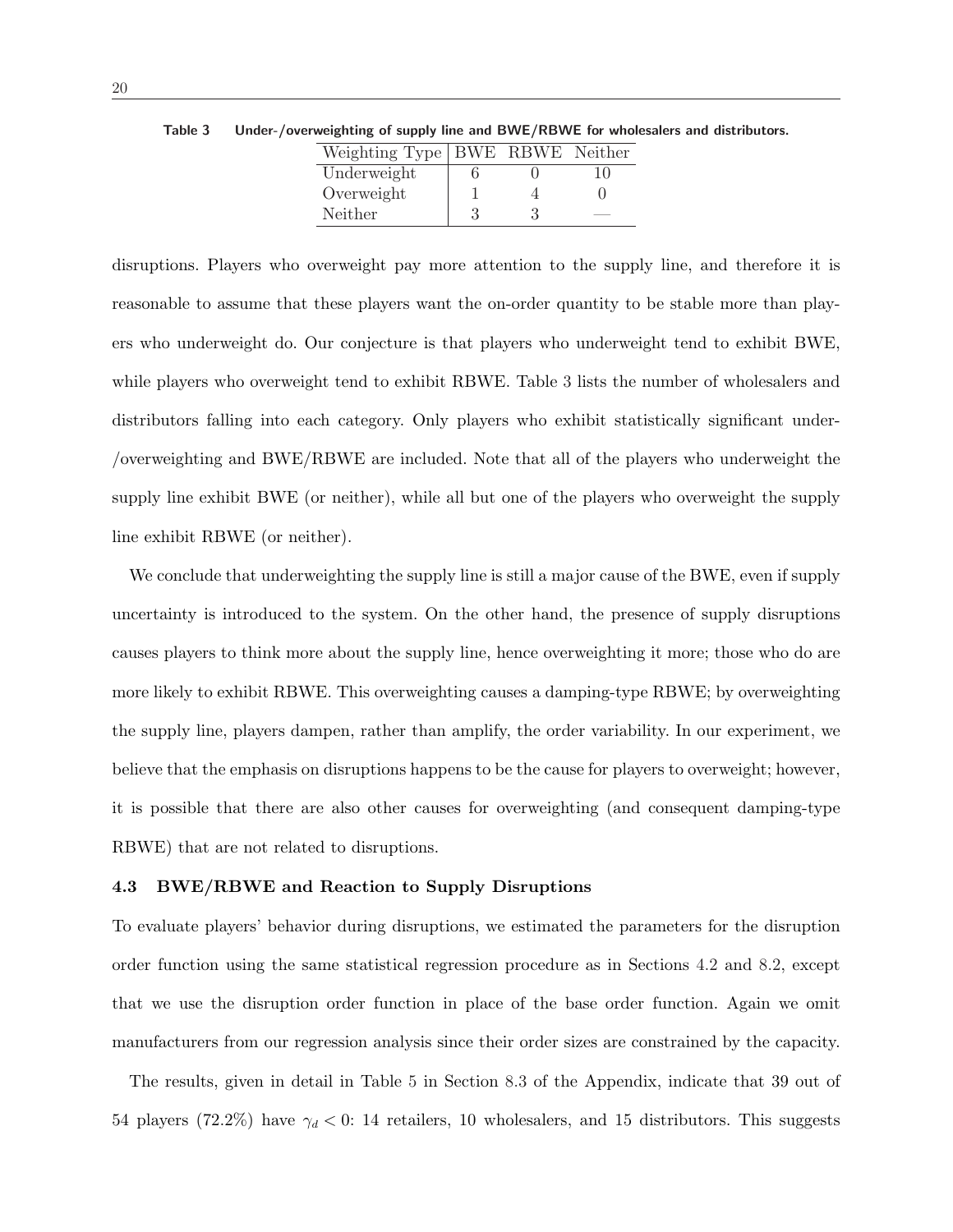that players are very likely to decrease their order quantities during supply disruptions to prevent backorders at their suppliers. This result surprised us at first, but it is intuitive since the beer game is centralized, and players are evaluated based on the performance of the whole team. Overordering during a disruption does not provide any benefit (since it does not improve upstream supply) and it hurts the team by incurring additional stockout penalties. This setting is different from the hurricane Katrina example, in which customers act in their own best interests.

A significance test on these data indicate that for 14 out of 54 players (25.9%), the over-ordering during disruptions is statistically significant at a level of significance of 0.1; these consisted of 6 retailers, 3 wholesalers, and 5 distributors. Two players (3.7%) exhibit statistically significant under-ordering. For 9 out of the 18 teams (50.0%), one of the two downstream players (retailer or wholesaler) orders significantly less during disruptions. The downstream reaction in these teams causes a (negative) demand shock for the middle-stage players (wholesaler and distributor), who then face both supply and demand shocks. There is no clear pattern as to whether these middlestage players exhibit BWE, RBWE, or neither; it depends on whether these players under- or overweight the supply line (i.e., whether they pay more attention to their customers or their suppliers).

The data indicate that 8 out of 18 retailers either increase or decrease their order quantity significantly during disruptions in our beer game experiment. The resulting demand shock may be amplified by the middle-stage players (if they tend to underweight the supply line) or may be dampened (if they tend to overweight the supply line). The interaction between players' reaction to disruptions and their partners' supply-line weighting causes either the BWE or the RBWE; this relationship deserves further study. When the RBWE does occur for these teams, it is (at least partly) an amplification-type RBWE, since downstream players cause abnormally high volatility in reaction to the supply disruption.

## 5. Simulation Experiment

Although the beer game can provide valuable insights into players' individual behaviors, it can be difficult to draw general inferences from such an experiment for two reasons. First, the total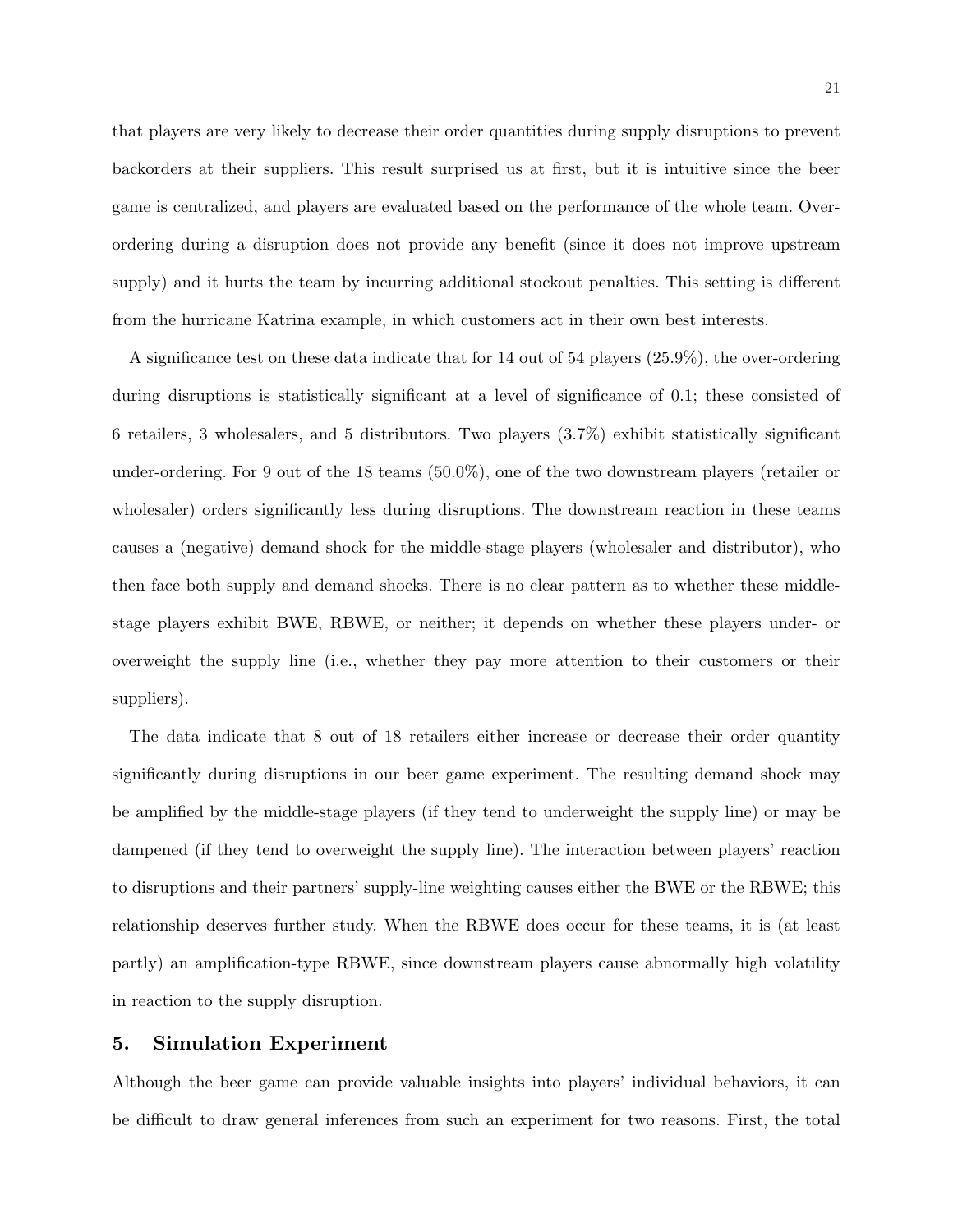cost of the supply chain is highly dependent on the behavior of the individuals in the chain and on the arrangement of players in the team. Second, from previous studies (Croson and Donohue 2006, Sterman 1989), we know that individuals behave quite differently from each other, and the behaviors of the participants in a given team may interact strongly. The same player, if assigned to different groups, may even behave differently due to the effect of other players. For example, a player may be relatively rational if her downstream partner can control his order variability, but her behavior may be more chaotic if her partner's orders are volatile and unpredictable.

Another drawback of the beer game experiment is the time limit. To achieve some sort of stable behavior, the participants need to learn the order patterns of their customer and supplier, and this may take a long time. This suggests that the estimated parameters in the order function vary over time at the beginning of the horizon. However, the time limitation prevents the beer game from being played long enough to achieve stability.

In addition, there are differences between the incentives in the beer game and those in a real business setting. In the beer game, the total cost of the supply chain is the performance measure, while real businesses care about their own profit, not (directly) that of their partners. This may cause different values of the parameters in the order function, e.g., the customers in the hurricane Katrina example may have positive  $\gamma_d$  instead of negative ones. Finally, due to time and cost considerations, it is possible to test only a limited set of assumptions in the beer game (e.g., one type of disruption process, etc.).

These drawbacks can be addressed using a simulation study, in which all stages are operated by a computer rather than by humans, following pre-defined ordering rules. Such a study makes it convenient to perform what-if analyses regarding different ordering behaviors, disruption processes, and so on. It is also trivial to run the system long enough to achieve an approximately steady state. Thus, our simulation study complements our beer game experiment and may be viewed as serving a sensitivity analysis role.

To perform our study, we used the freeware software (Snyder 2006), which simulates multiechelon supply chains with stochastic supply and/or demand. Each stage can have its own ordering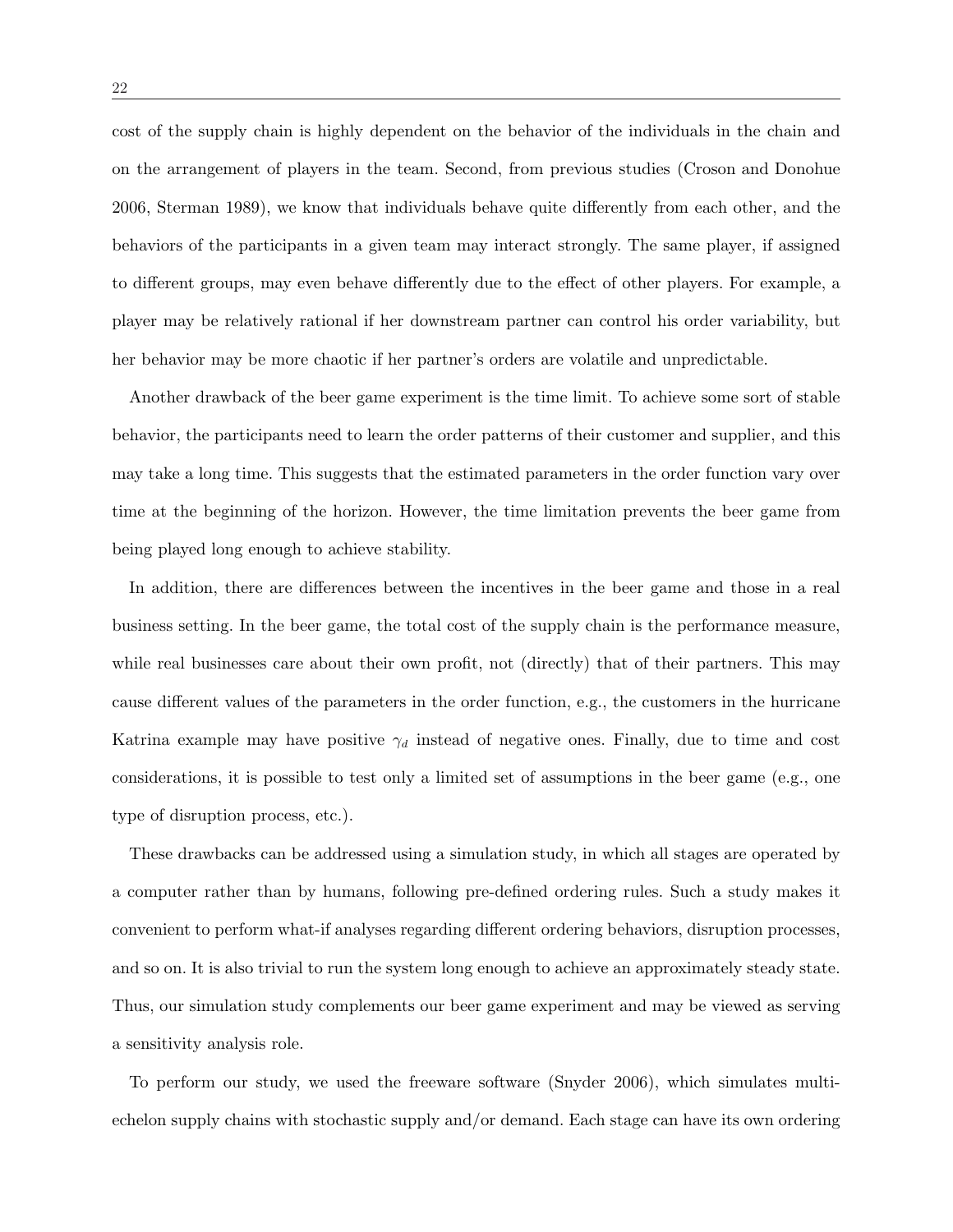function, following any of several types of inventory policies, including base stock,  $(r, Q)$ ,  $(s, S)$ , and various anchoring and adjustment order functions. More information about the supply chain assumptions made by the simulation can be found in the documentation that accompanies the software (Snyder 2006).

Our goal is to simulate the system with different parameter values to determine the impact of various behaviors on ordering patterns across the whole system. For each setting of the parameters, we simulated the system for 10 trials, each consisting of 1000 periods with a 100-period warm-up interval.

In Section 5.1, we establish the relationship between the BWE/RBWE and supply-line weighting type under demand uncertainty only in order to validate our simulation model against previous studies. Then, in Section 5.2, we investigate the impact of supply-line weighting type and disruption reaction on the BWE/RBWE. Finally, in Section 5.3, we consider the impact of different capacity processes on the BWE/RBWE.

#### 5.1 Effect of Supply-Line Weighting under Demand Uncertainty Only

Previous experimental studies, such as Sterman (1989), show through regression analysis that underweighting the supply line is a major factor in causing the BWE. To evaluate the relationship between the BWE/RBWE and supply-line weighting type, as well as the magnitude of the BWE/RBWE under demand uncertainty only, we use a 2-stage model consisting of a retailer and a wholesaler. The demand follows a normal distribution with mean 50 and standard deviation 10. There is no capacity limit at the wholesaler. The exponential smoothing factor  $\eta$  is fixed to 0 based on the assumption that the customer demand process is known to both stages. We set  $a = 10$  and  $b = 100$ . Using the base order function (Section 4.2), we vary  $\alpha_b$  and  $\beta_b$  from 0.1 to 0.9 in increments of 0.1, respectively.

Figure 4 shows a contour plot of the BWE/RBWE at the wholesaler (i.e., the difference in order standard deviations between the retailer and wholesaler) under different weights on the inventory level and supply line. The x- and y-axes plot  $\alpha_b$  and  $\beta_b$ . It is evident from Figure 4 that there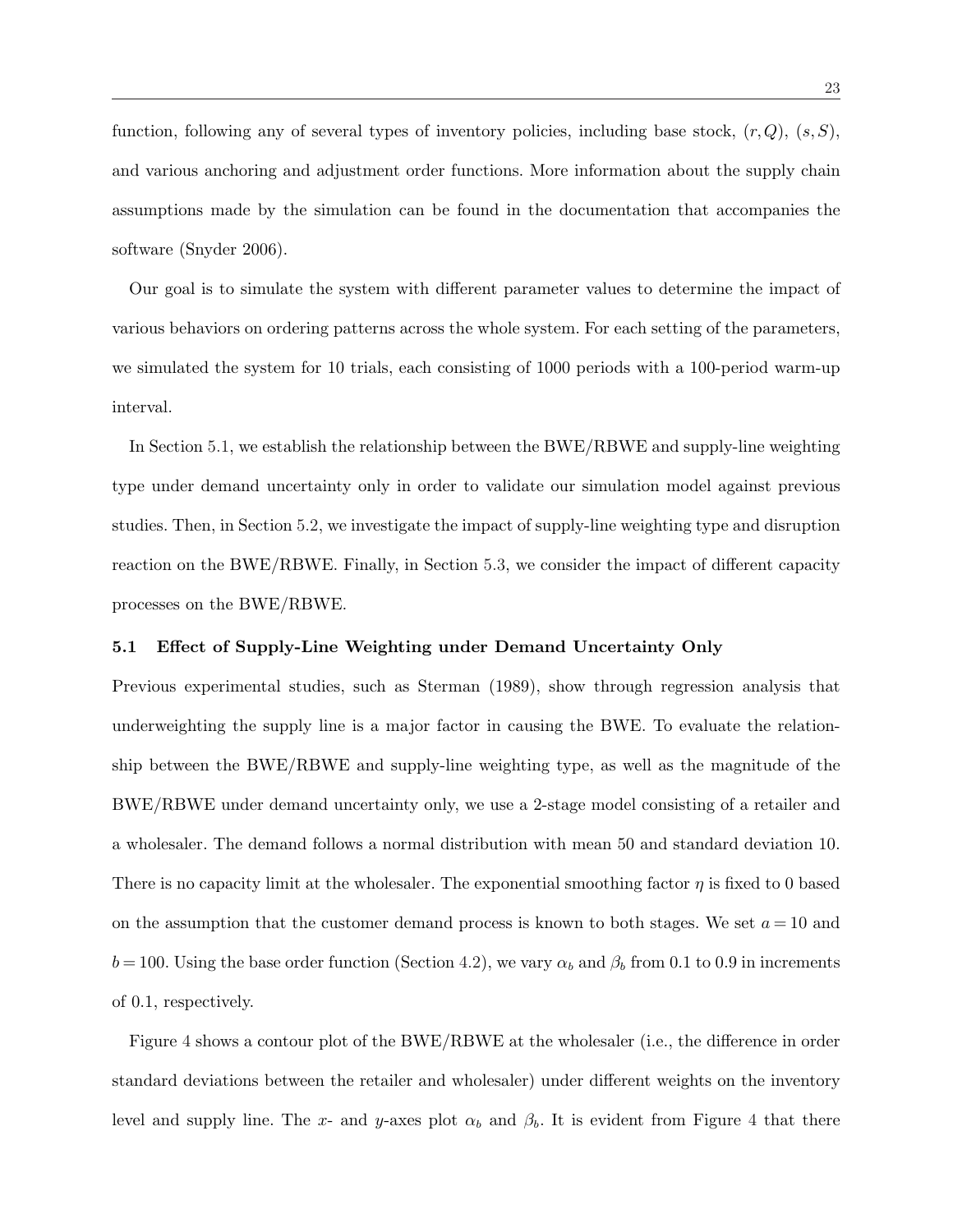

Figure 4 Impact of Weights on BWE/RBWE

is a break roughly along the line  $|\alpha_b| = |\beta_b|$ , that is, equal weighting between on hand inventory and the supply line. When  $|\alpha_b|$  is sufficiently larger than  $|\beta_b|$  (underweighting the supply line), the retailer's order SD is smaller than the wholesaler's; that is, the BWE occurs. The less weight is placed on the supply line, the greater the magnitude of the BWE is. On the other hand, when  $|\alpha_b| < |\beta_b|$  (overweighting the supply line), the system exhibits RBWE. However, the magnitude of the RBWE appears to be insensitive to the weight placed on the supply line.

Our simulation confirms previous experimental studies on the relationship between the BWE and underweighting the supply line and suggests further that the RBWE occurs when players overweight the supply line. The magnitude of the RBWE appears to be smaller than that of the BWE and less sensitive to the degree of supply-line weighting. On the other hand, in a recent survey by Muthukrishnan and Shulman (2006), 65% of the 2990 responding executives believe that supply risk has increased during the past 5 years. Thus, today's managers may rely more heavily on the supply line when making inventory decisions. This can diminish the magnitude of the BWE or even create the RBWE. As shown in our beer game experiment, when supply disruptions are a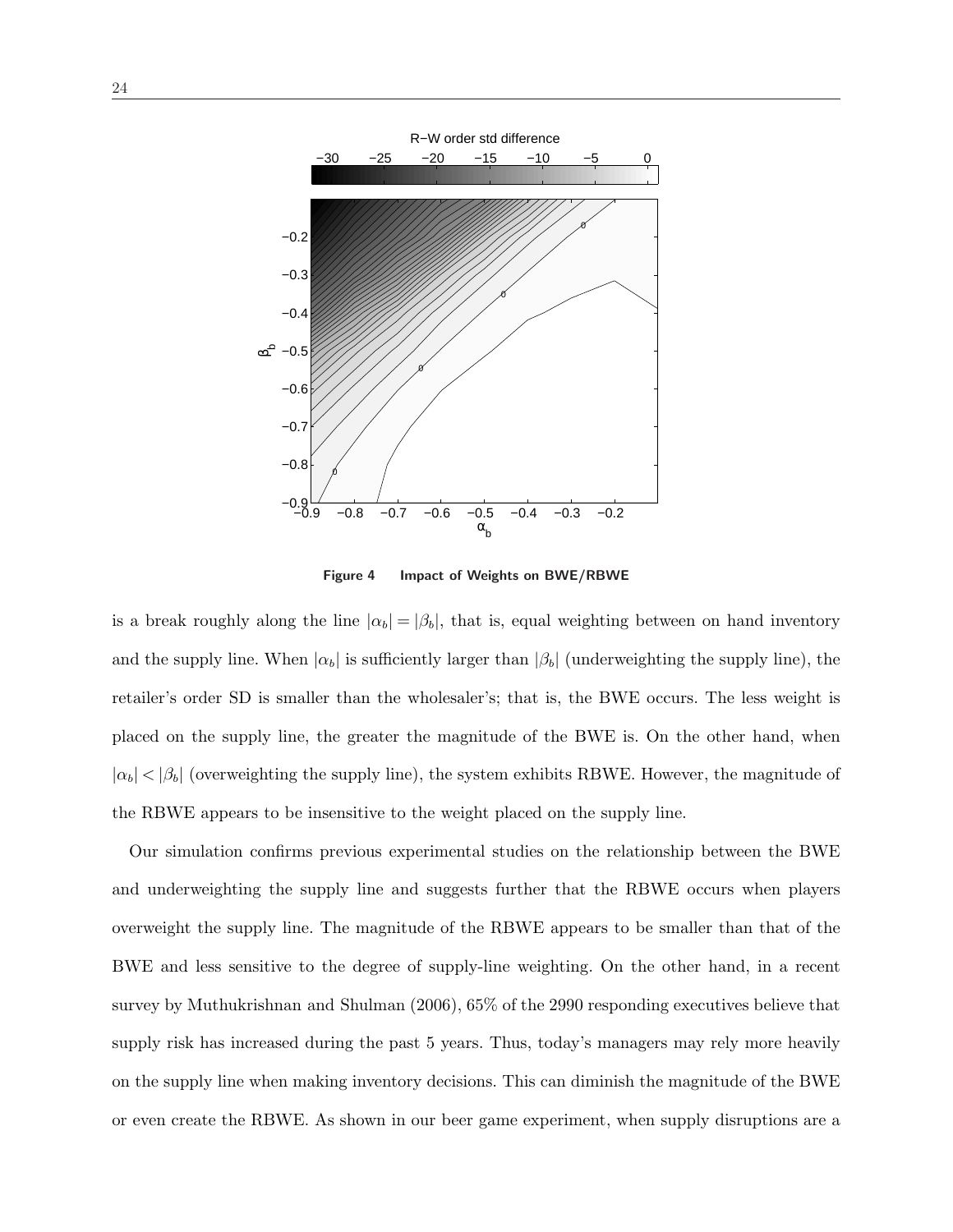major factor, some players may change their behavior and put more emphasis on the supply line, resulting in the RBWE.

#### 5.2 Impact of Reaction to Supply Disruptions

To examine the impact of supply disruptions in a serial supply chain, we use a 4-stage model, as in the beer game setting. The simulation study shows that the reaction to supply disruptions downstream serves as a trigger of order volatility. The relative weights between on-hand and supplyline inventory of each player largely determine the pattern of order standard deviations throughout the supply chain.

We use the disruption order function (Section 3.2) to model players' reaction to disruptions. To isolate the effect of downstream volatility, and because the results in Section 4.3 indicate that downstream players are most likely to react to supply disruptions, we set  $\gamma_d \neq 0$  at stage 1 only; that is, only stage 1 changes its order quantity in response to disruptions. For the underweighting case, we set  $\alpha_d = -0.2$  and  $\beta_d = -0.1$ . For the overweighting case, we set  $\alpha_d = -0.1$  and  $\beta_d = -0.2$ . This choice of  $\alpha$  and  $\beta$  makes the underweighting and overweighting significant while keeping their values within the typical ranges observed in Table 5. The parameters  $\eta$ ,  $a_d$ , and  $b_d$  are set the same as their counterparts in Section 5.1.

The capacity distribution is almost the same as in the beer game, except the down-state capacity is fixed rather than random. The order placed by stage 4 is bounded above by  $\xi_d$  or  $\xi_u$  (depending on the state). We assume  $\xi_d < 50 < \xi_u$ .

We investigate three cases, representing two extremes and a more realistic hybrid scenario: 1) all stages overweight the supply line  $(OW)$ ; 2) all stages underweight the supply line  $(UW)$ ; 3) stages 3 and 4 overweight the supply line and stages 1 and 2 underweight the supply line (OUW). In case OW, all players follow traditional beer game behaviors. In case UW, players are aware of the supply disruptions and put more weight on the supply line. Case OUW represents the case in which players closer to the supply pay more attention to the supply line while players closer to the demand pay more attention to their own inventory.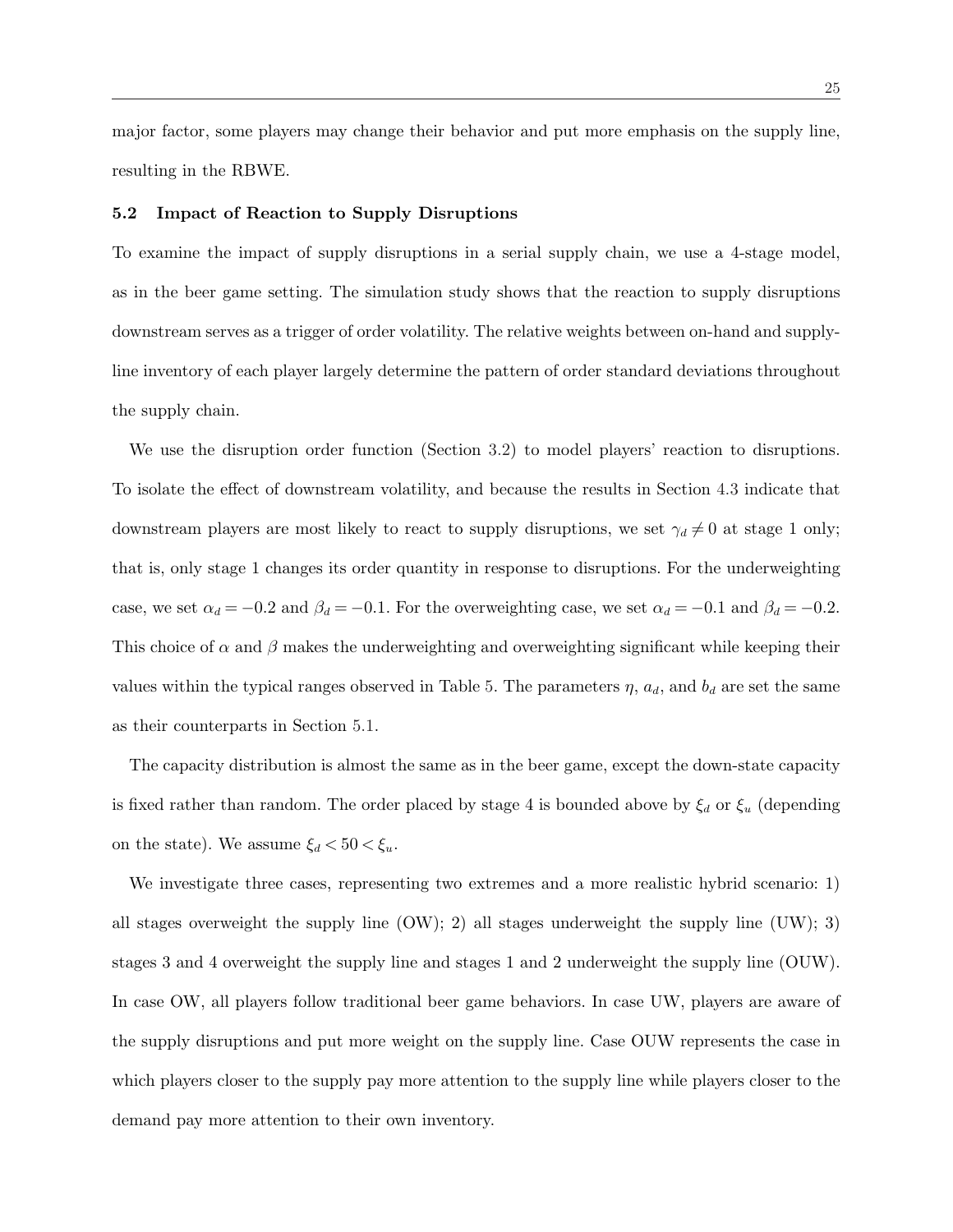

Figure 5 Effect of stage 1's reaction to supply disruptions.

We vary  $\gamma_d$  to model stage 1's reaction to disruptions. The order SD of each stage during disruptions is shown in Figure 5. We fix  $\xi_u = 60$ ,  $\xi_d = 40$  and  $p_d = 0.1$  and vary  $p_u$  among 0.2, 0.5 and 0.8 to represent slow, medium, and quick recovery, respectively. Stage 4's order SD during disruptions is zero or close to zero because of the tight capacity.

From Figure 5, when  $\gamma_d = 0$ , there is still some order variability at all stages; i.e., the supply disruption transfers downstream. That is because the supply disruption affects the downstream stages through changes in its inventory level and supply line. But if the retailer does not react to disruptions (much), then the order variability is limited, especially when the disruptions are not severe.

When  $\gamma_d$  is large enough, the retailer generates sufficient demand uncertainty for his or her upstream partner. Underweighting the supply line then magnifies the order shock such that the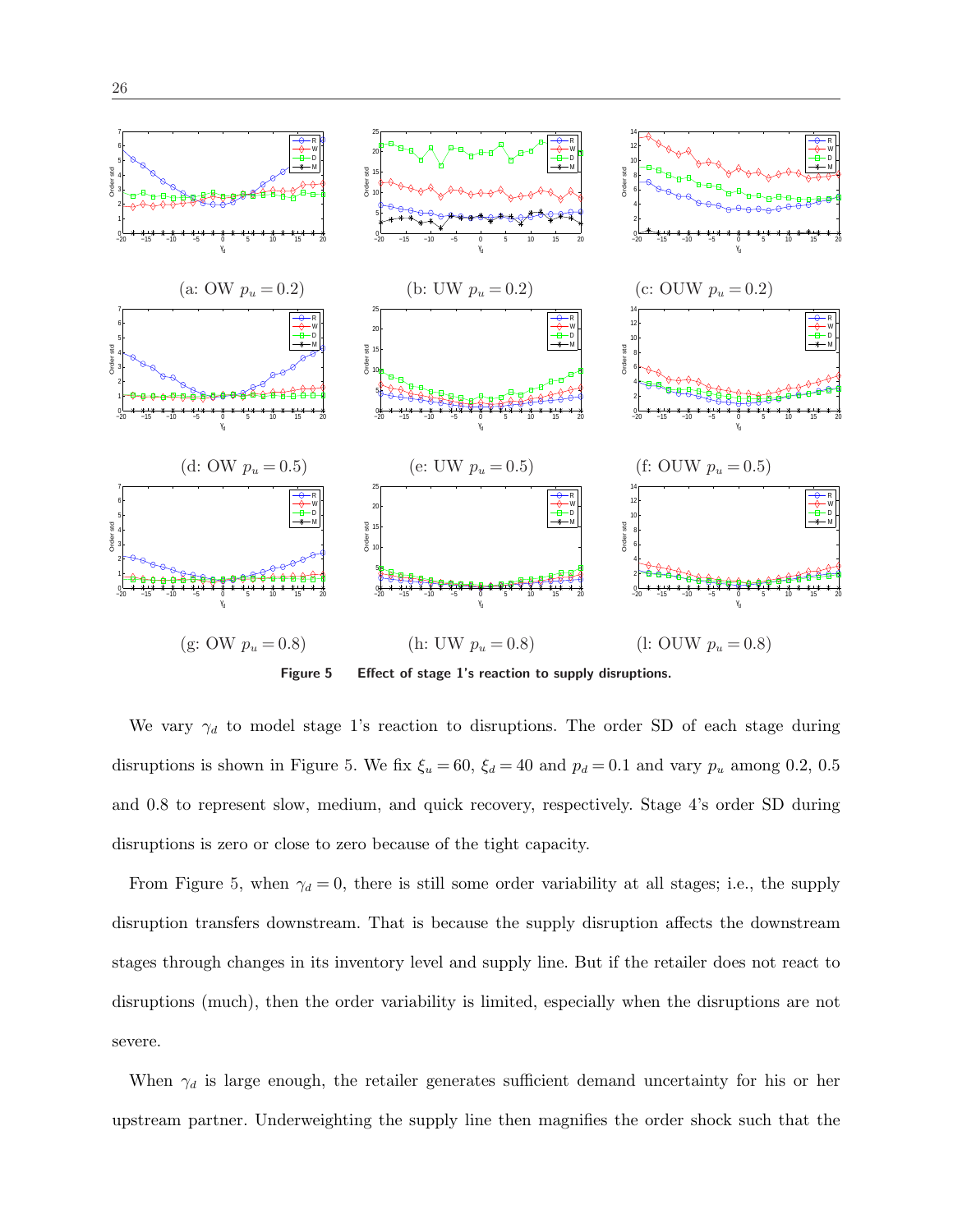

Figure 6 Simulated order SD when  $\gamma_d = -10$ .

BWE appears from stage 1 to stage 3 consistently in case UW and from stage 1 to stage 2 consistently in case OUW. At the same time, overweighting the supply line can effectively reduce the order shock, which causes the RBWE for the wholesaler and distributor in case OW and the distributor in cases OUW. However, the sign of  $\gamma_d$  is not an important factor in determining the order SD since the order SDs are quite symmetric in Figure 5. Note also that, as  $p_u$  increases, the order SDs decrease, reflecting the improved reliability of the system.

Figure 6 depicts the order SD for each case in Figure 5, taken at  $\gamma_d = -10$ . It represents the general pattern of order SDs that can occur in the supply chain. The beer game experiment indicates that people may respond to supply disruptions differently. This is also shown in Figure 6, where the order standard deviation can exhibit various types of curves. In reality, if the manufacturer and the retailer have more control over the supply chain—for example, the manufacturer produces a popular brand and/or the retailer has the advantage of a strong sales channel, then companies close to the manufacturer may weigh the supply line more while companies close to the retailer may weigh the inventory level more. Consequently, the chance of having an "umbrella" pattern of order SDs is high.

We conclude that, for sufficiently large  $|\gamma_d|$ , the retailer generates significant demand uncertainty for the wholesaler. Interestingly, the magnitude of the reaction matters more than the direction, as evidenced by the approximate symmetry with respect to the y-axis in Figure 5. Moreover, the players' weighting types determines the ordering of SDs, and therefore the presence of the BWE, RBWE, or umbrella pattern.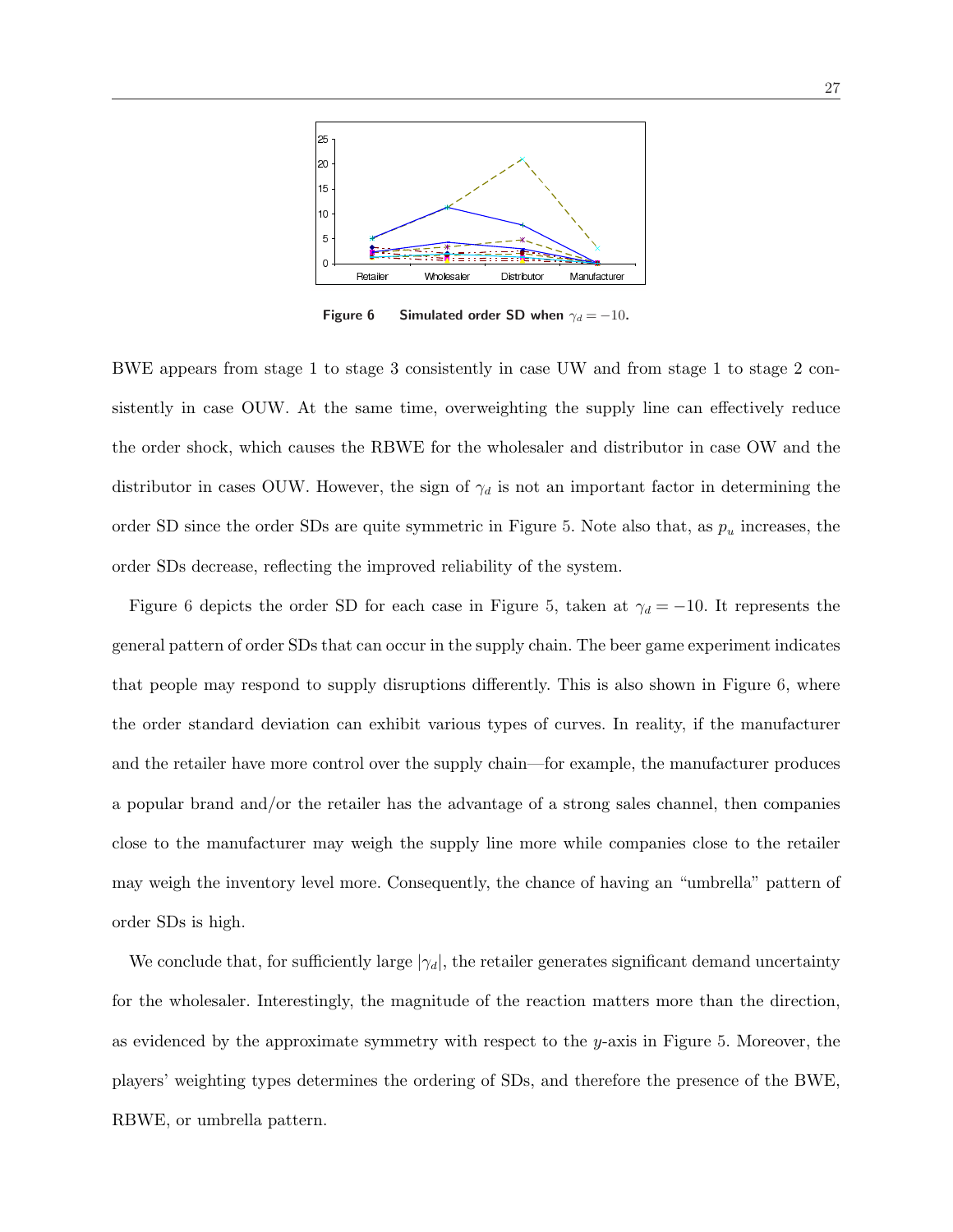

Players' reactions to supply disruptions can be considered as a magnifying force, created by the supply disruption and propagating downstream in the form of an amplification-type RBWE. At the same time, overweighting the supply line can be considered as a damping force that decreases vibrations that are propagating upstream, creating a damping-type RBWE.

#### 5.3 Impact of Disruption Process

In the base and disruption order functions, it is the variability in the inventory level and supply line that creates order fluctuations during supply disruptions. The inventory level and supply line are, in turn, highly dependent on the capacity process. However, we find that the order SD does not increase monotonically with respect to the failure probability. It usually reaches its highest point when the failure probability is roughly equal to 0.5. In contrast, the order SD decreases monotonically with respect to the recovery probability. Moreover, we find that the recovery probability has more impact on the order SD than the failure probability does.

We examine the impact of the capacity process on order variability in Figure 7. We set  $\gamma_d = -10$ . In parts (a), (b) and (c), we set  $p_u = 0.9$  and vary  $p_d$ , while in parts (d), (e) and (f), we set  $p_d = 0.1$ and vary  $p_u$ .

When all stages overweight the supply line (parts  $(a)$  and  $(d)$ ), the RBWE is evident between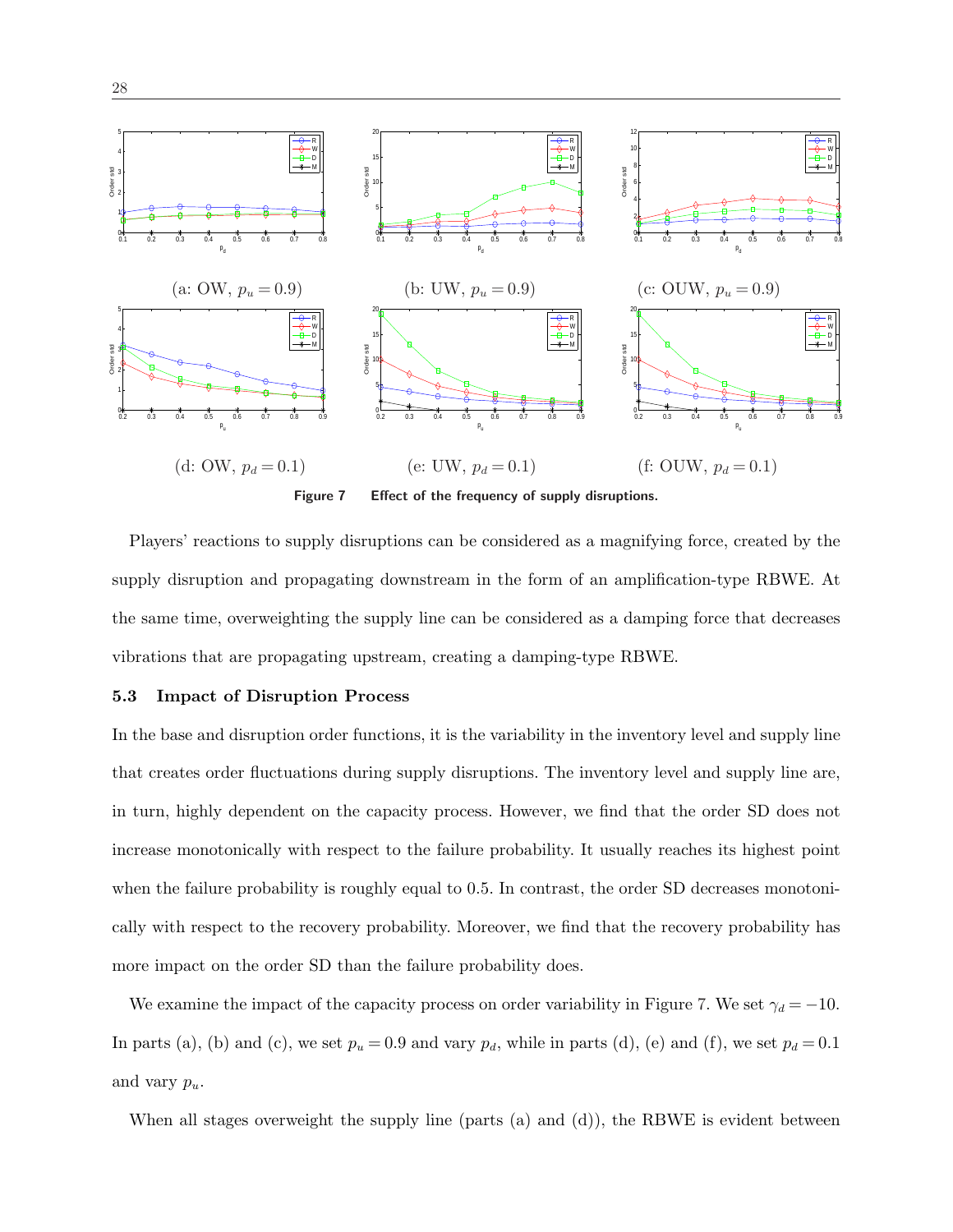stages 1 and 4 for all values of  $p_d$  and  $p_u$ , though for some values,  $\sigma_3 > \sigma_2$ . When all players underweight (parts (b) and (e)), the BWE prevails strongly for stages 1–3, though the SD is small at stage 4 due to the tight capacity. Finally, when upstream players overweight and downstream players underweight (parts (c) and (f)), the umbrella pattern is apparent, with the smallest order SDs at stages 1 and 4 and the largest at stages 2 and 3.

As the frequency of supply disruptions increases in parts  $(a)-(c)$ , the order SD at each stage does not react monotonically. This can be explained as follows. The number of up periods follows a geometric distribution with parameter  $p_d$ . The mean and variance of the number of up periods decrease as the failure probability increases. The inventory level and supply line approach a stationary level when the number of up periods increases. If the failure probability is small, the variance of the number of up periods is large but the inventory and supply line become stable at the end of the last up period due to a high mean number of up periods. If the failure probability is large, the change in the inventory level and supply line is quick because the mean number of up periods is small, but the variance of the number of up periods is low. Therefore, the greatest fluctuation in the inventory and supply line at the beginning of the disruption is achieved when  $p_d \approx 0.5$ . Put another way, the system is relatively predictable if  $p_d$  is either large or small, but is less predictable otherwise. Therefore, the order standard deviation reaches its highest point when the failure probability is in the medium range.

As the recovery speed increases in parts  $(d)$ – $(f)$ , the order SDs at each stage decrease monotonically, because when the number of down periods increases, the inventory level decreases. This makes the order quantity increase by the number of recovery periods, which expands the range of order quantities. Therefore, the order SD decreases with the recovery probability.

In Figure 8, we set  $p_u = p_d$ ; that is, the failure and recovery probabilities are the same, and therefore so are the stationary probabilities of being up and down. We set  $\gamma_d = -10$ , and  $\xi_u$  and  $\xi_d$  to 65 and 45 to ensure that the overall capacity is sufficient to meet the demand. As  $p_u$  and  $p_d$ increase, disruptions become more frequent but shorter. As this happens, Figure 8 is closer to parts  $(d)$ ,  $(e)$  and  $(f)$  than it is to parts  $(a)$ ,  $(b)$ , and  $(c)$  in Figure 7. This indicates that the recovery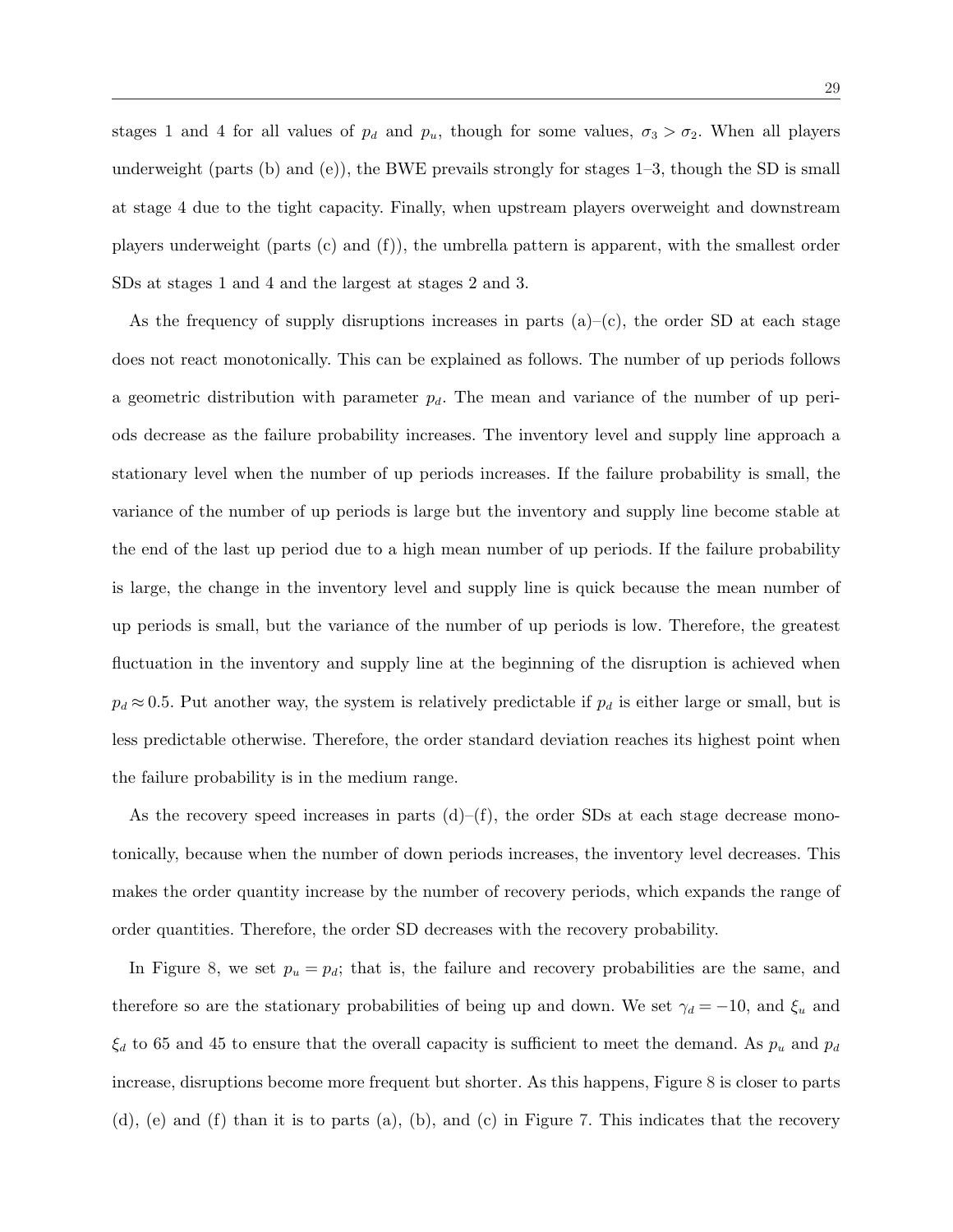

Figure 8 Effect of frequency of supply disruptions with equal up and down probabilities.

process dominates the disruption process in terms of order SD. This can also be verified from the magnitude of Figure 7, where the maximum value of the y-axis in parts  $(a)$ ,  $(b)$ , and  $(c)$  is half of that in parts  $(d)$ ,  $(e)$ , and  $(f)$ .

We conclude that, just as in the beer game, players' supply-line weighting type has a significant impact on whether the BWE, RBWE, or umbrella pattern is present. Moreover, the order SDs are not monotonic with respect to  $p_d$  but decrease monotonically with  $p_u$ . The recovery process, therefore, seems to have a stronger impact on order SDs than the disruption process.

## 6. Conclusion

Managers face uncertainty not only from the demand side but also from the supply side. The past several years have seen a range of high-profile disruptions or near-disruptions, including Y2K, September 11th, SARS, the Indian Ocean tsunami, and hurricane Katrina. These low-probability, high-impact events have a tremendous impact on the supply chain, as do smaller, less newsworthy disruptions that happen on a regular basis. In this paper, we studied potential forms of ordering behavior during disruptions by introducing supply uncertainty into the beer game and a simulation model.

From our beer game experiment and simulation studies, we conclude that the BWE is not a ubiquitous phenomenon and suggest that a reverse phenomenon, the RBWE, often occurs because of supply disruptions. We have identified two independent ways to generate the RBWE: overweighting of the supply line and overreacting to capacity shocks. The first causes the RBWE by smoothing the order pattern upstream (*damping-type RBWE*). The second propagates supply disruptions downstream in the form of increased order volatility (amplification-type RBWE). Both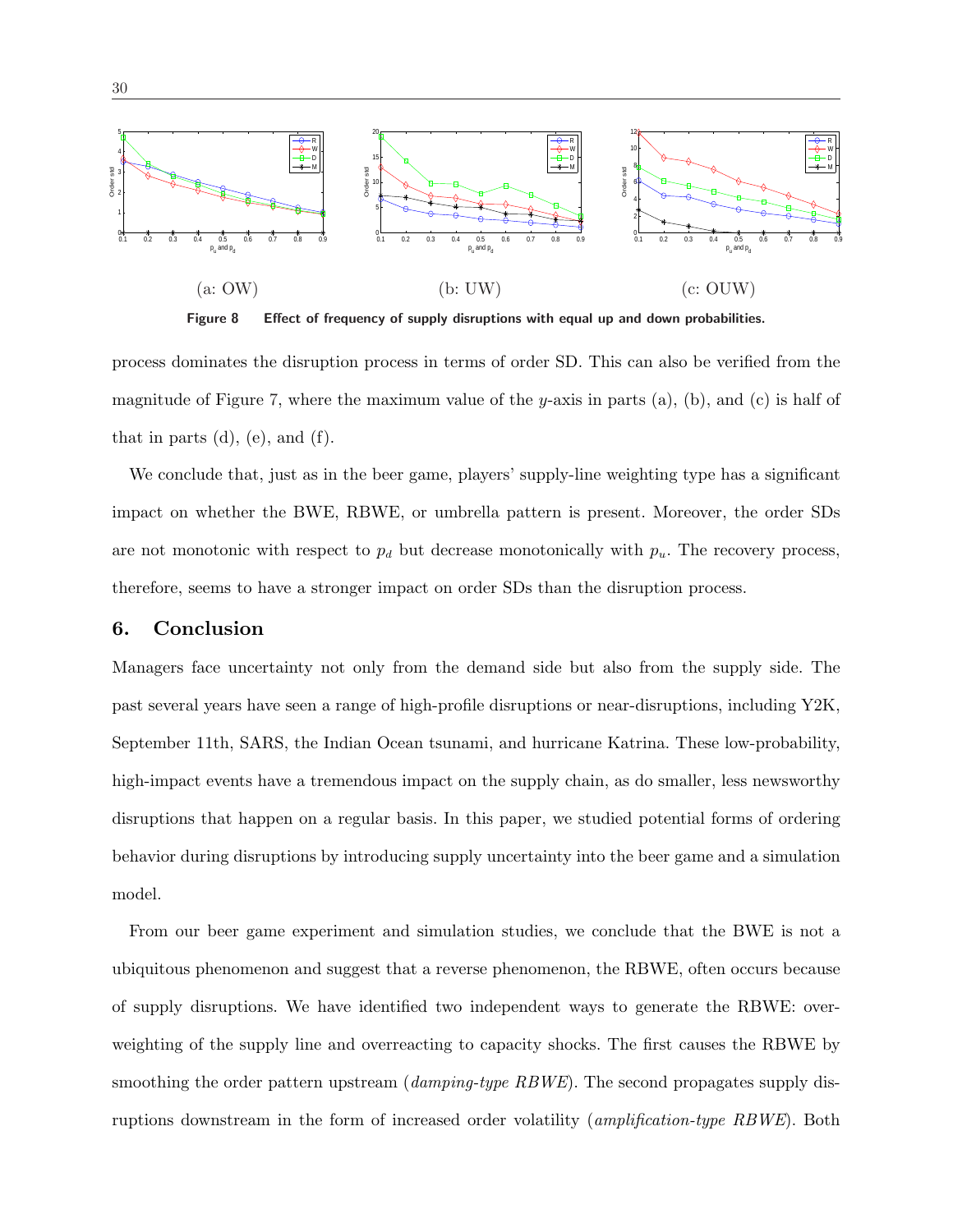causes provide some explanation as to why recent empirical studies have concluded that the BWE is not as prevalent as previously thought (Baganha and Cohen 1998, Cachon et al. 2007).

Behavioral supply chain research addresses the question of how people behave in various settings and the effect of that behavior on the supply chain as a whole. Our descriptive models examine the relationship between individual behaviors and order variability. We believe they can serve as a foundation for studies involving questions of designing and managing flexible supply chains. Possible research questions might include:

• When supply disruptions occur, how should a manager of site(s) in the middle of the supply chain manage flexibility in the presence of both upstream shortages and demand changes due to human reactions?

• As the BWE and RBWE indicate that both demand and supply uncertainty may be amplified, where should flexibility be added to the supply chain? Should it be close to the sources of uncertainty or near the locations with the most direct impact on supply chain performance?

• The current literature on flexibility (see the recent reviews by Buzacott and Mandelbaum (2009), Chou et al. (2009) in this issue of the journal) provides many means to plan and manage flexible resources. Will increased flexibility reduce or increase the BWE and RBWE? Would chaining or other well studied flexible structures still be preferable if BWE/RBWE is a major concern of the decision maker? If not, how should the principles and guidelines on flexible structure design be changed?

• How can contracts be designed between two parties in a supply chain to share the cost and benefit of flexibility to cope with both demand and supply uncertainty?

## 7. Acknowledgments

This research is supported in part by NSF grants CMMI-0726822 and CMMI-0727640 and by a Lehigh University Faculty Research Grant. This support is gratefully acknowledged. The authors also thank the two editors and two anonymous referees for their helpful comments, which improved the paper considerably.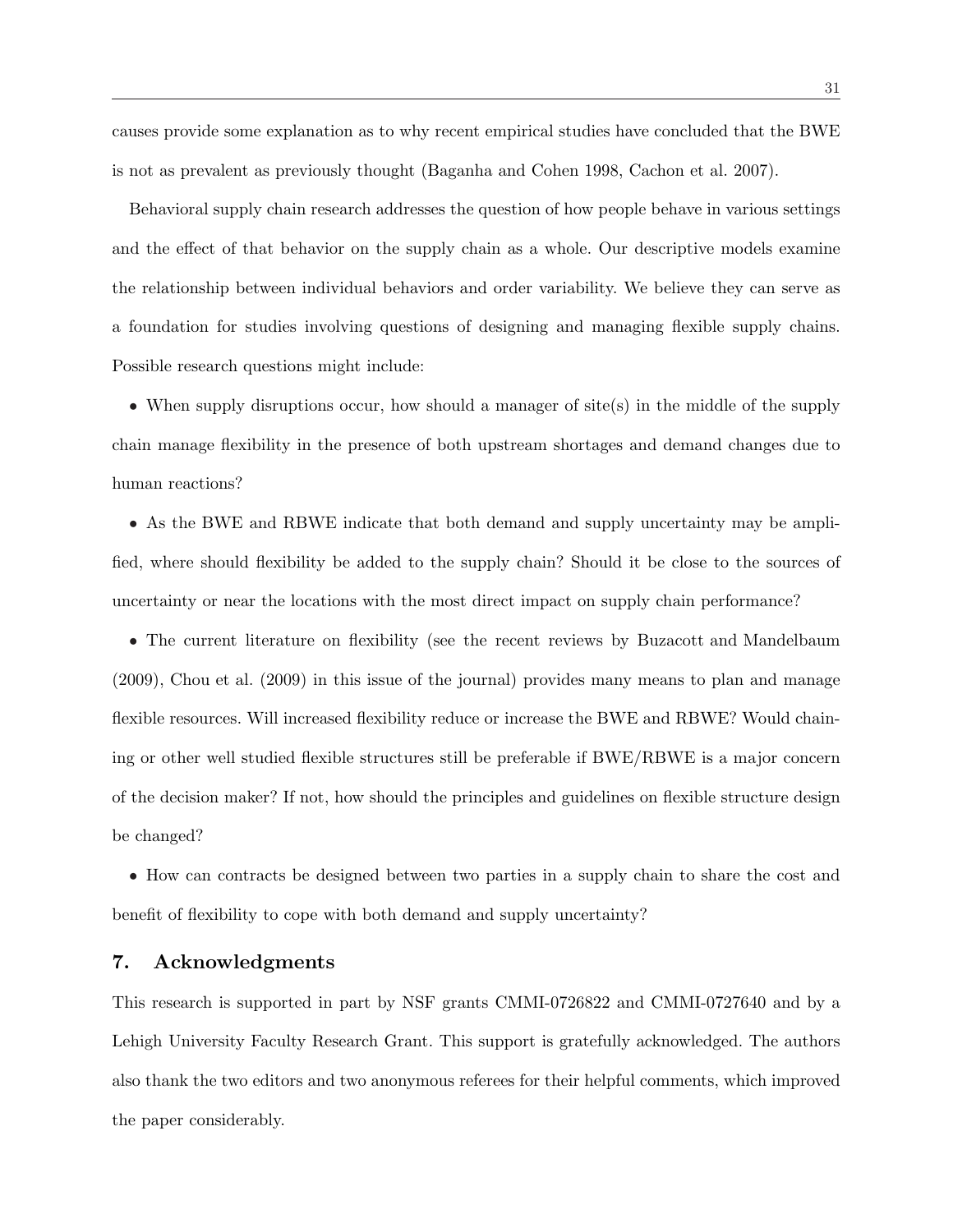#### 8. Technical Appendix

## 8.1 Test of Significance of Difference in Order SDs

To test whether the differences in SD between orders and demands (i.e., the differences among the numbers in Table 1) are statistically significant, we consider the following null hypothesis:

Hypothesis 1. There is no amplification of either order or demand variability. That is, the order SD is equal to the demand SD.

Since each player's orders and demands are dependent, and their distributions are unknown, a standard F-test cannot be performed. Instead, we transform Hypothesis 1 to test whether the correlation coefficient of  $O^i - O^{i-1}$  and  $O^i + O^{i-1}$  is zero.

To test this correlation, we applied Spearman's rank correlation test using a level of significance of 0.1. The results are shown in Table 4, in which 0 indicates that the player does not show a significant difference between order and demand SDs (no BWE or RBWE), 1 indicates that the order SD is statistically larger than the demand SD (BWE), and −1 indicates the reverse (RBWE). The final three rows indicate the number of players exhibiting each type of behavior.

#### 8.2 Base Order Function Regression

We wish to estimate the parameters of the base order function for each player (except for the manufacturers since their orders are bounded by the capacity). A simple least-squares fit cannot be applied in this case, because such a procedure would have infinitely many optimal values for the targets for IL  $(a_b^i)$  and IP – IL  $(b_b^i)$ . This is because only  $\alpha_b^i$ ,  $\beta_b^i$  and  $\alpha_b^i a_b^i + \beta_b^i b_b^i$  can be predicted. Therefore, we follow the statistical procedure used in previous beer game studies (e.g., Croson and Donohue  $(2003, 2006)$ , Oliva and Gonçalves  $(2007)$ ) to calibrate the order quantity function to observed data by treating  $-\alpha_b^i a_b - \beta_b^i b_b$  as a single constant. Since all players know that the external customer demand is fixed to 50, demand forecasting is not required, so we set the smoothing factor  $\eta = 0$ .

The results of the regression are shown in the first set of columns in Table 5. (The second set of columns will be used in Section 4.3.) The columns labeled  $\hat{\alpha}_b$  and  $\hat{\beta}_b$  give the parameter estimates. The column labeled Weighting Type indicates the supply-line weighting for each player: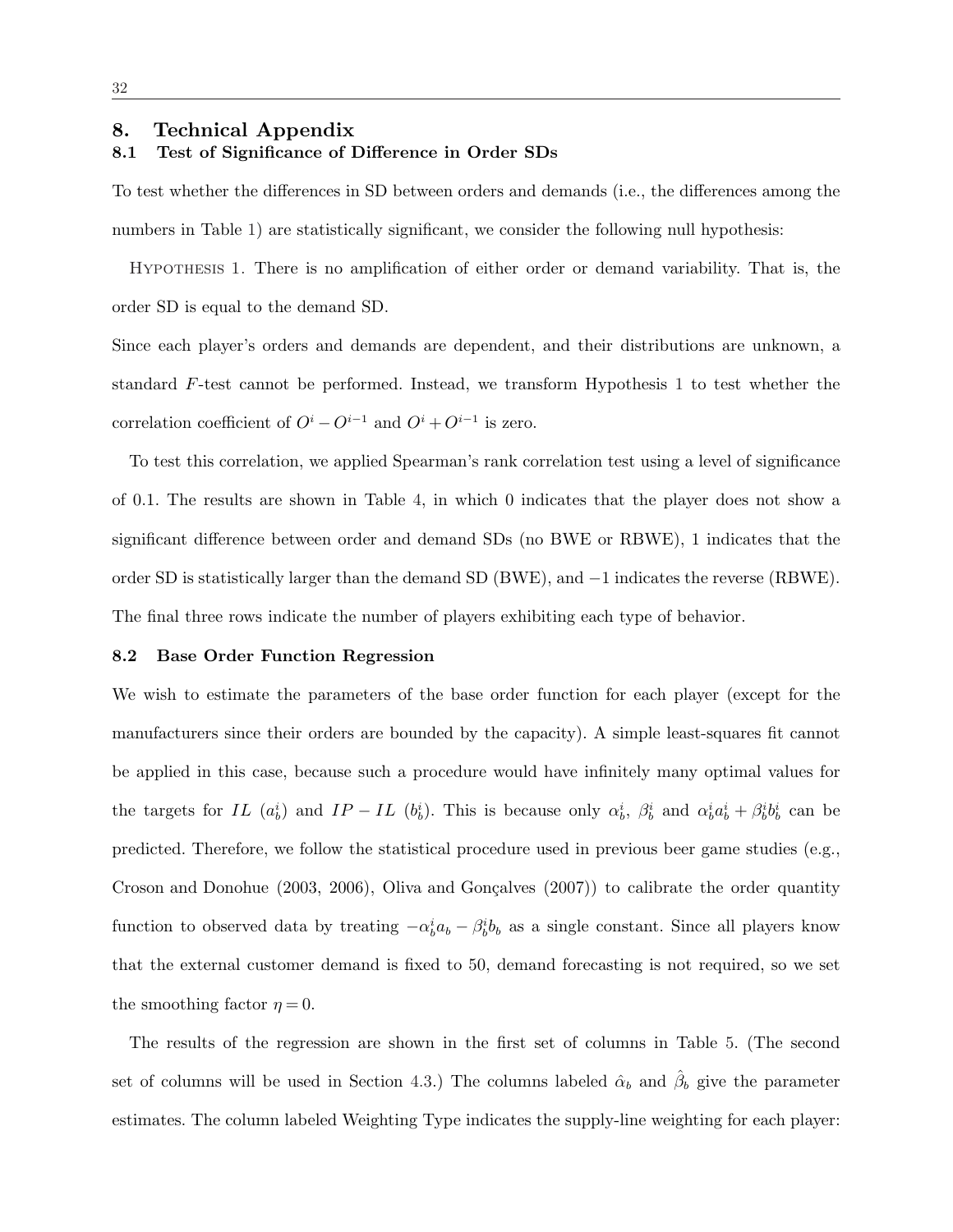|                | All Periods    |                  |                  | Down Pers Only   |                |                  |                  |                  |
|----------------|----------------|------------------|------------------|------------------|----------------|------------------|------------------|------------------|
| Team           | R              | W                |                  | М                | R              | W                | D                | М                |
| $\mathbf 1$    | $\overline{0}$ | $\mathbf 1$      | $-1$             | $\mathbf{1}$     | $\overline{0}$ | $\mathbf{1}$     | $\boldsymbol{0}$ | $-1$             |
| $\overline{2}$ | $\mathbf 1$    | 1                | $-1$             | $\boldsymbol{0}$ | 1              | 1                | $-1$             | $-1$             |
| 3              | $\mathbf 1$    | 1                | $-1$             | $\boldsymbol{0}$ | 1              | 1                | $-1$             | $-1$             |
| $\overline{4}$ | $\mathbf 1$    | 1                | $\mathbf 1$      | $\boldsymbol{0}$ | 1              | $\overline{0}$   | $\mathbf 1$      | $-1$             |
| $\overline{5}$ | $\mathbf 1$    | $\overline{0}$   | $\mathbf{1}$     | $\boldsymbol{0}$ | $\mathbf 1$    | $\boldsymbol{0}$ | $\mathbf 1$      | $-1$             |
| $\overline{7}$ | $\mathbf 1$    | $-1$             | $\mathbf{1}$     | $\boldsymbol{0}$ | 1              | $-1$             | $\boldsymbol{0}$ | $-1$             |
| 8              | $\mathbf 1$    | $-1$             | $-1$             | $\mathbf 1$      | 1              | $-1$             | $\overline{0}$   | $\overline{0}$   |
| 13             | $\mathbf 1$    | $\overline{0}$   | $\overline{0}$   | 1                | 1              | $\boldsymbol{0}$ | 1                | $\overline{0}$   |
| 14             | $\mathbf{1}$   | $\boldsymbol{0}$ | $\boldsymbol{0}$ | 1                | 1              | $\boldsymbol{0}$ | $\overline{0}$   | $\boldsymbol{0}$ |
| 15             | $\mathbf{1}$   | $\mathbf 1$      | $\overline{0}$   | $-1$             | 1              | $\boldsymbol{0}$ | $\overline{0}$   | $-1$             |
| 16             | 1              | $-1$             | $-1$             | $\mathbf 1$      | 1              | $-1$             | $-1$             | $-1$             |
| 17             | $\mathbf 1$    | 1                | $\overline{0}$   | $-1$             | 1              | $\mathbf 1$      | $\overline{0}$   | $-1$             |
| 18             | $\mathbf{1}$   | $\overline{0}$   | $\mathbf 1$      | $\boldsymbol{0}$ | $\mathbf 1$    | $\boldsymbol{0}$ | $\mathbf 1$      | $-1$             |
| 19             | 1              | $\overline{0}$   | $\overline{0}$   | $\overline{0}$   | 1              | $\boldsymbol{0}$ | 1                | $-1$             |
| 20             | $\mathbf 1$    | 1                | $\boldsymbol{0}$ | $\mathbf 1$      | 1              | $\boldsymbol{0}$ | $\boldsymbol{0}$ | $\overline{0}$   |
| 21             | $\mathbf 1$    | $\overline{0}$   | $\mathbf{1}$     | $\boldsymbol{0}$ | $\mathbf 1$    | 0                | 0                | $-1$             |
| 22             | $\mathbf{1}$   | 1                | $-1$             | $\boldsymbol{0}$ | 1              | $\mathbf{1}$     | 0                | $-1$             |
| 23             | 1              | $-1$             | $\boldsymbol{0}$ | $-1$             | 1              | $-1$             | $\boldsymbol{0}$ | $-1$             |
| <b>BWE</b>     | 17             | 8                | 5                | $\!6\,$          | 17             | $\overline{5}$   | $\overline{5}$   | $\overline{0}$   |
| Neither        | $\mathbf 1$    | 6                | 7                | 9                | 1              | 9                | 10               | 4                |
| <b>RBWE</b>    | $\overline{0}$ | $\overline{4}$   | $\sqrt{6}$       | 3                | $\overline{0}$ | $\overline{4}$   | 3                | 14               |

Table 4 Results of Spearman's rank correlation test for Hypothesis 1. (1 = BWE,  $-1$  = RBWE, 0 = neither)

U represents underweighting  $(|\alpha_b| > |\beta_d|)$ , while O indicates overweighting  $(|\alpha_b| < |\beta_d|)$ . Note that regression is not applicable for one player, R1, who ordered exactly 50 units every week.

To test the statistical significance of the observations in Table 5, we formulate Hypothesis 2:

Hypothesis 2. Wholesalers and distributors treat the inventory level the same as the supply line. That is  $\alpha_b = \beta_b$ .

Table 6 shows the F-test results for Hypothesis 2 using a 0.1 level of significance. The results for retailers are included for comparison. In the table, U indicates whether the weight placed on the inventory level is significantly higher than that placed on the supply line (underweighting), while O indicates overweighting. A — indicates that there is no significant difference in weight between the inventory level and the supply line. An asterisk (<sup>∗</sup> ) indicates that the player exhibits a statistically significant degree of BWE in Table 4, while a dagger  $(\dagger)$  indicates RBWE.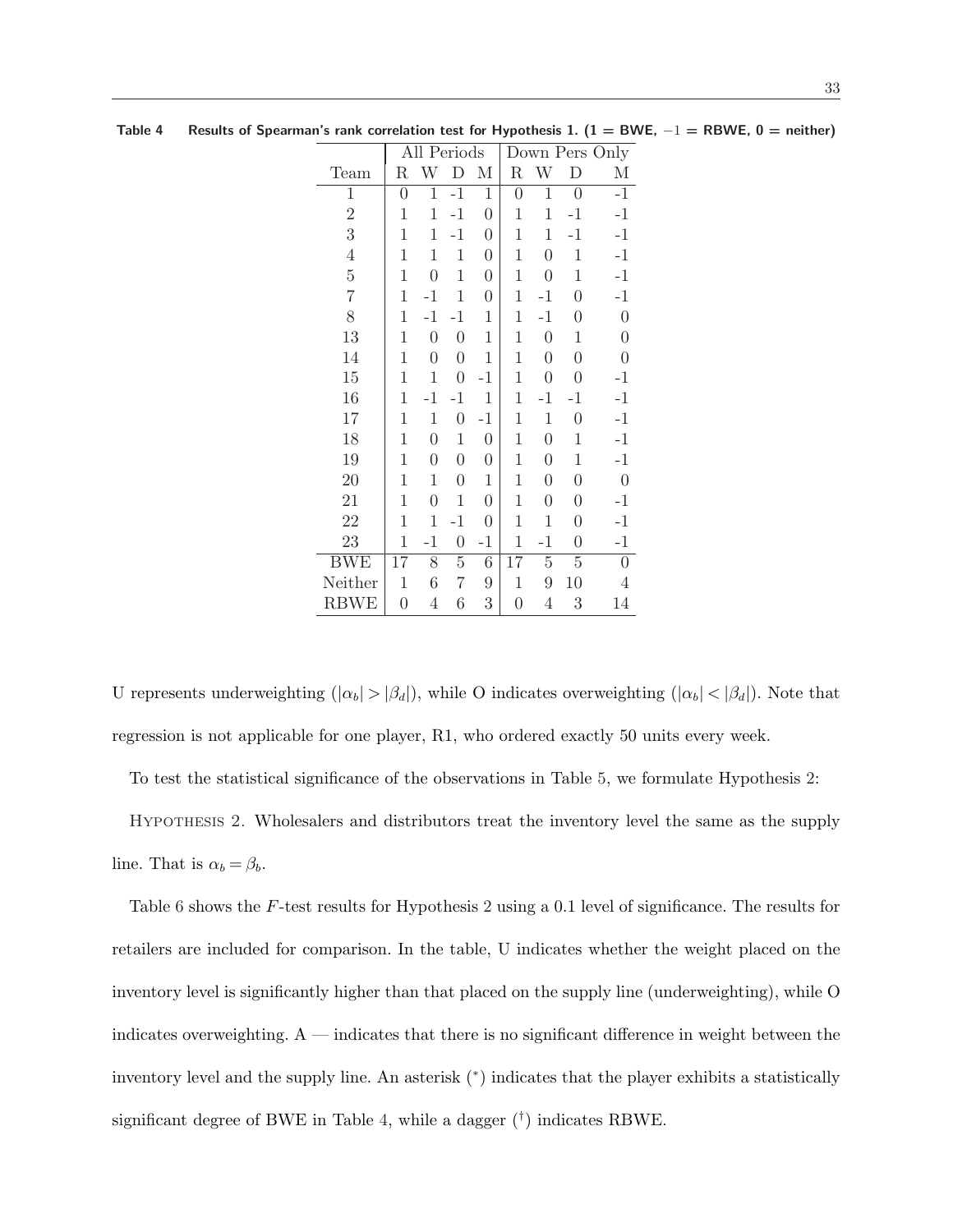|                            |                  | Base               |                           |                  |                    | Disruption       | $D =$ decrease quantity during disruptions, $I =$ increase quantity during disruptions) |  |
|----------------------------|------------------|--------------------|---------------------------|------------------|--------------------|------------------|-----------------------------------------------------------------------------------------|--|
|                            | $\hat{\alpha}_b$ | $\hat{\beta}_b$    | Weighting                 | $\hat{\alpha}_d$ | $\hat{\beta}_d$    | $\hat{\gamma}_d$ | Reaction                                                                                |  |
|                            |                  |                    | <b>Type</b>               |                  |                    |                  | <b>Type</b>                                                                             |  |
| R1                         | N/A              | N/A                |                           | N/A              | N/A                | N/A              |                                                                                         |  |
| W1                         | $-0.19$          | $-0.44$            | $\circ$                   | $-0.19$          | $-0.41$            | $-47.24$         | $\mathbf D$                                                                             |  |
| $\mathop{\rm D}\nolimits1$ | $-0.13$          | $-0.01$            | $\mathbf U$               | $-0.12$          | $-0.01$            | $-0.48$          | $\mathbf D$                                                                             |  |
| R2                         | $-0.19$          | 0.07               | U                         | $-0.19$          | 0.06               | $-1.13$          | $\mathbf D$                                                                             |  |
| W <sub>2</sub>             | $-0.43$          | $-0.01$            | U                         | $-0.43$          | $-0.02$            | 0.76             | $\rm I$                                                                                 |  |
| D2                         | $-0.07$          | $-0.10$            | $\circ$                   | $-0.07$          | $-0.10$            | 3.22             | $\rm I$                                                                                 |  |
| R3                         | $-0.66$          | $-0.55$            | $\mathbf U$               | $-0.65$          | $-0.54$            | $-4.36$          | $\mathbf D$                                                                             |  |
| W <sub>3</sub>             | $-0.15$          | $-0.23$            | $\circ$                   | $-0.17$          | $-0.26$            | 10.94            | $\rm I$                                                                                 |  |
| D3                         | $-0.47$          | $-0.64$            | $\mathcal{O}$             | $-0.48$          | $-0.65$            | $-5.29$          | $\mathbf D$                                                                             |  |
| $\rm R4$                   | $-0.50$          | $-0.12$            | U                         | $-0.51$          | $-0.12$            | $-0.87$          | $\mathbf D$                                                                             |  |
| W4                         | $-0.57$          | $-0.41$            | $\mathbf U$               | $-0.57$          | $-0.41$            | $-3.41$          | $\mathbf D$                                                                             |  |
| D <sub>4</sub>             | $-0.48$          | $-0.14$            | U                         | $-0.47$          | $-0.14$            | $-2.39$          | ${\rm D}$                                                                               |  |
| R5                         | $-0.12$          | $-0.06$            | $\ensuremath{\mathrm{U}}$ | $-0.14$          | $-0.07$            | $-9.77$          | $\mathbf D$                                                                             |  |
| W <sub>5</sub>             | $-0.04$          | $-0.07$            | $\rm{O}$                  | $-0.04$          | $-0.08$            | 0.71             | $\rm I$                                                                                 |  |
| D5                         | $-0.37$          | 0.08               | U                         | $-0.37$          | 0.08               | $-4.04$          | $\mathbf D$                                                                             |  |
| $\mathbf{R}7$              | 0.02             | $-0.04$            | $\rm{O}$                  | 0.02             | $-0.03$            | $-21.72$         | $\mathbf D$                                                                             |  |
| W7                         | $-0.11$          | 0.15               | $\circ$                   | $-0.10$          | 0.17               | $-6.57$          | ${\rm D}$                                                                               |  |
| D7                         | $-0.31$          | $-0.16$            | U                         | $-0.32$          | $-0.17$            | $-15.95$         | ${\rm D}$                                                                               |  |
| R8                         | $-0.10$          | $-0.10$            | $\circ$                   | $-0.10$          | $-0.09$            | $-11.57$         | $\mathbf D$                                                                             |  |
| W8                         | 0.02             | $-0.19$            | $\mathcal{O}$             | 0.02             | $-0.14$            | $-3.32$          | $\mathbf D$                                                                             |  |
| D <sub>8</sub>             | $-0.14$          | $-0.13$            | U                         | $-0.09$          | $-0.09$            | $-5.43$          | $\mathbf D$                                                                             |  |
| R13                        | 0.01             | $-0.02$            | $\mathcal{O}$             | $-0.02$          | $-0.06$            | $-8.34$          | $\mathbf D$                                                                             |  |
| W13                        | $-0.21$          | $-0.11$            | U                         | $-0.16$          | $-0.08$            | $-7.41$          | ${\rm D}$                                                                               |  |
| D <sub>13</sub>            | $-0.01$          | $-0.02$            | $\circ$                   | $-0.01$          | $-0.04$            | $-4.53$          | $\mathbf D$                                                                             |  |
| R14                        | $-0.11$          | $0.07\,$           | U                         | $-0.11$          | 0.08               | $-0.23$          | $\mathbf D$                                                                             |  |
| W14                        | $-0.11$          | $-0.13$            | $\circ$                   | $-0.11$          | $-0.15$            | $-1.67$          | $\mathbf D$                                                                             |  |
| D14                        | $-0.38$          | $-0.39$            | $\rm{O}$                  | $-0.36$          | $-0.37$            | $-0.48$          | $\mathbf D$                                                                             |  |
| R15                        | $-0.26$          | $-0.04$            | $\mathbf U$               | $-0.27$          | $-0.05$            | $-1.37$          | $\mathbf D$                                                                             |  |
| W15                        | $-0.57$          | $-0.25$            | $\mathbf U$               | $-0.60$          | $-0.27$            | $-6.54$          | ${\rm D}$                                                                               |  |
| D15                        | $-0.30$          | $-0.06$            | $\ensuremath{\mathrm{U}}$ | $-0.30$          | $-0.06$            | $-3.60$          | $\mathbf D$                                                                             |  |
| R16<br>W16                 | 0.15<br>$-0.16$  | 0.00               | U<br>$\rm{O}$             | 0.16<br>$-0.16$  | 0.00               | 4.54             | $\rm I$<br>I                                                                            |  |
| D16                        | $-0.09$          | $-0.27$<br>$-0.06$ | $\mathbf U$               | $-0.09$          | $-0.27$<br>$-0.06$ | 4.13<br>1.64     | I                                                                                       |  |
| R17                        | $-0.39$          | $-0.04$            | U                         | $-0.38$          | $-0.04$            | $-0.56$          | $\mathbf D$                                                                             |  |
| W17                        | $-0.35$          | $-0.12$            | U                         | $-0.36$          | $-0.13$            | 4.48             | $\rm I$                                                                                 |  |
| $\rm{D}17$                 | $-0.63$          | $-0.65$            | $\circ$                   | $-0.63$          | $-0.65$            | $-4.02$          | $\mathbf D$                                                                             |  |
| R18                        |                  | $-1.04 - 0.81$     | U                         | $-0.95$          | $-0.73$            | $-5.89$          | ${\rm D}$                                                                               |  |
| W18                        |                  | $-0.32 -0.03$      | U                         | $-0.31$          | $-0.03$            | $-1.55$          | D                                                                                       |  |
| D <sub>18</sub>            |                  | $-0.40 -0.16$      | U                         | $-0.39$          | $-0.16$            | $-2.26$          | D                                                                                       |  |
| $\rm R19$                  | 0.13             | $-0.05$            | U                         | 0.12             | $-0.05$            | 2.10             | $\rm I$                                                                                 |  |
| W19                        |                  | $-0.34 - 0.28$     | U                         | $-0.34$          | $-0.29$            | 4.39             | $\rm I$                                                                                 |  |
| D19                        |                  | $-0.11 - 0.22$     | $\mathcal{O}$             | $-0.11$          | $-0.20$            | $-5.68$          | D                                                                                       |  |
| R20                        |                  | $-0.72 -0.34$      | U                         | $-0.74$          | $-0.32$            | $-2.58$          | D                                                                                       |  |
| W <sub>20</sub>            | $-1.08$          | $-0.72$            | U                         | $-1.10$          | $-0.75$            | 1.69             | $\rm I$                                                                                 |  |
| D20                        |                  | $-0.19 - 0.14$     | U                         | $-0.21$          | $-0.14$            | $-2.70$          | ${\rm D}$                                                                               |  |
| R21                        |                  | $-0.22 - 0.32$     | $\rm{O}$                  | $-0.22$          | $-0.31$            | 0.71             | $\rm I$                                                                                 |  |
| W21                        |                  | $-0.36 - 0.04$     | U                         | $-0.34$          | $-0.07$            | $-2.09$          | $\mathbf D$                                                                             |  |
| D21                        |                  | $-0.44 - 0.20$     | U                         | $-0.31$          | $-0.15$            | $-11.29$         | $\mathbf D$                                                                             |  |
| $\rm R22$                  | $-0.17$          | 0.09               | U                         | $-0.16$          | 0.10               | $-1.15$          | $\mathbf D$                                                                             |  |
| W <sub>22</sub>            | $-0.72$          | $-0.21$            | U                         | $-0.73$          | $-0.20$            | $-1.60$          | $\mathbf D$                                                                             |  |
| D22                        | $-0.44$          | $-0.33$            | U                         | $-0.44$          | $-0.33$            | 0.81             | $\rm I$                                                                                 |  |
| $\mathbf{R}23$             | 0.02             | $-0.13$            | $\rm{O}$                  | 0.02             | $-0.13$            | $-7.37$          | $\mathbf D$                                                                             |  |
| W23                        | 0.09             | $\,0.03\,$         | U                         | 0.09             | 0.03               | 1.33             | I                                                                                       |  |
| D23                        |                  | $-0.14 - 0.03$     | U                         | $-0.15$          | $-0.03$            | $-6.43$          | $\mathbf D$                                                                             |  |

Mean | -0.28 -0.17 -0.28 -0.17 -3.61

Table 5 Regression results for base and disruption order functions. (O = overweighting, U = underweighting,

 $D =$  decrease quantity during disruptions,  $I =$  increase quantity during disruptions)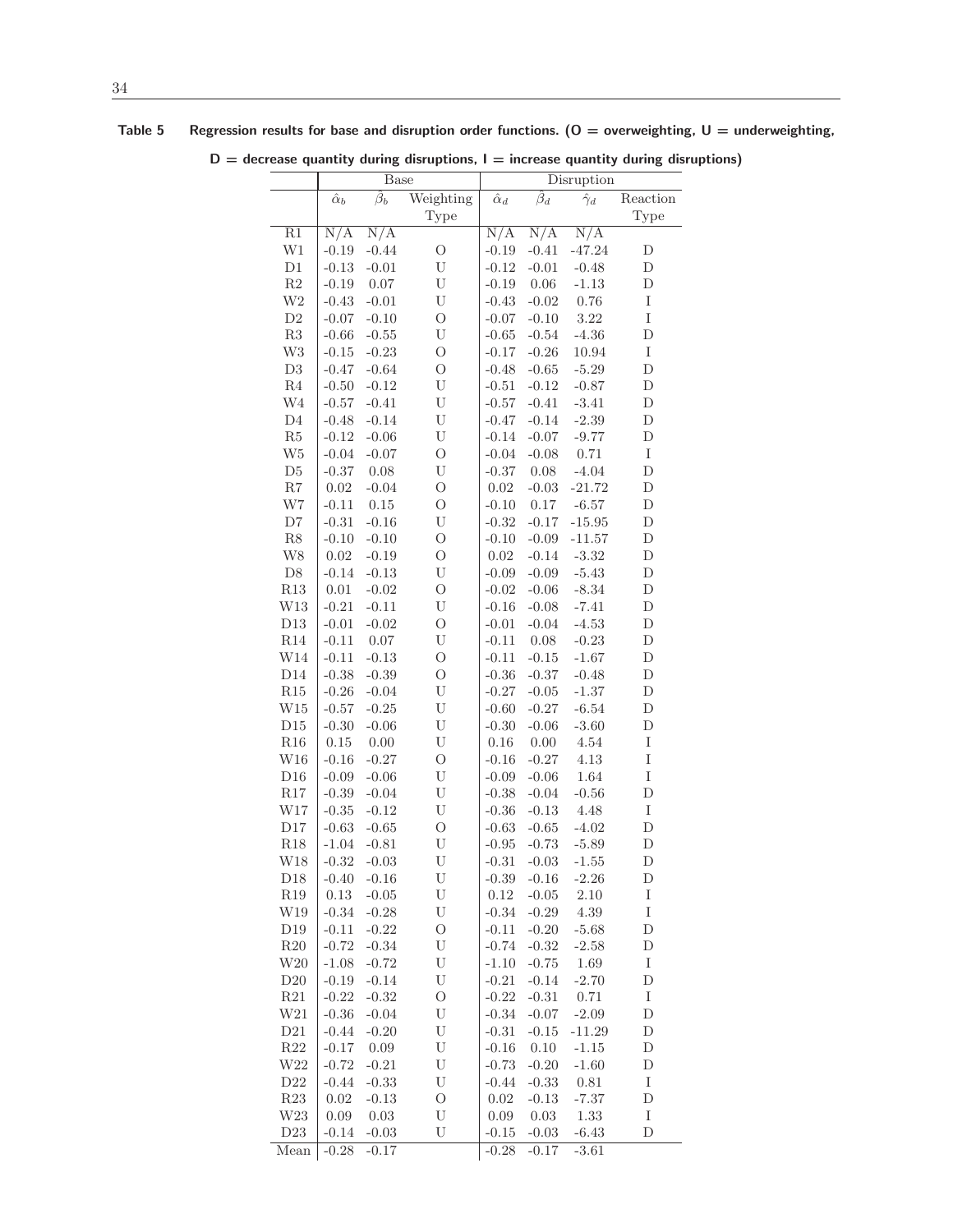| $underweighting, - = neither)$ |                |                      |                    |
|--------------------------------|----------------|----------------------|--------------------|
| Team                           | $\mathbf R$    | W                    |                    |
| 1                              | N/A            | $*$                  | Ū                  |
| $\overline{2}$                 | U              | $U^*$                | _†                 |
| 3                              | U              | $\ast$               | $\Omega^{\dagger}$ |
| $\overline{4}$                 | U              | U                    | $U^*$              |
| $\overline{5}$                 | U              |                      | $U^*$              |
| $\overline{7}$                 |                | $\mathrm{O}^\dagger$ |                    |
| 8                              |                | $\mathrm{O}^\dagger$ |                    |
| U3                             |                | U                    |                    |
| U <sub>4</sub>                 | U              |                      |                    |
| U <sub>5</sub>                 |                |                      | U                  |
| U <sub>6</sub>                 |                | O,                   | $\_^{\dagger}$     |
| U7                             | U              | $\mathrm{U}^*$       |                    |
| U8                             |                | $\mathbf U$          |                    |
| U9                             | U              | U                    | ∗                  |
| $2-$                           | U              | U                    |                    |
| 2U                             |                | $\mathbf U$          | U                  |
| 22                             | $\mathbf U$    | $\mathrm{U}^*$       | U                  |
| 23                             | $\overline{O}$ | __†                  |                    |

Table 6 Results of hypothesis test for equal weight of inventory level and supply line. (O = overweighting, U =

Note: <sup>\*</sup> and <sup>†</sup> indicate that the player exhibits BWE or RBWE, respectively.

## 8.3 Disruption Order Function Regression

To evaluate players' reaction to disruptions, we estimated the parameters for the disruption order function using the same statistical regression procedure as in Sections 4.2 and 8.2, except that we use the disruption order function in place of the base order function.

The results are displayed in the second set of columns in Table 5. The column labeled Reaction Type contains I if the player increases his or her order size during disruptions ( $\gamma_d > 0$ ) and D if the player decreases his or her order size  $(\gamma_d < 0)$ .

To test whether this over- or under-ordering is statistically significant, we use the following null hypothesis:

HYPOTHESIS 3. Players ignore the supply disruption signal. That is,  $\gamma_d = 0$ , and the disruption order function degenerates to the base order function.

The results, using a level of significance of 0.1, are shown in Table 7. In this table, — indicates a player who does not behave statistically differently during up and down periods, while I [D] means that during disruptions the player orders significantly more [less] than he or she does in normal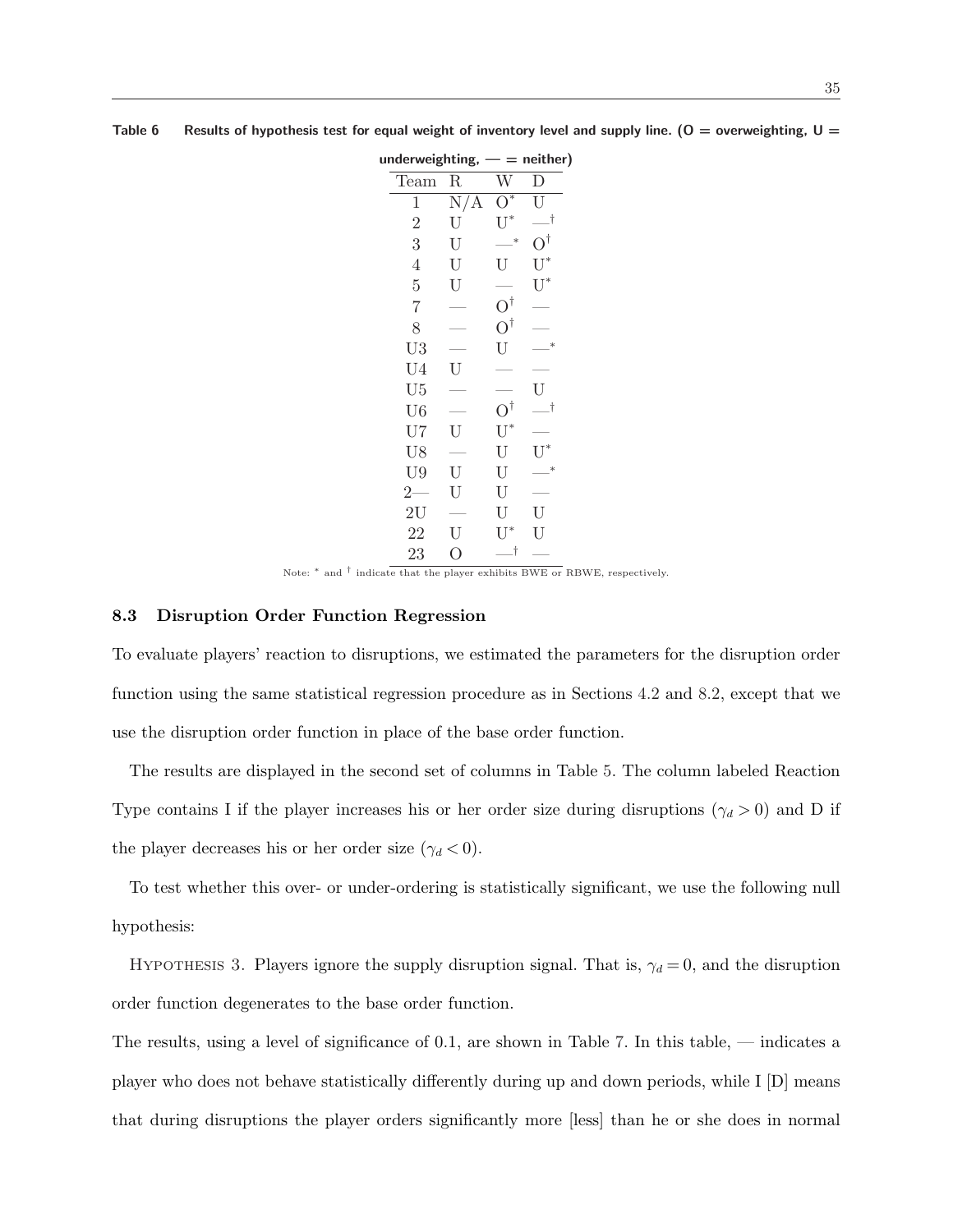|                |             |                | increase quantity during disruptions, $-$ = neither) |
|----------------|-------------|----------------|------------------------------------------------------|
| Team           | R           | W              | D                                                    |
| $\mathbf{1}$   | N/A         | $D^*$          | _†                                                   |
| $\overline{2}$ |             | $\ast$         | 一†                                                   |
| 3              | D           | ∗              |                                                      |
| $\overline{4}$ |             | I)             | ∗                                                    |
| $\bf 5$        | D           |                | ∗                                                    |
| 7              | $\mathbf D$ | Ĵ,             | D                                                    |
| $8\,$          | $\mathbf D$ | $\_^{\dagger}$ | D                                                    |
| 13             | $\mathbf D$ |                | $\ast$                                               |
| 14             | D           |                |                                                      |
| 15             |             |                |                                                      |
| 16             |             | .t             | 一十                                                   |
| 17             |             | $\ast$         | D                                                    |
| 18             |             |                | $\ast$                                               |
| 19             | Ι           |                | $D^*$                                                |
| 20             | Ι           |                |                                                      |
| 21             |             | D              |                                                      |
| 22             |             | ∗              |                                                      |
| 23             |             | $^\dagger$     | D                                                    |

Table 7 Results of hypothesis test for reaction to disruptions. ( $D =$  decrease quantity during disruptions,  $I =$ 

Note: <sup>\*</sup> and <sup>†</sup> indicate that the player exhibits BWE or RBWE, respectively.

periods.

## References

- Babich, V., Burnetas, A. N. and Ritchken, P. H. (2007), 'Competition and Diversification Effects in Supply Chains with Supplier Default Risk', Manufacturing & Service Operations Management  $9(2)$ , 123–146.
- Baganha, M. P. and Cohen, M. A. (1998), 'The stabilizing effect of inventory in supply chains', Operations Research 46(3S), 72–83.
- Berk, E. and Arreola-Risa, A. (1994), 'Note on "Future supply uncertainty in EOQ models"', Naval Research Logistics 41(1), 129–132.
- Buzacott, J. A. and Mandelbaum, M. (2009), Flexibility in manufacturing and services: achievements, insights and challenges. Flexible Services and Manufacturing Journal Forthcoming, URL: http://www.springerlink.com/content/104815272611476x.
- Cachon, G. P., Randall, T. and Schmidt, G. M. (2007), 'In search of the bullwhip effect', Manufacturing  $\mathcal{B}$ Service Operations Management 9(4), 457–479.

Chatfield, D. C., Kim, J. G., Harrison, T. P. and Hayya, J. C. (2004), 'The bullwhip effect – impact of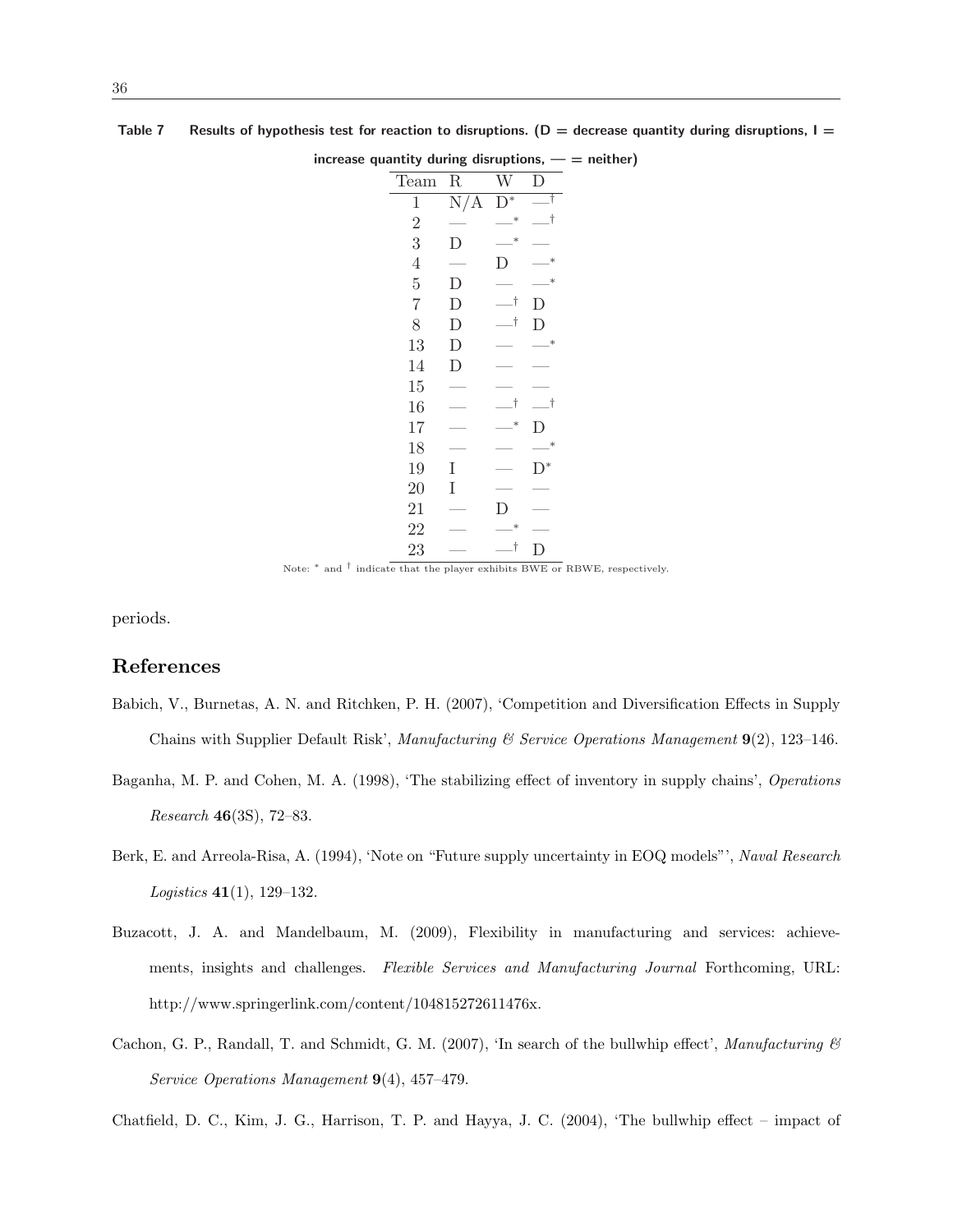stochastic lead time, information quality, and information quality and information sharing: A simulation study', Production and Operations Management 13(4), 340–353.

- Chen, F., Drezner, Z., Ryan, J. K. and Simchi-Levi, D. (2000), 'Quantifying the bullwhip effect in a simple supply chain: The impact of forecasting, lead times, and information', Management Science 46(3), 436– 443.
- Chen, F. and Samroengraja, R. (2000), 'The stationary beer game', Production and Operations Management  $9(1)$ ,  $19-30$ .
- Chou, M. C., Chou, C.-P. and Zheng, H. (2009), Process flexibility: design, evaluation, and applications. Flexible Services and Manufacturing Journal Forthcoming, URL: http://www.springerlink.com/content/ k675j2q80795j432.
- Croson, R. and Donohue, K. (2003), 'Impact of POS data sharing on supply chain management: An experimental study', Production and Operations Management  $12(1)$ , 1-11.
- Croson, R. and Donohue, K. (2006), 'Behavioral causes of the bullwhip effect and the observed value of inventory information', Management Science 52(3), 323-336.
- Croson, R., Donohue, K., Katok, E. and Sterman, J. (2004), Order stability in supply chains: Coordination risk and the role of coordination stock, MIT Sloan Working Paper No. 4513-04.
- Forrester, J. W. (1958), 'Industrial dynamics: A major breakthrough for decision makers', Harvard Business Review 36, 37–66.
- Glatzel, C., Helmcke, S. and Wine, J. (2009), 'Building a flexible supply chain for uncertain times', The McKinsey Quarterly .
- Gold, R., Bahree, B. and Herrick, T. (2005), 'Storm leaves gulf coast devastated; rising oil and gas prices add to energy pressure on broader economy; ripples of a supply-side shock', Wall Street Journal, August 31 .
- Gupta, D. (1996), 'The  $(Q, r)$  inventory system with an unreliable supplier', INFOR 34(2), 59–76.
- Hopp, W. and Liu, Z. (2006), Protecting supply chain networks against catastrophic failures. Working Paper, Department of Industrial Engineering and Management Science, Northwestern University, Evanston, IL.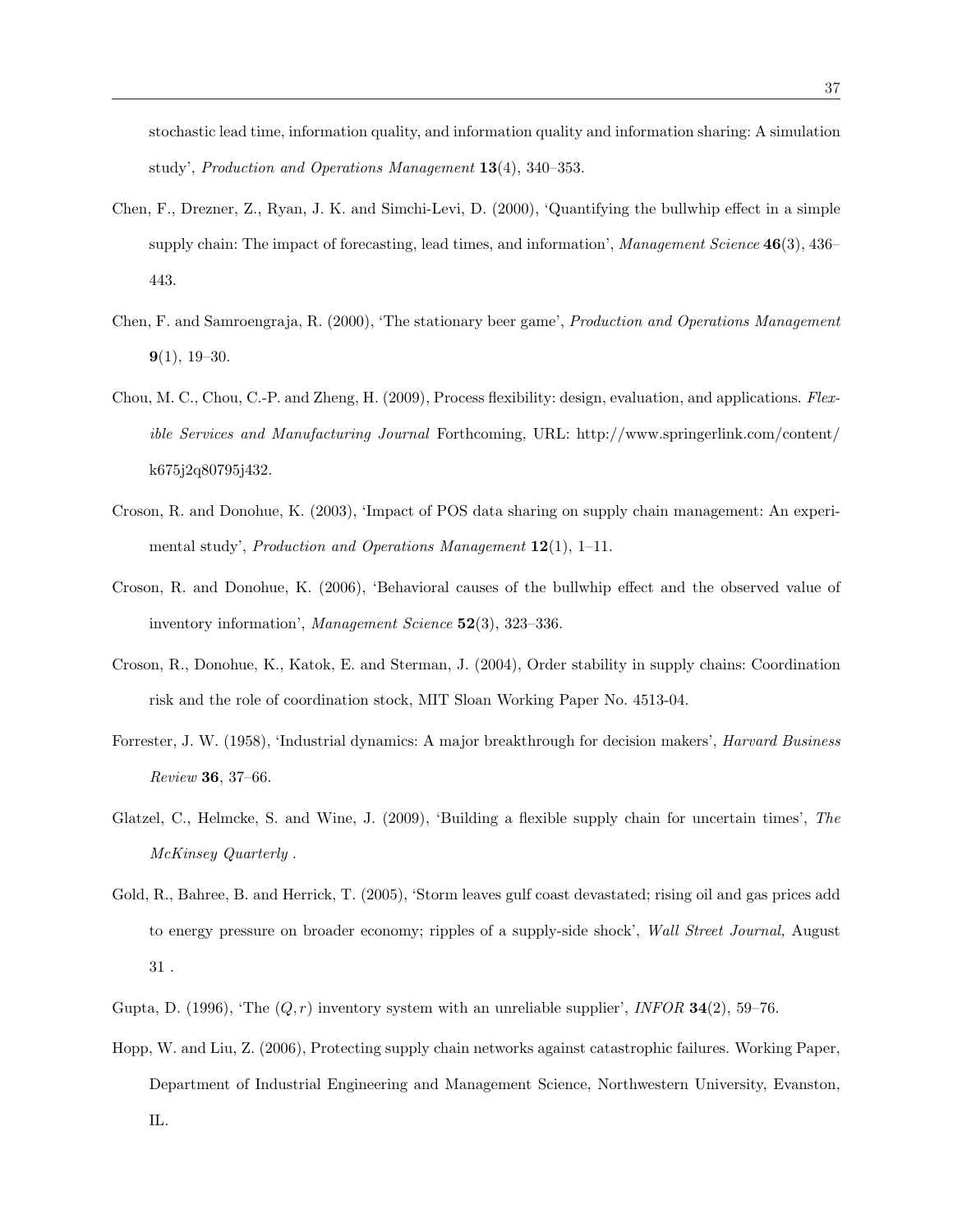- Kaminsky, P. and Simchi-Levi, D. (2000), 'A new computerized beer game: A tool for teaching the value of integrated supply chain management.', pp. 216–225.
- Kim, H., Lu, J.-C. and Kvam, P. (2006), Ordering quantity decisions considering uncertainty in supply-chain logistics operations. Working Paper, School of Industrial and Systems Engineering, Georgia Institute of Technology, Atlanta, Georgia.
- Lee, H. L., Padmanabhan, V. and Whang, S. (1997a), 'The bullwhip effect in supply chains', Sloan Management Review 38(3), 93–102.
- Lee, H. L., Padmanabhan, V. and Whang, S. (1997b), 'Information distortion in a supply chain: The bullwhip effect', Management Science  $43(4)$ , 546-558.
- Lee, H. L., Padmanabhan, V. and Whang, S. (2004), 'Comments on "information distortion in a supply chain: The bullwhip effect"', Management Science  $50(12)$ , 1887–1893.
- Lee, H. and Whang, S. (1999), 'Decentralized multi-echelon supply chains: Incentives and information', Management Science 45(5), 633–640.
- Lim, M., Bassamboo, A., Chopra, S. and Daskin, M. (2008), Flexibility and fragility in supply chain network design. Working Paper, Northwestern University, Evanston, IL.
- Mohebbi, E. (2003), 'Supply interruptions in a lost-sales inventory system with random lead time', Computers and Operations Research 30(3), 411–426.
- Mouawad, J. (2005), 'Energy producers make case for more coastal drilling', New York Times October 14 p. C1.
- Mouawad, J. and Romero, S. (2005), 'Gas prices surge as supply drops', New York Times September 1 p. A1.
- Muthukrishnan, R. and Shulman, J. A. (2006), 'Understanding supply chain risk: A McKinsey global survey', The McKinsey Quarterly .
- Oliva, R. and Gonçalves, P. (2007), Evaluating overreaction to backlog as a behavioral cause of the bullwhip effect, Technical report.
- Ozelkan, E. C. and Cakanyildirim, M. C. (2009), 'Reverse bullwhip effect in pricing', European Journal of Operational Research 192, 302–312.
- Parlar, M. and Berkin, D. (1991), 'Future supply uncertainty in EOQ models', Naval Research Logistics 38, 107–121.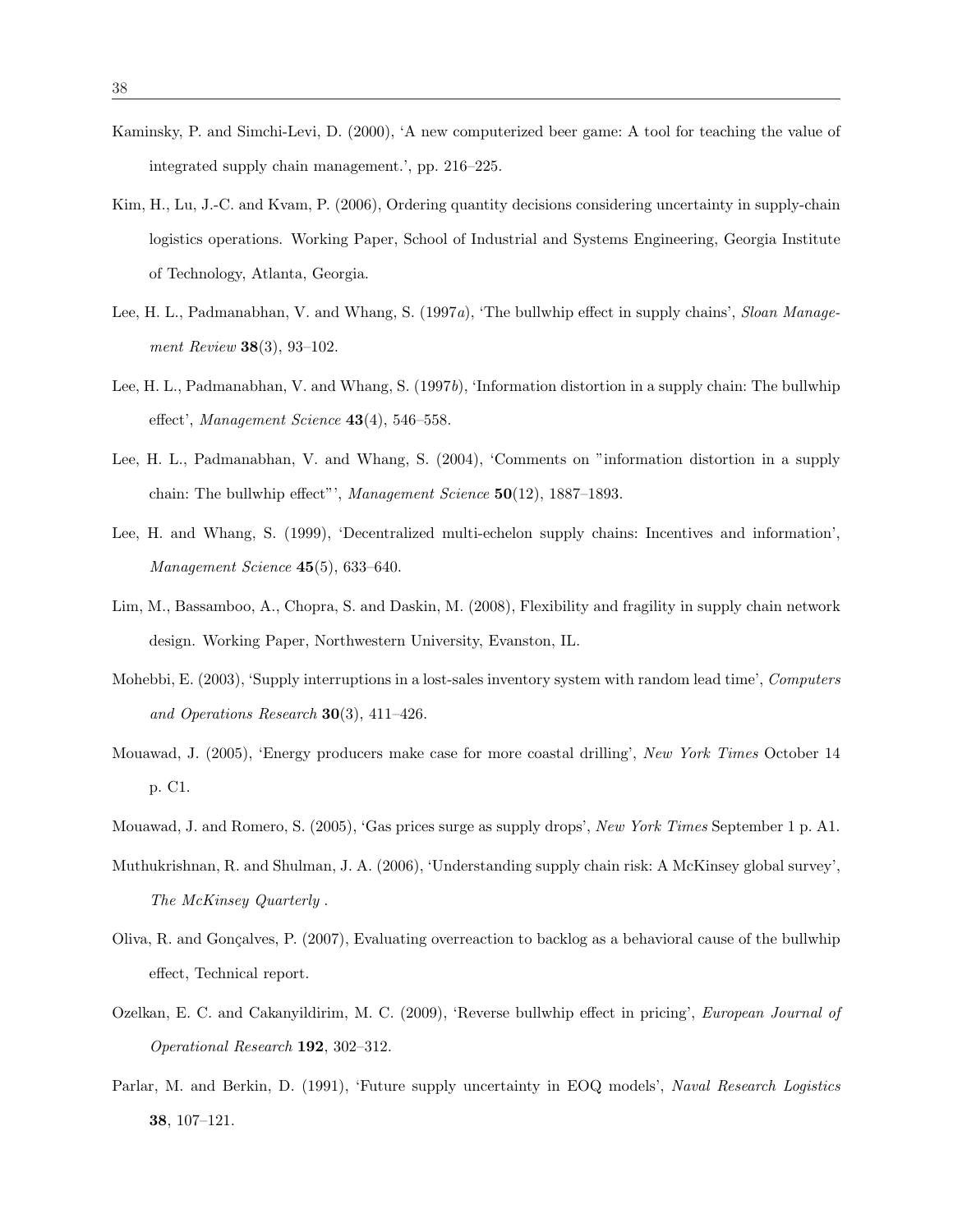- Parlar, M. and Perry, D. (1995), 'Analysis of a  $(Q; r; T)$  inventory policy with deterministic and random yeilds when future supply is uncertain', European Journal of Operational Research 84(2), 431-443.
- Parlar, M. and Perry, D. (1996), 'Inventory models of future supply uncertainty with single and multiple suppliers', Naval Research Logistics 43(2), 191-210.
- Rong, Y., Shen, Z.-J. M. and Snyder, L. V. (2009), Pricing during disruptions: A cause of the reverse bullwhip effect, Working paper, P.C. Rossin College of Engineering and Applied Sciences, Lehigh University, Bethlehem, PA.
- Rong, Y., Snyder, L. V. and Shen, Z.-J. M. (2008), Bullwhip and reverse bullwhip effects under the rationing game, Working paper, P.C. Rossin College of Engineering and Applied Sciences, Lehigh University, Bethlehem, PA.
- Schmitt, A., Snyder, L. and Shen, Z.-J. M. (2008), Centralization versus decentralization: Risk pooling, risk diversification, and supply uncertainty in a one-warehouse multiple-retailer system. Working Paper, P.C. Rossin College of Engineering and Applied Sciences, Lehigh University, Bethlehem, PA.
- Sheffi, Y. (2005), The Resilient Enterprise: Overcoming Vulnerability for Competitive Advantage, The MIT Press.
- Snyder, L. and Shen, Z.-J. M. (2006), Supply and demand uncertainty in multi-echelon supply chains. Working Paper, P.C. Rossin College of Engineering and Applied Sciences, Lehigh University, Bethlehem, PA.
- Snyder, L. and Tomlin, B. (2008), Inventory management with advanced warning of disruptions. Working Paper, P.C. Rossin College of Engineering and Applied Sciences, Lehigh University, Bethlehem, PA.
- Snyder, L. V. (2006), BaseStockSim software v2.4. www.lehigh.edu/∼lvs2/software. html.
- Snyder, L. V. (2008), A tight approximation for a continuous-review inventory model with supplier disruptions, Working paper, P.C. Rossin College of Engineering and Applied Sciences, Lehigh University, Bethlehem, PA.
- Steckel, J. H., Gupta, S. and Banerji, A. (2004), 'Supply chain decision making: Will shorter cycle times and shared point-of-sale information necessarily help?', *Management Science*  $50(4)$ ,  $458-464$ .
- Sterman, J. D. (1989), 'Modeling managerial behavior: Misperceptions of feedback in a dynamic decision making experiment', Management Science 35(3), 321-339.